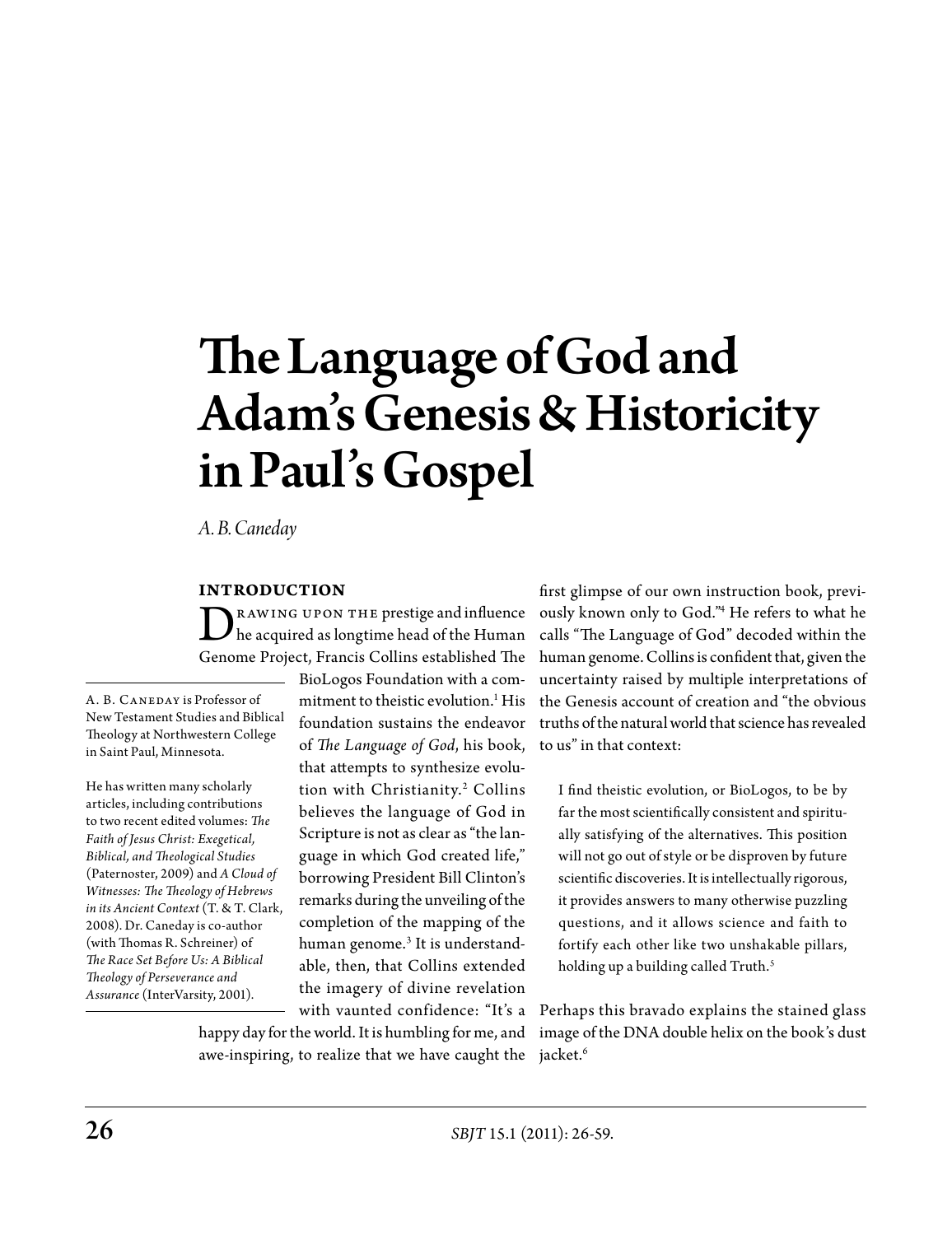With the founding of The BioLogos Foundation Collins has launched a major campaign to challenge evangelicals to abandon belief that the Genesis account of creation and of Adam's origin requires belief in Adam's historicity. Collins asks,

But what about the Garden of Eden? Is the description of Adam's creation from the dust of the earth, and the subsequent creation of Eve from one of Adam's ribs, so powerfully described in Genesis 2, a symbolic allegory of the entrance of the human soul into a previously soulless animal kingdom, or is this intended as literal history?7

His answers are evident. A fter evolutionists have waged war against Christian faith for generations, Collins stakes his claim with evolution, establishes his outpost, issues his battle cry, and then calls out to extremists (on "both sides" of course): "It is time to call a truce in the escalating war between science and spirit. The war was never really necessary."8

This bold endeavor to reorient evangelical Christian beliefs concerning the origins of the universe and of Adam especially holds ramifications that extend far beyond calling into question the historicity of Adam. If Adam was not the first human and progenitor of all humanity, as Genesis and the apostle Paul affirm, then the gospel of Jesus Christ inescapably falls suspect—because the Gospel of Luke unambiguously traces the genealogy of Jesus Christ back through Joseph, who was thought to be his father, all the way back through Enos, to Seth, then to Adam, and finally to God (Luke 3:18). Several features call attention to this genealogy. Luke does not place it at have universally believed rightly that Adam's the beginning of the Gospel, as Matthew does, but inserts it between Jesus' baptism and his temp-head and covenantal representative, through tation. Use of *ho uios mou* (3:22) followed by *ōn*  whom sin and death came, and as Jesus Christ's *uios* (3:23) prepares for the descending order of foreshadow, whose disobedience finds contrasthe genealogy. So, unlike Matthew, Luke traces tive consummation in Christ's obedience, are the lineage from Jesus back to Adam, thus placing grounded in his own historicity as the first human. Adam's name closer to the temptation account, However, with renewed intensity the siren song of

associating Jesus' temptation with Adam's. Tracking the genealogy back to Adam without stopping at Abraham, as Matthew does, draws attention to Luke's accent upon the universal aspect of Christ's mission, for humanity, not for Jews alone. Finally, tracing the lineage back to *tou theou* (3:37) reinforces the linkage between Jesus' baptism and temptation. Luke links the designation, *ho uios mou*, announced by the voice from heaven, with *ōn uios … tou theou* (3:23, 37). By doing so, Luke does not simply bring the reader back to creation but draws tight association between Jesus and Adam, both designated "son of God," but in such a manner that by divine design Jesus reenacts Adam's role.9 Without a doubt, Luke regards Adam to be the real first human ancestor of the Christ.<sup>10</sup>

What Luke's Gospel forthrightly asserts, Paul accepts as unequivocally factual. On the basis of the genealogical continuum between Adam and Christ, he proceeds to draw out the divinely invested theological significance concerning this relationship with regard to essential Christian beliefs bound up in the gospel. So, whenever occasion arises within his letters to refer to Adam, his argument invariably regards both Adam and Eve, his wife, as the historic first humans, directly formed by the Creator. For example, Paul asserts, "But death reigned from Adam until Moses, even over those who did not sin in the likeness of Adam's transgression, who is a type of the one to come" (Rom 5:14). Accordingly, the apostle affirms Adam's historicity and Adam's symbolic and typological function. He does not separate Adam's historicity from his symbolic function as though to insist upon his representative role nullifies his factual existence or vice versa. Christians divinely appointed roles as humanity's seminal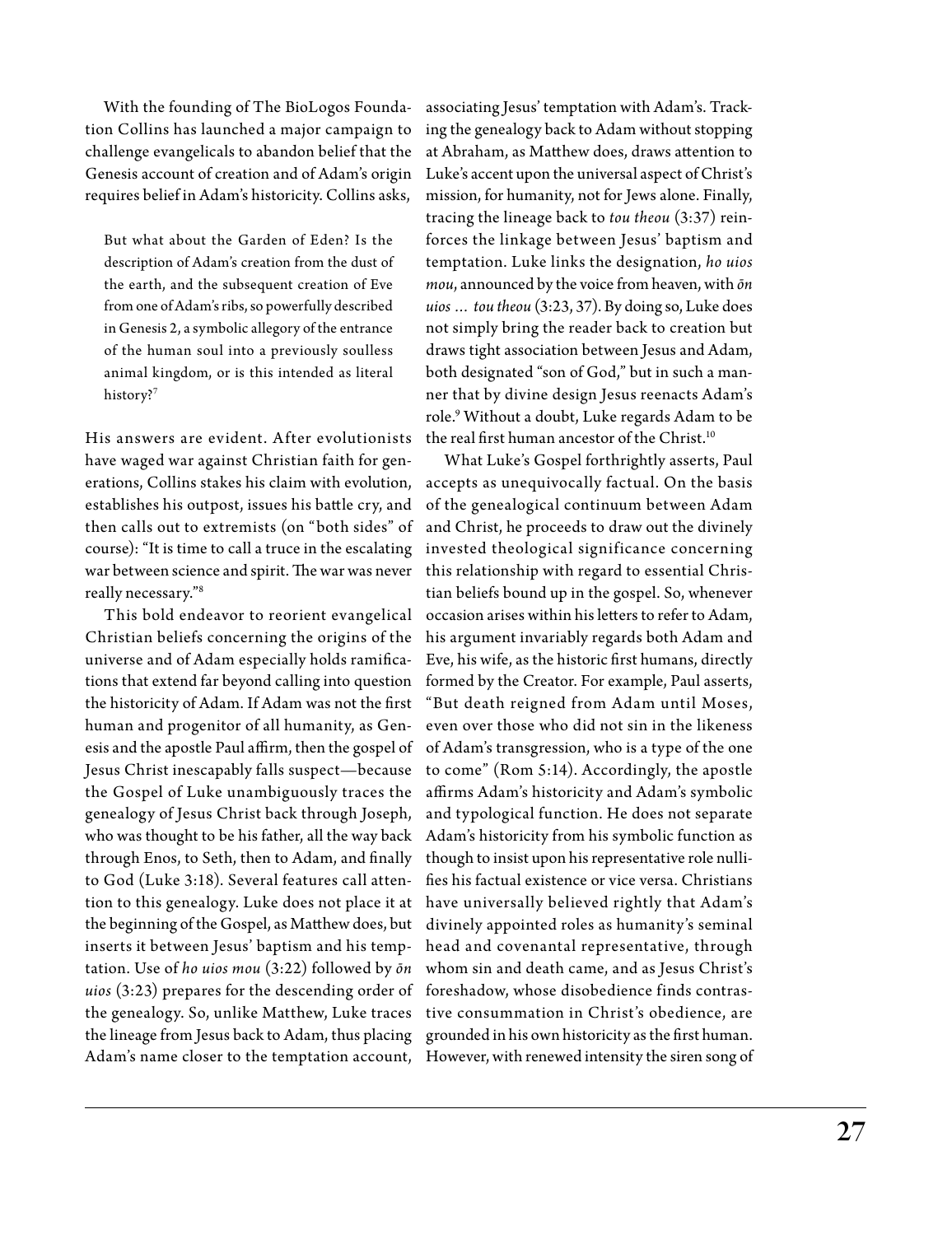evolution rivals Scripture's prima facie portrayal of humanity's progenitor, even more, Christ's progenitor.

## **BioLogos Deconstructs Adam to Fit Evolution**

That large numbers of Christians persist in their belief that Adam was the actual first human and progenitor of the human race embarrasses many of the church's intelligentsia.<sup>11</sup> These theistic evolutionists complain that fellow Christians are obscurants.<sup>12</sup> Pointing to competing interpretations of Genesis 1-3, one prejudices his question against these poor benighted souls when he asks, is it "sensible for sincere believers to rest the entirety of their position in the evolutionary debate, their views on the trustworthiness of science, and the very foundation of their religious faith on a literalist interpretation, even if other equally sincere believers disagree, and have disagreed even long before Darwin and his *Origins of Species* first appeared?"13 Francis Collins takes umbrage at non-scientists who reject evolution and BioLogos, his version of theistic evolution. Yet, far from being a biblical scholar, he utters remarkably bold, if not audacious, hermeneutical, exegetical, and theological assertions unbecoming adult Christians.<sup>14</sup> Because he thinks that he has harmonized evolutionary origins of humanity with Scripture's account of humanity's origin, by subjecting the latter to the former, he expects that other Christians should drop their resistance to evolution and join him.

Collins recruited Peter Enns to serve as Senior Fellow in Biblical Studies on the BioLogos team. Among his numerous articles addressing how belief in theistic evolution correlates with Scripture's account of creation, Enns published a sequence of articles that challenges Adam's historicity. He acknowledges, "The biblical description of human origins, if taken literally, presents Adam as the very first human being ever created."15 Yet, he postulates that the text of Genesis calls for "reading the Adam story symbolically" over against "a literal reading

of the Adam story."16 Because he accepts evolution as the only viable explanation for human origins available to modern Christians, Enns proposes that "Adam is the beginning of *Israel*, not *humanity*."17 He rightly observes parallels between Adam's and Israel's stories.<sup>18</sup>

However, even though he acknowledges that in the Bible's narrative because the Adam story precedes the story of Israel it sets the pattern that Israel follows, he chooses to reverse the order historically. Enns does not accept the history of the biblical storyline beginning with Adam and progressing toward Israel as Paul does in Romans 4:14—"death reigned from Adam to Moses." Instead, Enns believes that the parallels call for a "symbolic reading" of the Adam story because, he claims, "Israel's history happened first, and the Adam story was written to reflect that history. In other words, the Adam story is really an Israel story placed in primeval time. *It is not a story of human origins but of Israel's origins*."19

To support this conclusion, Enns points to the episode in Genesis concerning Cain after he murdered Abel, his brother.<sup>20</sup> Enns reasons, "If the Adam story is about the first humans, the presence of other humans [in Nod] outside of Eden is out of place. We are quite justified in concluding that the Adam story is not about *absolute human* origins but the beginning of one smaller subset, one *particular people* … that particular people in mind are Israel. Adam is 'proto-Israel.'"21 Accordingly, Adam is not a real person who existed in history. Rather, Adam is a literary creation, a mythic, a symbolic, an archetypal fiction to represent Israel.22 Enns concludes, then, that the "'Adam is Israel' angle is at the very least a very good one and in my opinion a much better angle than seeing Adam as the first human and all humans are descended from him. Genesis does not support that reading."23 The advantage Enns finds in this reading of Genesis 1 and 2 is that "if the Adam story is not about absolute human origins, then the conflict between the Bible and evolution cannot be found there."24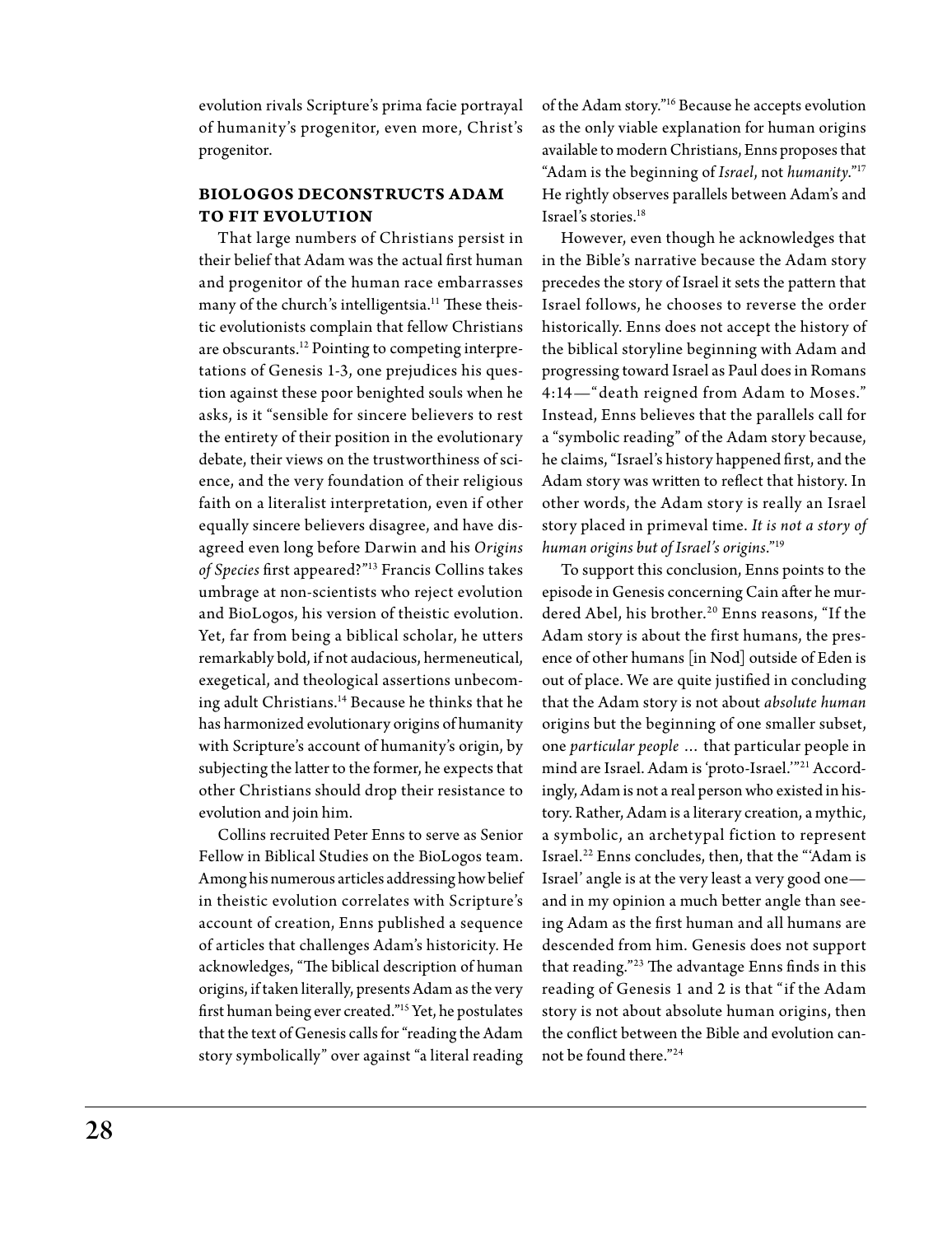| Israel $^{25}$                                     | Adam                                             |  |
|----------------------------------------------------|--------------------------------------------------|--|
| Israel "created" by God at the exodus through a    | Adam is created in Genesis 2 after the taming of |  |
| cosmic battle (gods are defeated and the Red       | chaos in Genesis 1;                              |  |
| Sea is "divided");                                 |                                                  |  |
| The Israelites are given Canaan to inhabit, a lush | Adam is placed in a lush garden;                 |  |
| land flowing with milk and honey;                  |                                                  |  |
| They remain in the land as long as they obey the   | Law (not to eat of the Tree of the Knowledge of  |  |
| Mosaic law;                                        | Good and Evil) is given as a stipulation for     |  |
|                                                    | remaining in the garden;                         |  |
| They persist in a pattern of disobedience and are  | Adam and Eve disobey and are exiled.             |  |
| exiled to Babylon.                                 |                                                  |  |

So, according to Enns, because the narrative of Genesis 1-3 is not about origins of the universe and of humanity, the Book of Genesis poses no restraint to embracing evolution as the factual accounting of origins, including human origin. Two letters by Paul, however, do pose a dilemma. He acknowledges, "For people who take the Bible seriously, Paul's understanding of Adam can be an insuperable obstacle to accepting what we know about the past from other sources."26 How does Paul read the Adam narrative? Is what Paul has written reliable? "Does Paul's use of the Adam story actually *depend* on him not reading it literally?"27 Enns frames what he calls the modern Christian's dilemma.

There is really little doubt that Paul understood Adam to be a real person, the first created human from whom all humans descended. And for many Christians, this settles the issue of whether there was a historical Adam. That is what Paul believed, and for his argument to have any meaning, *both Adam and Jesus have to be real people*. If there was no Adam, there was no fall. If there was no fall, there was no need for a savior. If Adam is a fantasy, so is the Gospel.<sup>28</sup>

Enns suggests that at least two factors determine how Paul reads Genesis: (1) his training in "*Jewish interpretive techniques*, which were characterized by creative and imaginative engagement with the Hebrew Bible," and (2) he "met the *res-*

*urrected Christ*, and now his creative imaginative training was geared toward drawing out Christological connections to the Old Testament."29 Thus, the "Adam" in Paul's letters is the result of "a *creative handling of the story* to serve a larger theological purpose."30 Enns would have Christians believe that those who wish "to maintain a biblical faith in a modern world" have "*all* left 'Paul's Adam'" and "are all 'creating Adam,' as it were, in an effort to reconcile Scripture and the modern understanding of human origins."31 Archaeological and scientific evidence for evolution render it untenable for any Christian to "allow Paul (and other biblical writers) to settle for us the question of human origins."32

Enns sums up the alleged dilemma Paul's use of Adam poses for modern Christians:

(1) that there is indeed a problem with seeing Adam as the progenitor of *all* human beings who lived a *few thousand years before Jesus* in that it is incompatible with what we know of the past, scientifically and archaeologically; (2) Paul seems to share such a view of Adam when he says "sin entered the world through one man, and death through sin, and in this way death came to all people" (Romans 5:12); (3) Paul's view of Adam is of non-negotiable theological importance and so must be addressed.<sup>33</sup>

How does Enns respond to this dilemma? He wants to reassure evangelical Christians con-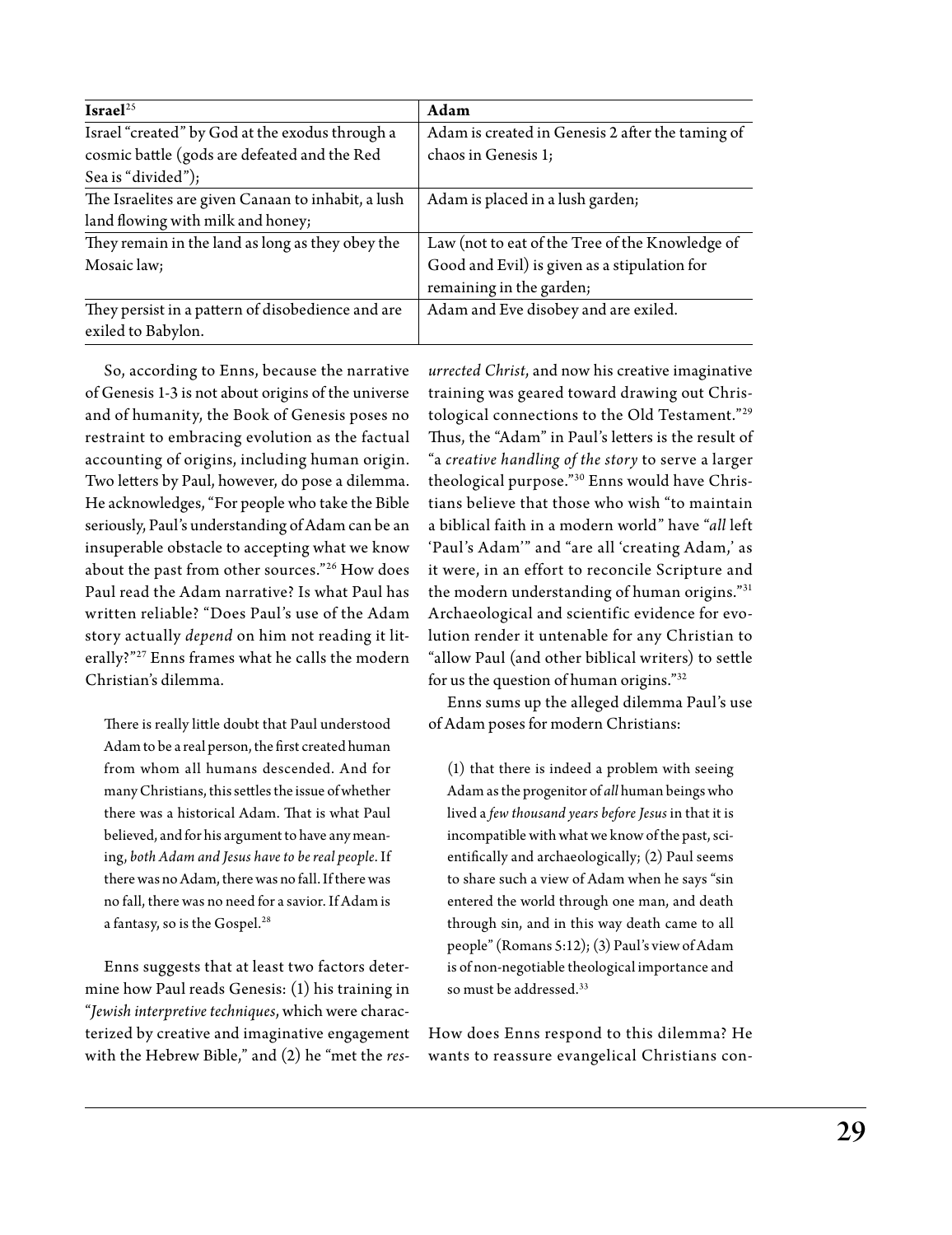cerning the trustworthiness of the Scriptures Paul both used and wrote as he explains, "Paul certainly assumed that Adam was a person and the progenitor … of the human race. I would expect nothing less from Paul, being a first-century man."34 He explains that Paul's writings are to be received as Scripture, but God accommodated the "categories … available to human beings at that time."35 In other words, as God reveals himself and his deeds through Scriptures inscribed by humans with faith in him, he conforms his word-revelation to their ignorance of the facts concerning the origins of the earth and of humanity concealed in fossil records and in the human genome for long ages but now revealed to humans who can affirm with confidence, unlike Paul, that God did not directly form Adam from the dust of the earth or breathe life into him.

So, because Enns offers faint praise for Paul's beliefs concerning Adam, without openly sneering at Paul, he teaches others to sneer. For, no one would reasonably expect historically disadvantaged Paul to know that the Human Genome Project would yield "essentially assured" scientific evidence concerning common human origins, not from one pair of humans but from thousands of ancestors.36 Paul can hardly be blamed for holding a "first-century" benighted belief that God directly formed Adam from the soil several millennia past instead of holding the enlightened twenty-first century assured scientific knowledge that Adam evolved from as many as ten thousand ancestors around a hundred thousand years ago.<sup>37</sup>

If Paul unwittingly believed falsely that Adam was the progenitor of the incarnate Son of God and passed this false information on as truth in his letters, accepted as the church's Scriptures, what about the theological connection he draws between Adam and Jesus? Enns is confident in his ability to recognize in which situations modernity's severance of Christian faith from history is both right and necessary. So, he attempts to reassure Christians who still believe that God's wordrevelation in Scripture, which they access and

read for themselves in their own language, takes precedence over God's deeds-revelation in nature and in the human genome interpreted for them by scientists who alone can access and decode what Collins calls the "most remarkable of all texts," the human genome.<sup>38</sup> Does Paul's belief that Adam is the progenitor of all humanity, Enns asks, "violate the theological point that Paul is making of connecting Adam and Jesus, and more importantly, does, let's say, the non-literalness of Adam affect the non-literalness of Jesus?" He answers, "Absolutely not! The two are not connected in that way. In Paul's mind there may be a more organic connection. But talking about … the non-historicity of Adam, a person of antiquity, a story of antiquity … and Jesus staring you right in the face, how you handle this [Adam] does not determine how you handle this [Jesus]."<sup>39</sup> Accordingly, Paul's witness concerning Jesus is reliable even if flawed by false belief that Adam is the progenitor of the Christ.

In the end, even though Paul agrees with Luke that Adam, presented in Genesis as directly formed from the ground by God, is a real historic person who is also the progenitor of the human race and of Jesus Christ, according to Enns this has no impact upon how Christians should respond to the claims scientists make concerning the evolutionary origins of humanity, "essentially assured scientifically." Modern Christians should know better than to believe as Paul falsely believed in the historicity of Adam. Because "Paul is a first-century man" with no access to the assured scientific conclusions modern scientists possess, "what he says about Jesus and Adam has to be understood in that context."40 Given archaeological and scientific evidence available today, "any version of #1 above [the view that allows 'Paul (and other biblical writers) to settle for us the question of human origins'] is, at the end of the day, or even the beginning for that matter, unrealistic and *wrong*."41 Though Enns softens the harshness of his statement by not expressly reiterating his antecedent, as indicated with brackets, he means that archaeologists and scientists have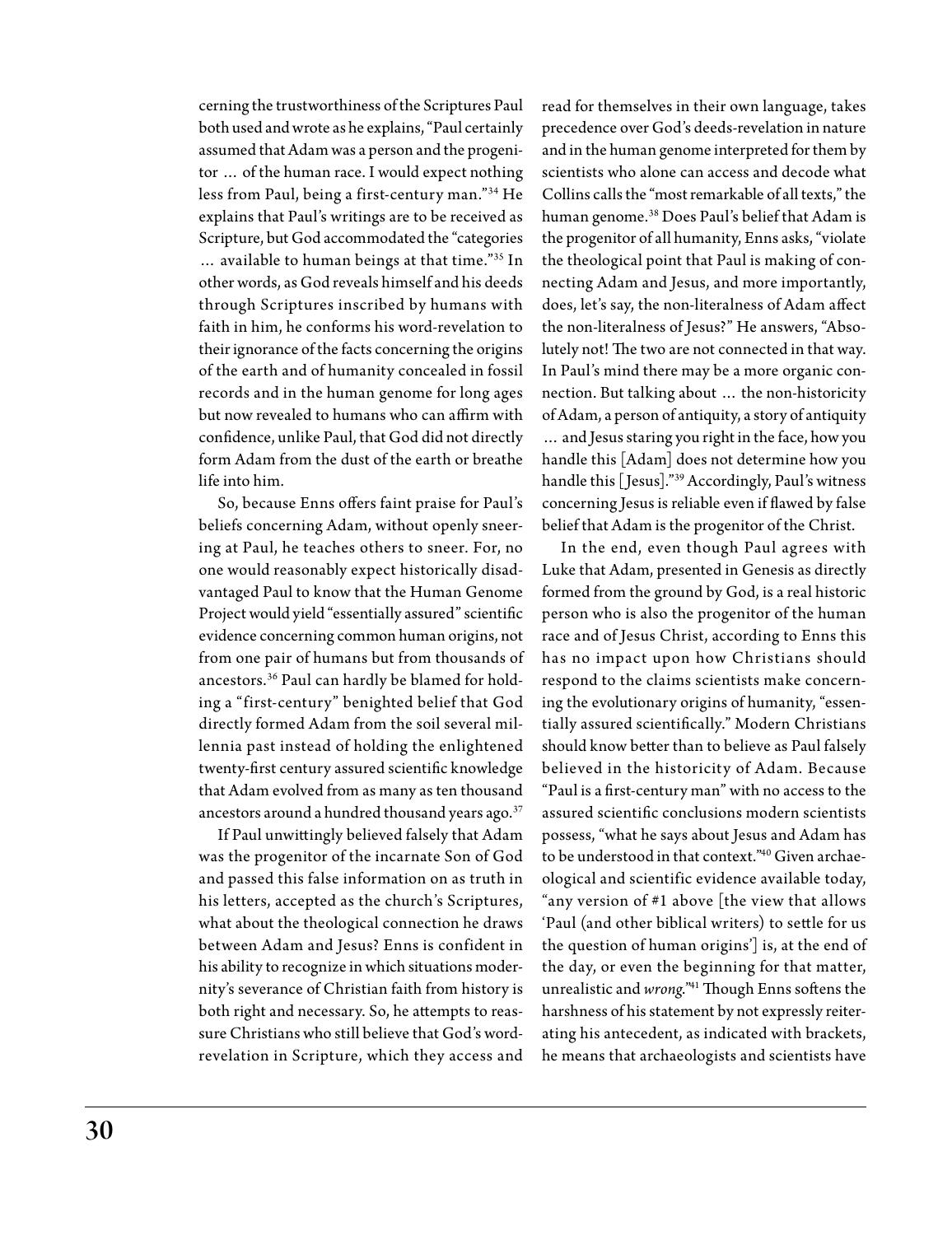proved that *Paul was wrong about Adam's origin and historicity*. Nevertheless, Enns wants readers to understand that even though Paul's beliefs about Adam, restricted by virtue of being a "firstcentury man," have been proved false by modern historians and scientists, this does not at all jeopardize the trustworthiness of Paul's doctrinal use of Adam in relation to Christ.

# **Is the Historicity of Adam Essential to Paul's Gospel?**

It is difficult to comprehend how BioLogos's advocates for evolution, who dispute the reliability of Scripture's plainspoken narrative concerning God's creation of the universe and his formation of all earthly life, especially human life, and who subject the authority of Scripture's testimony to the self-proclaimed authority modern archaeologists and evolutionary scientists assert concerning origins, can with sincerity claim that they affirm either Scripture's authority or inerrancy as historically confessed by Christians. Nevertheless, Giberson and Collins announce,

[W]e do not believe that God would provide two contradictory revelations. God's revelation in nature, studied by science, should agree with God's revelation in Scripture, studied by theology. *Since the revelation from science is so crystal clear about the age of the earth, we believe we should think twice before embracing an approach to the Bible that contradicts this revelation.*<sup>42</sup>

Is it not evident that this disputes Scripture's reliability and authority concerning the beginnings? Is this not sufficiently egregious to give pause to everyone tempted by the lure of both their scientific and theological claims?43 Have they not put their confidence in creaturely interpretations and declarations made by evolutionists about the origins of the universe and of humanity that at minimum succumbs to the age-old question, "Yea, hath God said?" concerning the authoritative claims of God's Word on origins,

whether from Genesis itself or from Scripture's uses of Genesis as in Paul's letters?<sup>44</sup> If Paul holds and advocates wrong beliefs concerning Adam's origin and historicity, how is he to be trusted doctrinally, since the doctrines he affirms and teaches are entirely inseparable from biblically stated origins and historicity?

# *God's Revelatory "Lisping" And Inescapable Knowledge of the Creator*

To synthesize evolution with Christianity BioLogos advocates depend heavily upon the Enlightenment and post-Enlightenment misconstrual of the classic "doctrine of divine accommodation" to explain inclusion of error and of myth in Scripture, particularly in the creation account of Genesis, which Paul reads and believes depicts Adam as both historical and as progenitor of all humanity and the Christ. Peter Enns and Kenton Sparks wrongly appeal to John Calvin as though he supports their historical-critical view of Scripture.<sup>45</sup>

For who even of slight intelligence does not understand that, as nurses commonly do with infants, God is wont in a measure to "lisp" in speaking to us? Thus such forms of speaking do not so much express clearly what God is like as accommodate the knowledge of him to our slight capacity. To do this he must descend far beneath his loftiness.<sup>46</sup>

With Jack Rogers and Donald McKim, Enns and Sparks claim that their view of God's lisping is in concert with that of early church fathers and Calvin but is lost on recent evangelicals.<sup>47</sup>

In order to communicate effectively with human beings, God condescended, humbled, and accommodated himself to human categories of thought and speech. This was not a matter of deception, but of necessary adaptation on God's part if humans were to be able to understand His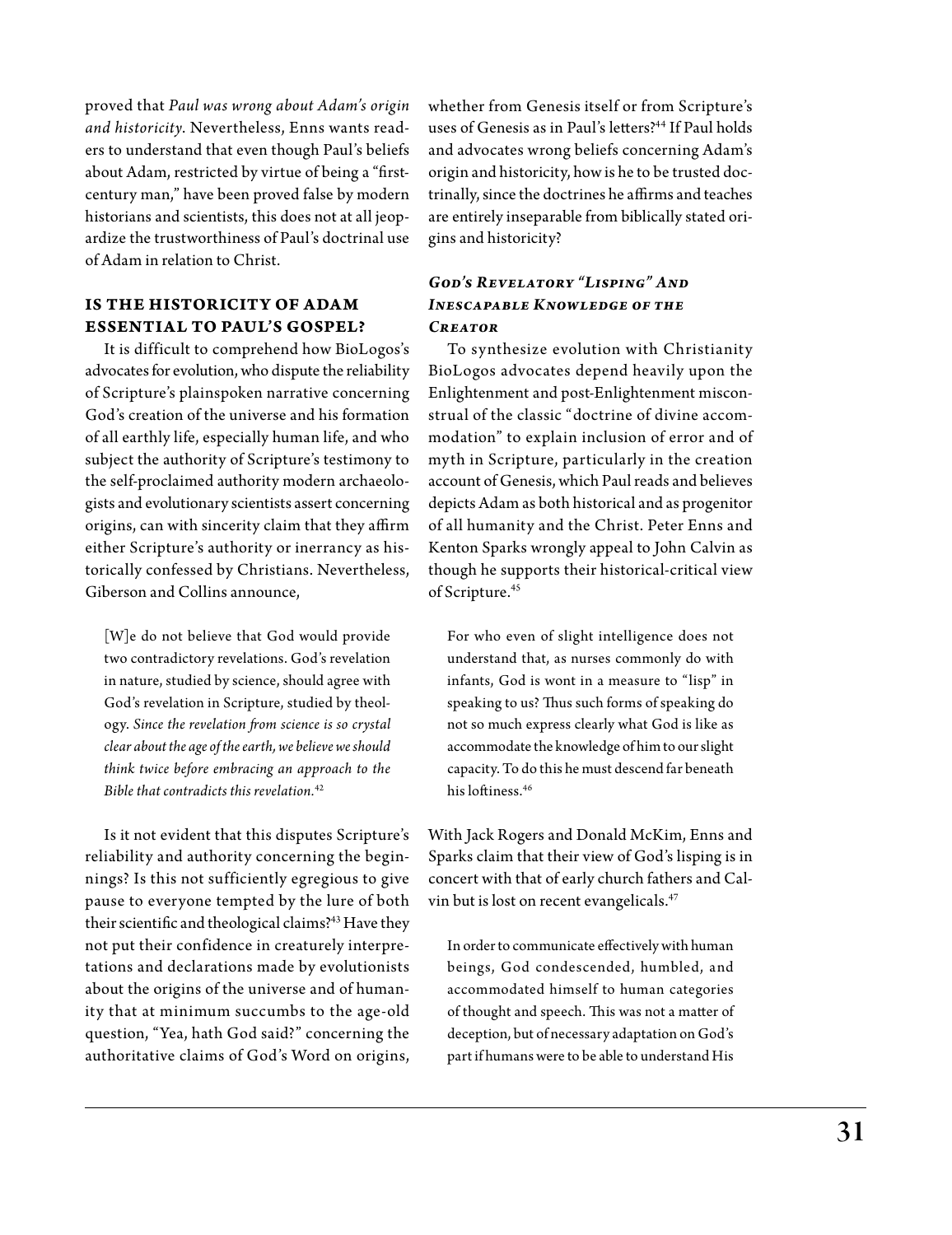will for them. In the incarnation, God humbled himself and became a weak and helpless baby in order to identify with and communicate with human beings. This incarnational principle had always been God's style according to the early Christian theologians. In revealing himself God had always accommodated himself to humans' limited and sinful capacities.<sup>48</sup>

Enns defends the idea that Scripture's inclusion of factually wrong ancient myth concerning creation and of Paul's erroneous beliefs, as a "first-century man," concerning origins are positive not negative elements that exhibit "what it means for God to speak to his people."49 Sparks agrees, "Scripture is a casualty of the fallen cosmos."50 Consequently, "God does not err in Scripture … but Scripture does reflect the errant views of the ancient biblical audience."51

The accommodation theology of the Church Fathers and Calvin holds that Scripture is God's word expressed by human beings and that, where errors exist, these are not God's but rather his accommodation or condescension to the finite, fallen human condition. If we then set to one side these instances of accommodation, we can embrace the rest of Scripture as truth that leads to a coherent understanding of God and God's voice. This is the accommodationist approach, in a nutshell.<sup>52</sup>

Sparks fails to realize that when Calvin says that God "accommodates knowledge of him to our slight capacity" he refers to the whole of God's revelation, not just to portions corrupted by the "fallen human condition" to be "set to one side" so that we can embrace "the rest of Scripture as truth."53

Given this construal of divine accommodation as including accommodation of error, Paul's "direct reading of the text" of Genesis, which led him incorrectly to believe that Adam was a real person and the progenitor of all humanity including the Christ, is a tolerable error committed by a "first century man." Modern readers, however, but especially theologians who follow Paul's lead, are guilty of an insufferable error and need to be schooled concerning how John Calvin accounted for God's accommodation of error in Scripture.

God speaks to his people in ways they are able to understand. He "comes down to their level," or as John Calvin put it, God "lisps" so that humans can understand. This, it seems to me, is the best way to show respect for Scripture. So, again, what objection do you have to reading Genesis 1 this way? Does it not show respect for God while also avoiding the unnecessary conflict between science and the Bible that a literal reading creates?<sup>54</sup>

This appeal to Calvin's doctrine of "God's lisping" exposes an erroneous foundational supposition that Enns and Sparks share with others who precede them when they assume that God occasionally uses accommodative language because of human sinfulness and that this requires the corollary that the biblical text entails errors.<sup>55</sup> Consequently, they stand in agreement with Faustus Socinus and Hugo Grotius (and later Johann Salomo Semler) who "began to fashion a doctrine of accommodation different from the one proposed by Augustine and Calvin" in an attempt to account for what they believed were genuine discrepancies between what Scripture affirms and what scientists accept as true.<sup>56</sup> It is hardly surprising that in their effort to synthesize evolution and Christianity, Sparks and Enns advocate a doctrine of divine accommodation that finds less in harmony with the classical doctrine of accommodation than with that of historical-criticism, if not the "history of religions" approach to Scripture, which views the Old and New Testaments as the evolving record of human religious experience entailing long and often complex development within their cultural milieu including interfacing with other religions of the time and region.<sup>57</sup> Their approach regards Paul's beliefs concerning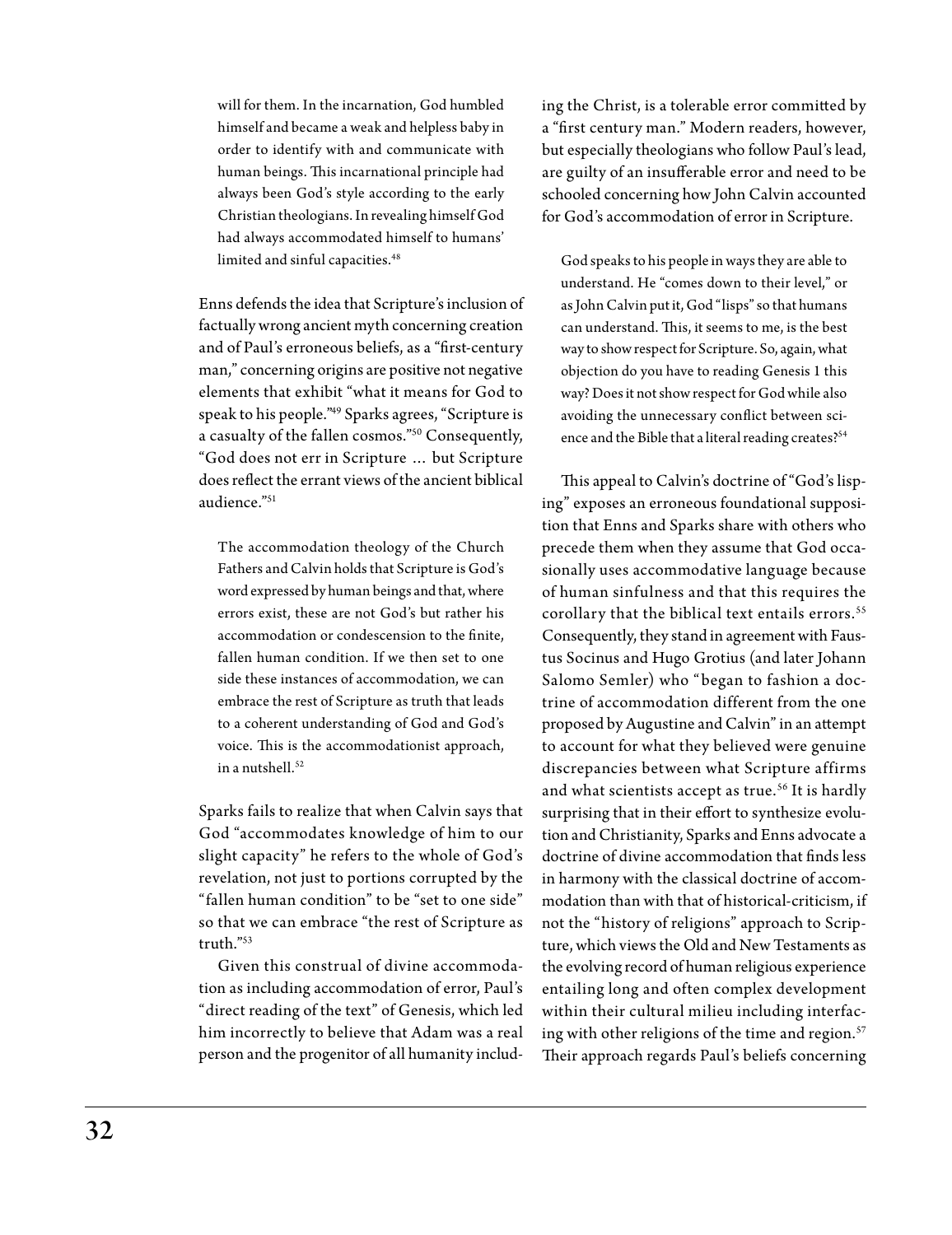the origins of the earth and of Adam as deriving from culturally evolved and conditioned religious beliefs, a view of Scripture that accepts scientific evolution and is not in agreement with biblical revelation that the Creator directly formed the real man, Adam, from the dust of the ground.

Many have shown that the classical doctrine of divine accommodation refers to the *manner* of communication, using human words and concepts, not to the *integrity* or *quality* of revelation itself.<sup>58</sup> Accuracy does not require precision. Imprecision is not to be confused with inaccuracy or error. Scripture's account of creation which is geocentrically referential is not accommodative of ancient erroneous cosmology nor contrary to science's heliocentricity.<sup>59</sup> Phenomenological description hardly betrays myth.<sup>60</sup> Rather, it accents the Creator's revelatory condescension to the realm of reference his creatures inhabit. Thus, to distinguish the classical doctrine of accommodation from that of Socinus, Grotius, and Semler, many Christian theologians have devoted careful attention to "divine accommodation" because, $61$  in reality, of course, that God accommodates his revelation to humans in human terms and concepts is essential to Christian belief in and understanding of the Creator, a thesis essential to Calvin's theology as demonstrated in Book One of the *Institute of the Christian Religion*. 62

The doctrine of analogy that flows from Augustine, through Calvin, Turretin, and the Princetonians, now articulated by many contemporary theologians, derives from the biblical doctrine of creation entailing proper distinction between Creator and creature. Advocates of modern historical-criticism have tried to divert the flow of this doctrine by cutting a channel to the Reformers in an effort to claim historical viability for their version. Their endeavor constrains Christian theologians to rearticulate the doctrine because the modern rival doctrine is inseparably enmeshed with its concomitant doctrine of Scripture that entails factual errors on that claim that Scripture is the product not only of finite but of fallen humans.

Ascendency of Enlightenment skeptics transmuted the classical doctrine of analogy because they believed that all language concerning God and his works is either *univocal* or *equivocal* but not *analogical*. 63 They abandoned the substance of the doctrine of analogy which Herman Bavinck succinctly expresses:

It follows that Scripture does not merely contain a few anthropomorphisms; on the contrary, *all*  Scripture is anthropomorphic. From beginning to end Scripture testifies a condescending approach of God to man. The entire revelation of God becomes concentrated in the Logos, who became "flesh." It is as it were *one* humanization, *one* incarnation of God. If God were to speak to us in divine language, no one would be able to understand him; but ever since creation, he, in condescending grace, speaks to us and manifests himself to us in human fashion.<sup>64</sup>

Those who transmogrify the classical doctrine shift its use from accounting for all of God's communication to humanity, given the gulf that distinguishes the Creator from the creature, to salvaging Scripture as divine revelation for religious use despite its alleged numerous fallen human defects which God accommodates and which modern historians, archaeologists, and scientists have supposedly exposed as erroneous. Consequently, when Enns, Sparks, and other BioLogos advocates appeal to "God's lisping," their interest is not a thoroughly integrated doctrine of *God*'s *analogical communication* to humans through human writers in Scripture. They have neither the fullness of Scripture nor the incarnation of God's Son in view. Instead, their concern is to account for those portions of Scripture such as the creation and flood accounts of Genesis, among others, that cause embarrassment because they do not conform to modern scientific belief in the generative forces of extensive ages of time to explain the beginnings as well as the geologic and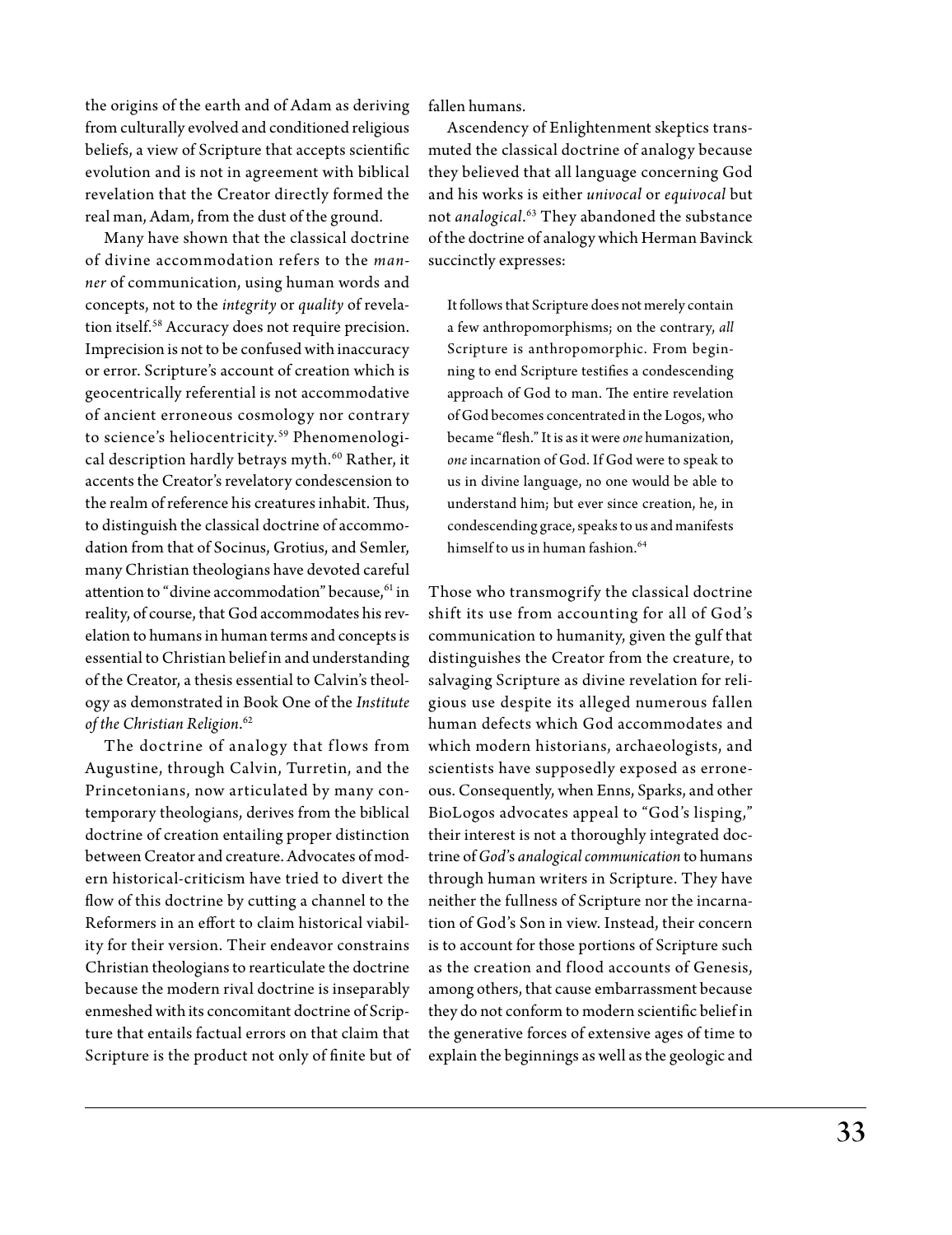fossil records. Because they invest heavily in evolution, they apply their historical-critical method to Genesis and to Paul's letters in their effort to synthesize evolution with Christianity. Thus, they identify in Scripture what is of fallen human origin and what is of God, segregating what ought to be accepted as true for theological and religious purposes from what has been discredited by modern scholarship.

Contrary to theistic evolution's proposal that God invested already existing humanoids, who evolved from thousands of ancestors around a hundred thousand years ago, with his image and likeness, Scripture affirms and Paul believes that when God formed Adam he made humans to be his earthly analogues.<sup>65</sup> This means that Paul believes that the Creator analogously reveals himself and his deeds to us because we are his analogous creatures, not because we are fallen. God reveals himself anthropomorphically, which is to say, "*Because God formed Adam from the 'dust of the earth' and breathed into his nostrils the breath of life, making him in his own image and likeness, God makes himself known to his creatures in their likeness, as if he wears both their form and qualities, when in fact they wear his likeness.*" 66

Divine revelation to humans is made possible because God made us in his likeness. Hence, our knowledge of the Creator and of his works is possible, is true, but is always analogical. $67$  "Man was created as an analogue of God; his thinking, his willing, and his doing is therefore properly conceived as at every point analogical to the thinking, willing, and doing of God."68 Because we are ectypes of God, who is the Archetype or Original, we are both similar and dissimilar to him. So, as the image is not an exact reflection of the Creator, our analogically acquired knowledge of God and of his creation, though true and asymptotic or approximate, is never exhaustive nor univocal knowledge, which means that our knowledge is not identical to God's knowledge.

Thus, how we understand God's revelation, whether given through Scripture or any other means, including the incarnation of God's Son, is inseparable from how we believe we acquire true knowledge. Earthly analogical correspondence to things heavenly is the inescapable means by which the Creator reveals himself and his deeds to his creatures, not because we are fallen but because we are creatures. Thus, knowledge of God and relationship with him through Jesus Christ, the incarnate Son of God, "are ours only in terms of analogies that derive from the fact that God made man in his own image."69

Far from accounting for the inclusion of alleged human errors in Scripture, "God's lisping" accommodation to creaturely frailty renders every human without excuse for their sinful rebellion against the Creator (Rom 1:18ff).<sup>70</sup> From the beginning of creation (*apo ktisōs kosmou*; Rom 1:20), through all his revelation, including showing himself and his invisible attributes—his eternal power and divine nature—in the things he has made, universal knowledge of our Creator has been instinctive because God indelibly imprinted his image upon everyone, shutting our mouths as condemned before him without any excuse. Through the aperture of God 's likeness "an immediate awareness of the fact that God is the creator and sustainer of this world" arises within human consciousness.71 Yet, in every human apart from Christ Jesus, concurrent with this inborn knowledge of God is the sinful inversion of the Creator-creature distinction, denying the undeniable, suppressing the irrepressible truth of God's revelation, and deluding themselves that their reasoning is the ultimate not the proximate point of reference (Rom 1:18ff).<sup>72</sup> This rebellious effort to enthrone self as the referential starting point of all reasoning and to suppress God's plainly revealed truth that is both within them and round about them exposes their greatest folly. Refusal to glorify the Creator betrays the fact that they know him but will not live in keeping with their inherent knowledge.

Against this foolishness, Paul says, God reveals his wrath. Despite sinful humanity's efforts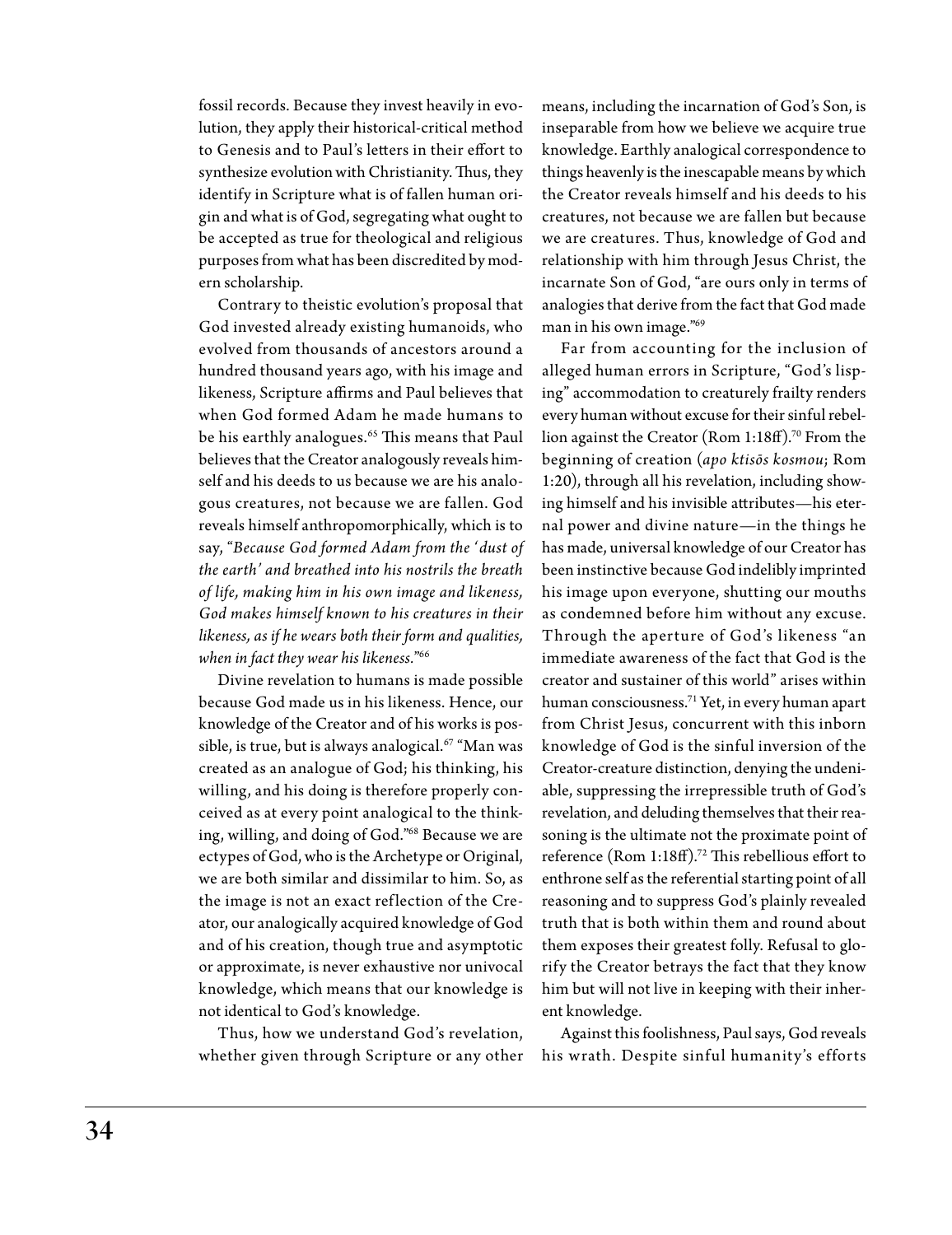to suppress this innate knowledge of God, the invisible qualities of God, his eternal power and divine nature, incessantly display themselves in and round about every human, within their own self-conscious thoughts, even in their instinctive discontentment with their exclusion of God from their varied explanations of the origins of the world and of themselves. Nevertheless, humans stubbornly refuse to acknowledge what they innately know to be true concerning the origin of the world and of themselves. So, against inborn knowledge atheists daily disaffirm God's existence while he gives them breath. To suppress this instinctive knowledge that rebukes, evolutionists reassert Creator-denying assumptions. Likewise, evolutionists in the church exhibit innate knowledge of creation's origins in their attempts to synthesize Christianity with evolution.

## *Creation Ex Nihilo, Resurrection from the Dead, and Justification by Faith*

Indeed, Paul was a first-century man, but this hardly means that he was ignorant of beliefs akin to modern evolution that foment diminution of the Creator and elevation of the creature. As shown above, Paul understood that God plainly reveals himself through the things he has made so that everyone has intrinsic knowledge of God and that he created all things. Paul knew that the Creator endowed humans with imagination capable of grasping the fact that their thoughts cannot grasp or apprehend God, for they intuitively know that they derive from God who made them. Paul also knew that apart from the saving power of God in the gospel every human invariably suppresses the truthfulness of this inborn knowledge. Therefore, Paul was keenly aware that unbelief is rebellion against the Creator entailing rejection of creation *ex nihilo* and God's formation of the one man from the ground. Such a belief system of unbelief did not intimidate him nor embarrass him.

As he spoke to the Athenian philosophers, formidable as they may have been, Paul did not cower or attempt to synthesize his gospel with their belief system. Instead, he unabashedly proclaims:

The God who made the world and everything in it, being Lord of heaven and earth, does not live in temples made by man, nor is he served by human hands, as though he needed anything, since he himself gives to all mankind life and breath and everything. *And he made from one man every nation of mankind* to live on all the face of the earth, having determined allotted periods and the boundaries of their dwelling place, that they should seek God, in the hope that they might feel their way to him and find him (Acts 17:24-27a).

Paul recognizes that even though these pagan philosophers do not know the Genesis account of creation, they bear inborn knowledge of God and of creation's origins that the Genesis account portrays. Paul exploits their altar inscribed "To the unknown god" as a point of contact for the gospel because while they possess knowledge of God they suppress it. Thus, he says, "What therefore you worship as unknown, this I proclaim to you" (17:23). He does not hesitate to point them to the Creator of all things but particularly of all mankind, who formed one man and from him he brought forth all humans in all nations. Foolish and offensive as Paul's teaching of creation *ex nihilo* and of the formation of one man as the progenitor of all humanity surely was to the philosophers, it was his preaching of imminent judgment by a God-appointed man whom he approved by raising him from the dead that incited their scorn. Luke states, "Now when they heard of the resurrection of the dead, some mocked" (17:34).

With their response, these ancient philosophers in Athens rebuke modern philosophers, those who embrace evolution as fact but who also profess faith in the resurrected Christ. Though these ancient philosophers had their belief system concerning "beginnings," they had no direct observation or experience by which they could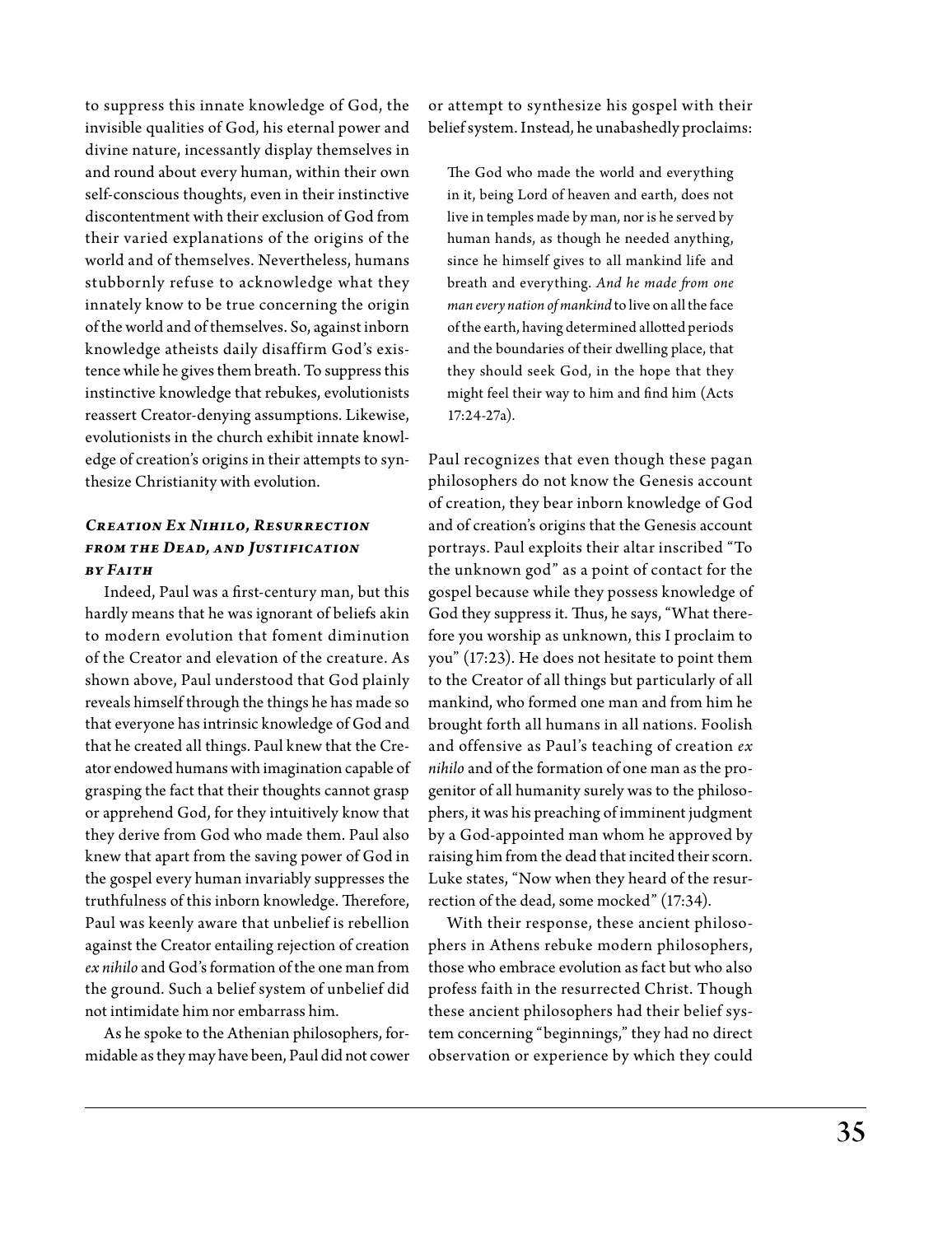dispute Paul's claims with regard to beginnings. So, they fastened their scorn upon what their own direct observation and experience convinced them never happens, namely, resurrection from the dead. These ancients responded with more consistent logic to Paul's sermon than do evolutionists in the church today. For, if BioLogos evolutionists insist that Paul begins his proclamation of the gospel with a myth from Genesis, the one man formed directly by God, why do they believe Paul when he culminates his preaching of the gospel with the one man God raised from the dead? After all, what Paul claims concerning the beginnings, which they cannot test scientifically by direct observation or experience, they nonetheless reject because they suppose that their present focused study delineates laws by which they can deduce how the present emerged from the past. Yet, what Paul claims concerning resurrection from the dead, which they also cannot access to assess scientifically by direct observation and experience, they nonetheless do not reject.<sup>73</sup>

That the scorn for resurrection by the philosophers of Athens entails more consistent reasoning than engaged by modern evolutionists in the church is confirmed by the inseparability Paul insists upon, in his gospel, between creation *ex nihilo* and resurrection from the dead. In his letter to the Romans, Paul reminds believers that God's promise of a son to Abraham met at least two humanly insurmountable obstacles: (1) Abraham's body "was as good as dead (since he was about a hundred years old)" and (2) "the barrenness of Sarah's womb" at ninety years old (Rom 4:19). Paul accepts the account from Genesis and explains that Abraham reasoned that God, who is known as the one who gives life creates *ex nihilo*,

surely could deliver on his promise: "I have made you the father of many nations" (4:17). Thus, Paul affirms and teaches that the faith by which Abraham was justified before God was faith in God "who gives life to the dead and calls into existence the things that do not exist" (4:17). Therefore, everyone "who shares the faith of Abraham, who is the father of us all" (4:16), also believes as he did, which is why Paul argues that Abraham is not alone, for "the words 'it was counted to him' were not written for his sake alone, but for ours also. 'It will be counted to' us who believe in him who raised from the dead Jesus our Lord, who was delivered up for our trespasses and raised for our justification" (4:23-25).

Paul recognizes that Abraham, the man in history, and the domestic affairs within his household bear representational functions. They symbolically represent things to come, things that, though rooted in Abraham's experiences, are far greater and much vaster because they foreshadow corresponding features that come to pass only in Abraham's singular seed, Jesus Christ who is raised from the dead, and in his vast seed who are united with this Christ.

Here, in his letter, Paul is expounding for Roman Christians the same good news from God he proclaimed at the Areopagus in Athens. Belief in the good news that God raised his Son from the dead is inseparable from belief in the creation account of Genesis that God created the heavens and the earth *ex nihilo* and formed Adam, a living creature, from the ground. Paul's gospel, then, inextricably entangles his teachings concerning creation, resurrection, and justification. Therefore, if Paul's teachings concerning creation *ex nihilo* and the formation of Adam as the first human are

#### **Abraham As Type**

| "But the words 'it was reckoned to him' were not written for him alone but also for us" (Rom 4:23-24a). |  |  |  |  |
|---------------------------------------------------------------------------------------------------------|--|--|--|--|
|---------------------------------------------------------------------------------------------------------|--|--|--|--|

| Abraham's Seed                               |
|----------------------------------------------|
| God promised to raise his Son from the dead. |
|                                              |
| Abraham's seed believe God's promise.        |
| God justifies believers.                     |
|                                              |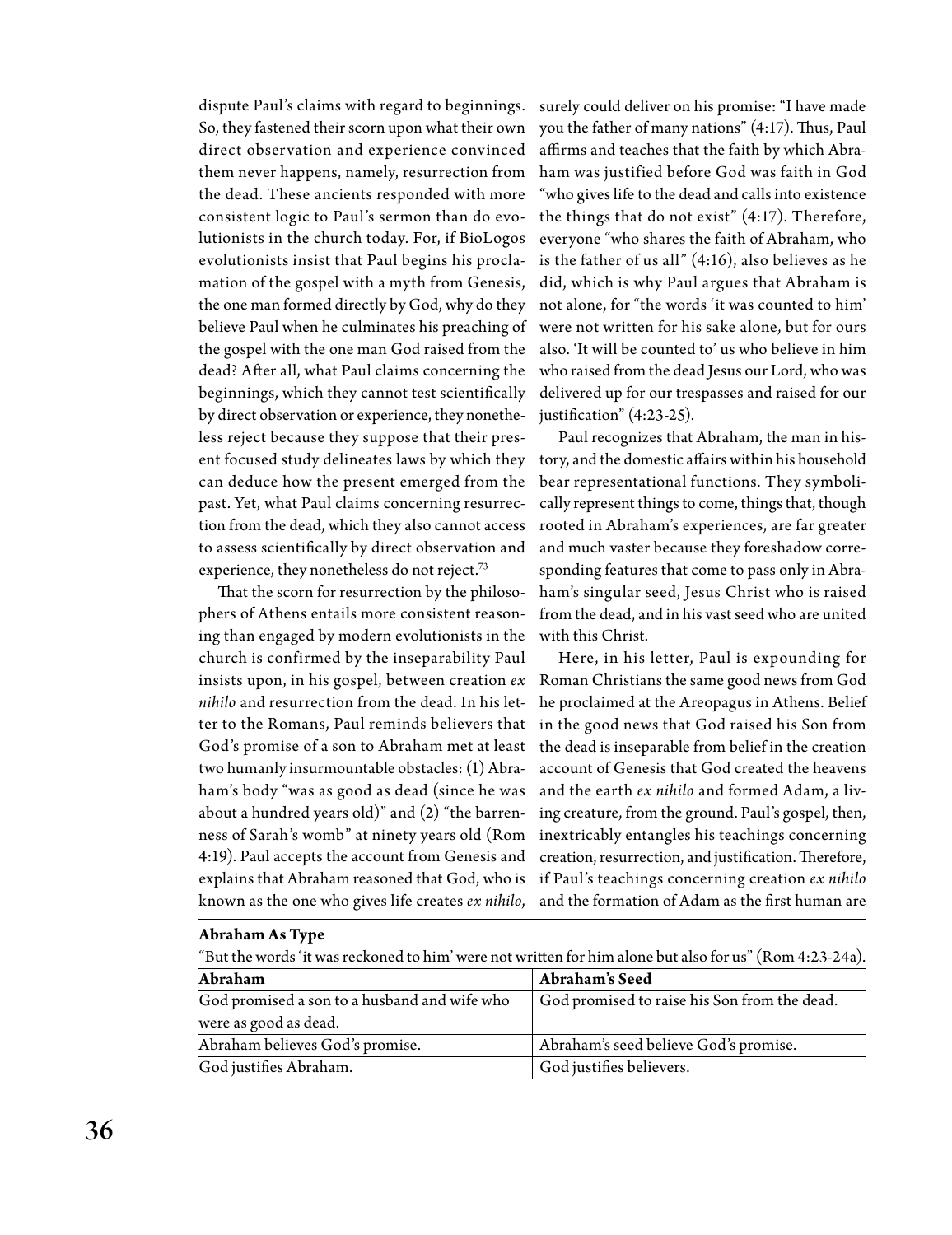wrong, then his teachings concerning resurrection and justification are equally unreliable.

# *Reality and Symbolism: Adam in Paul's Letters*

True as it is that no single understanding of the whole creation account of Genesis has gained dominant ascendancy among Christians, some necessary foundational beliefs concerning the account have, namely, God created the heavens and the earth *ex nihilo* and God formed the man from the ground and the woman from the man. Since Charles Darwin, however, Christians have faltered in these agreements while many individuals have gained notoriety, whether fame or infamy, either by embracing evolution or by opposing it. Since Darwin, the Genesis creation account has become, lamentably, an apologetics battleground. A significant downside to this is the tendency among evangelicals to use the narrative for apologetic purposes, some arguing for a so-called "literal interpretation" as they contend that creation occurred over six twenty-four hour days, and others contending for a so-called "symbolic interpretation" as they attempt to account for extensive eons of time needed to accommodate evolutionists's claims concerning the age of the earth and of humanity.74

Lost in this debate is the fact that both appellations—"literal interpretation" and "symbolic interpretation"—are, at best, misnomers, but even worse, they pose a false polarity. This antithesis entails the tendency to suppose, speciously, that things portrayed in the creation-fall narratives cannot be simultaneously corporeal and symbolic.75 People often proceed on the incorrect assumption that if narrative features bear representational significance, those features should be understood not as actually existing but simply as literary devices. If held consistently, this flawed polarity would render nearly all in Scripture, certainly the Old Testament given its typological or foreshadowing nature, little more than literary symbolism without real existence.

Furthermore, both sides of this antithesis suppress the fact that all of God's revelation is analogical in character.76 They incline to think that God's revelation is either *univocal* (God shows himself as he is in himself) or *equivocal* (God is ineffable because he is only dissimilar from his creatures). The error is to exclude the fact that God's revelation is *analogical*. Scripture's first statement begins the telling of history—"In the beginning God created"—by revealing God *analogically*, neither as he is in himself (*univocally*) nor wholly unlike his creatures (*equivocally*). It is analogical in that it is anthropomorphic because the text represents God's acting in history in human terms. As demonstrated above, because God bequeaths his likeness to us, all of God's revelation comes to us with reference to his likeness in us. Thus, God spans the Creator-creature chasm of distinction to disclose himself and his deeds anthropomorphically in foreshadowing the consummation of his revelation in the flesh through the incarnation of the Son.

## *Distinguishing Symbolism and History in Scripture*

Theistic evolutionists would have modern Christians believe that because Paul was a firstcentury man who had no access to knowledge that only modern people possess, he understandably but wrongly accepted the historicity of the Genesis account concerning God's direct formation of the real man, Adam, in his image and after his likeness. Against this misconstrual, Paul, the firstcentury man, just as Jesus, another first-century man, understood the difference between symbolism embedded in narratives that entail historical things and symbolism embedded in narratives that are fictional creations designed to instruct but not intended to represent the factual, corporeal world.

In Scripture, fictional stories that are laden with features invested with symbolism regularly instruct readers concerning great spiritual realities.77 Such is the nature of Jesus' parables. To claim that the master of the house, in the Par-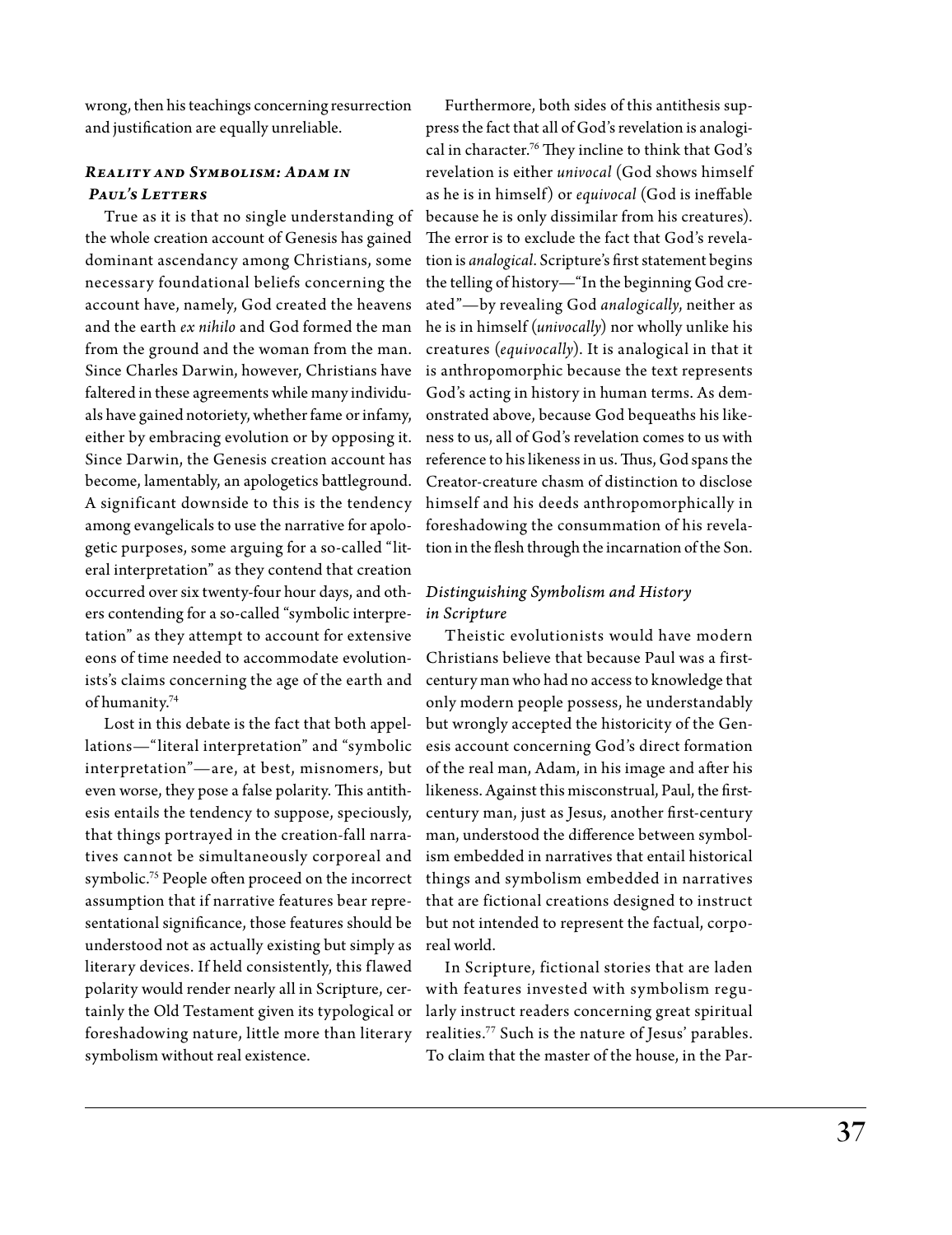able of the Laborers in the Vineyard (Matt 20:1- 16), symbolically represents the Spirit of God is to impose symbolic representation extraneous to the fictional story. Nothing within the parable suggests such a representation and to do so is to engage in a flawed interpretation of the text called "allegorical interpretation," a variation on "symbolic interpretation."78 On the other hand, no one demands that the master of the house has to be a known, real, historic individual in order to accept the spiritual teachings Jesus invests in the story. Though it offers a credible portrayal of life and events in first-century Israel, the story is fictional, featuring actions designed to surprise because they are unlikely to occur in the real world. Though fictional, it teaches great truths concerning the kingdom of God.79

The creation-fall episodes in Genesis are not like Jesus' fictional stories nor like any other parable in Scripture. Parables are fairly brief analogical stories that cohere around recognizable unifying features, are punctuated with symbolic representation, and are designed to disclose instruction with frugality.80 The creation-fall narratives of Genesis, though punctuated with symbolic representation, hardly bear the other characteristics of parables. The narratives are extensive, and the instruction is variegated. Everything about these narratives distinguishes them as realistically portraying God's actual creation of the actual world which consists of actual things, real places, significant individual persons, and historic events that God invests with symbolic representations made apparent within the narrative itself.

Chief among the narrative's symbolism saturated features is man—male and female—made as God's analogues, imbued with God's image and likeness (Gen 1:26-27). From the biblical portrayal of Adam, the first human, head of all humanity, formed from the ground but whose wife was formed from his side not the ground, whose act with regard to the Tree of the Knowledge of Good and Evil, Paul recognizes that Adam bears symbolic significance. This is why he expressly

identifies Adam as "a type of the one who was to come" (Rom 5:14). It is vital to understand that Scripture is replete with "types," one form of symbolic representation in the Bible.

Interpreters of the Bible do not cast biblical types. God, who reveals himself and his deeds in Scripture, casts the Bible's types. God invested things with foreshadowing significance—institutions (e.g., the Levitical priesthood), places (e.g., Eden, the tabernacle), things (e.g., the ark, sacrifices, kingship), events (e.g., creation, the flood, the exodus, events in the wilderness, entry into the land), and individuals (e.g., Adam, Abraham, Melchizedek, Moses, David). God invested these with significance to prefigure corresponding features of the coming age.<sup>81</sup>

Additionally, it is important to recognize that Scripture invariably presents all these "types" as corporeally existing as they foreshadow greater things to come. Furthermore, it is crucial to comprehend that Paul recognizes but does not cast Adam as a type of the Christ. Adam's role as "a type of the one who was to come" in the divine drama of redemption was cast by the Creator, the story's author, not by Paul, the story's expounder.

Paul's explicit use of Adam as type in his argument in Romans 5:12-19 but also in 1 Corinthians 15:20-28 and 15:45-49 makes clear that the apostle understands Adam just as Genesis presents him, as the first human, formed from the dust of the ground by the direct act of God, yet disobedient to God. Paul understands this and develops his argument by citing Genesis 2:7 with two clarifying interpolations, (1) "the *first* man, *Adam*, became a living being" (*egeneto ho protos anthrōpos Adam eis psychēn zōsan*, 1 Cor 15:45) in contrast to stating, (2) "the last Adam became a life-giving spirit (*ho eschatos Adam eis pneuma zōopoioun*, 15:45b). So essential is this distinction between "Living being" and "Life-giving spirit" (earthly-heavenly) to the Adam-Christ typology that Paul reinforces it by stating, "The first man was from the earth, a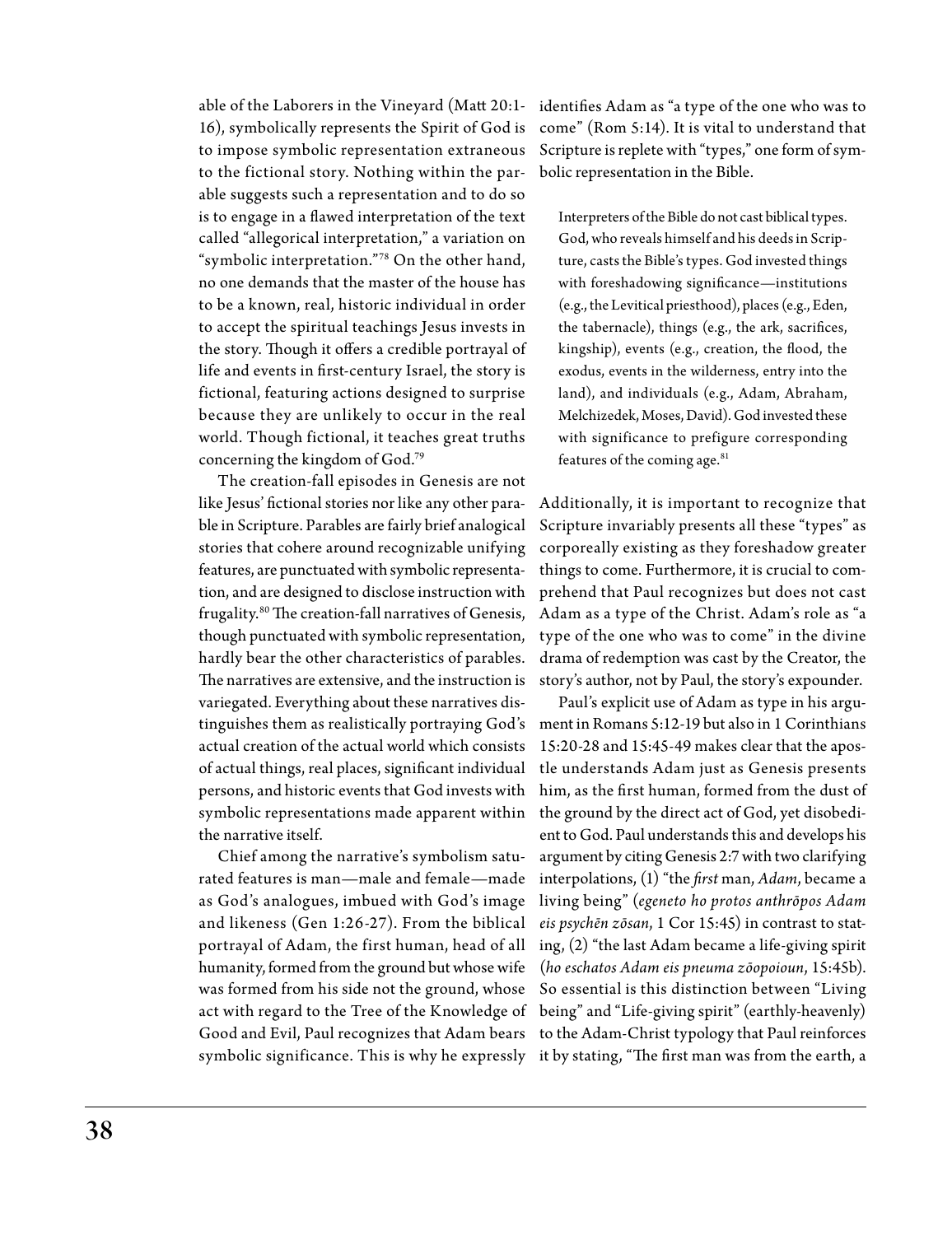man of dust; the second man is from heaven. As was the man of dust, so also are those who are of the dust, and as is the man of heaven, so also are those who are of heaven. Just as we have borne the image of the man of dust, we shall also bear the image of the man of heaven" (15:47-49).

This makes it clear that Paul takes Scripture's genealogies to be historically truthful just as when he states, "Yet death reigned from Adam to Moses, even over those whose sinning was not like the transgression of Adam, who was a type of the one who was to come" (Rom 5:14). Paul is in full agreement with the history of redemption presented from Genesis 1:1 and throughout Scripture which treats the portrayal of God's creation of the actual world in the early chapters of Genesis as integral to Scripture's unfolding drama of redemption that climaxes in Christ, Adam's eschatological son. Thus, while it seems indisputable that biblical genealogies are abbreviated, what is also incontestable is the fact that the Bible's genealogies, which Paul accepts as authentic, treat all who are listed as real historical people including the first man, Adam (cf. Gen 5:1-5; 1 Chron 1:1; Luke 3:38). Adam's presence at the head of the biblical genealogy distinguishes him as a type of the coming Christ just as the absence of any mention of genealogy with the introduction of Melchizedek marks him as "resembling the Son of God" and distinguishes him as a type of Christ (Gen 14:18- 20; Heb 7:1-10). Adam, the first man, appearing at the beginning of creation, foreshadows Christ Jesus, the second man, appearing at the beginning of new creation to bring the first creation to its consummation.

#### *Historical Typology*

By analogy, is it not reasonable to infer that Paul recognized that what is narrated in Genesis 1-3 *took place typologically* but *were written down for our instruction* just as he states concerning Israel's passing through the sea, being guided by the cloud, eating manna and drinking water from the rock, and rebelling numerous times (1 Cor

10:1-12)? Paul states, "Now *these things happened typologically* to them, but they *were written down for our instruction*, upon whom the end of the ages has come" (*tauta typikōs synebainen*, 10:11). As under the controlling providence of the Lord, Israel's experiences were divinely imbued with figurative significances to foreshadow things to come, so it is with Adam. The Creator imbued Adam with unique figurative significance that foreshadows his unique son, God's Son, who would come in the last days to set right everything that Adam would corrupt. Likewise, as Israel's symbolically suffused experiences were written down in Scripture for our instruction, so also, Adam's typologically endued role in the garden with reference to a tree and his act of disobedience *is written in Scripture for our instruction* concerning Christ's role in the end of the ages in another garden leading to a different tree where his act of obedience delivers many from death and sin into which the first man plunged them (Rom 5:15-17).<sup>82</sup>

Therefore, Paul understands that Adam was a historical man formed from the earth, the first human character in God's great drama leading to new creation, a man whom God endowed with symbolic significance that prefigures one greater than himself, the man from heaven (*ho prōtos anthrōpos ek gēs choikos*; *hō deuteros anthrōpos es ouranou*, 1 Cor 15:47). For Paul believes Adam was a historic person just as Abraham was. And, just as Paul recognizes that Scripture invests Abraham and historical events within his household with allegorical significance that finds its fulfillment in Christ Jesus, so Paul understands that God invested Adam, as the first man, and his disobedience with symbolic import that contrastively prefigures the last Adam, Jesus Christ, the obedient man.<sup>83</sup>

How did Paul come to understand Adam's typological function? Surely, the grace of God through the revelation of Christ Jesus to Paul on the road to Damascus banished his suppression of the truth as it is in Jesus and put him into his right mind with right reasoning (cf. Gal 1:13-17;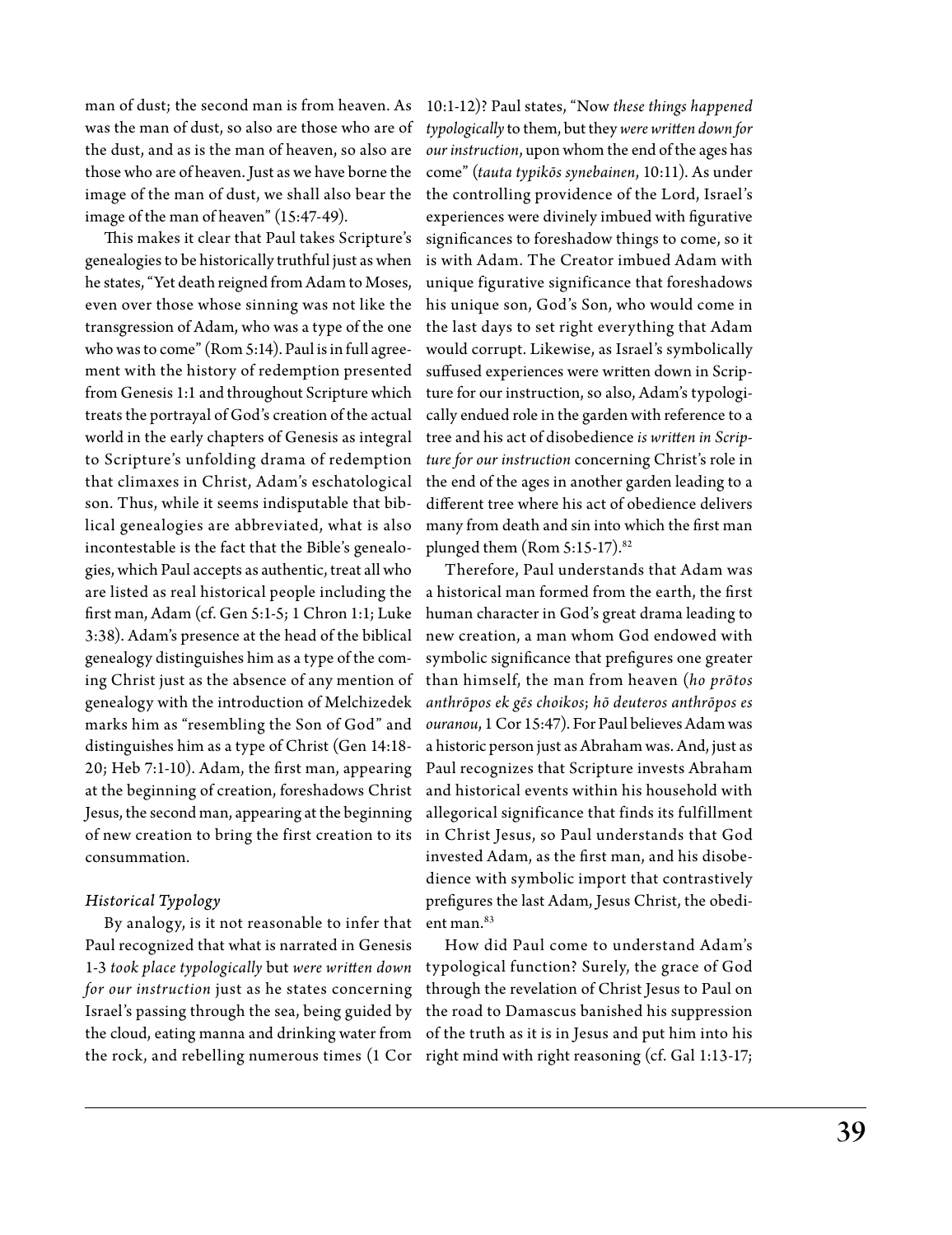Jesus put an end to Paul's suppression of innate 6:1-2). knowledge of the Creator, of creation's and Adam's divine origin, and of creation's teleological design. He came to acknowledge and to proclaim Christ Jesus as God's creating agent, providential sustainer, and eschatological redeemer of creation (Col 1:15-20).

God's acts to create and his explanatory wordrevelation in Genesis concerning his creative deeds are teleological, pointing forward to the last days and finding consummation in Christ Jesus. That Paul believes and teaches that God's creative acts are teleological saturates his teaching and is evident throughout his letters. For example, Paul seems to form a composite citation consisting of Genesis 1:3 and Isaiah 9:2, with allusions to the light of Christ he saw on the road to Damascus (Acts 26:13), as he links God's command on the first day of creation, "Let there be light!" (Gen 1:3,) with God's command in the dawn of his new creation in Christ, "Let light shine out of darkness." Paul explains: "For God, who said, 'Let light shine out of darkness,' has shone in our hearts to give the light of the knowledge of the glory of God in the face of Jesus Christ" (2 Cor 4:6; cf. John 1:4- 5).84 Paul's use of Genesis requires us to recognize that he understands God's creative commands to be speech-acts, performative utterances, by which God imprinted significance upon all creation in such a manner that things created point away from themselves as earthly symbols analogically point to heavenly realities. Creation reflects the Creator's glory.

Thus, light as a universal symbol bears abiding testimony to everyone concerning the Creator of light, exposing humanity's sinful corruption (cf. John 3:20).<sup>85</sup> This universal symbolism derives from God's performative utterance when he said, "Let there be light" (Gen 1:3).<sup>86</sup> At God's word light shined out of original darkness, distinguishing day from night. Now the light of God's Incarnate Word shines forth out of spiritual darkness

1 Cor 2:11-16). Redemptive revelation of Christ darkness cannot overcome (cf. John 1:4-5; 2 Cor

According to Paul, just as the heavenly light called forth on the first day of creation, invested as it was with teleological foreshadowing, attains its designed fulfillment in Christ Jesus, so also Adam, who was made in "the image of God" (Gen 1:27), finds his symbolic realization in Christ "who is the image of God"  $(2 Cor 4:4).$ <sup>87</sup> In fact, 2 Corinthians 4:4-6, coming at the climax of Paul's argument begun in 3:1, is pregnant with Old Testament allusions: light, image of God, the glory of God, and the face of Christ. Mention of "the face of Christ" (4:6) recalls the glory of Moses' face veiled and the "unveiled face" of the Christian  $(2 \text{ Cor } 3:7-18).$ <sup>88</sup> "As the resurrected 'Lord' (4:5) encountered by believers with 'unveiled faces,' Christ is not merely reflecting the glory of God as Moses did, he *is* the glory of God."89

Paul's use of Scripture throughout his argument in 2 Corinthians 3:1-4:6, particularly his use of literary elements from the Pentateuch— God's calling forth light, the image of God, and the contrastive connection between Christ and Moses—depends upon the *reality* of each. That they are real, however, does not strip them of symbolic significance as literary features so imbued by the Creator. Rather, each one bears symbolic significance precisely because each is real. God, the Creator and Revealer, assigns his creative speech-acts and the things he creates with symbolic representation.<sup>90</sup>

bringing the dawn of the Day of Salvation which naming of the animals, God's direct formation What has been presented above concerning the Creator's design of humanity from Genesis 1:26-27 as his earthly analogue should invite keen attention to the Genesis narrative to recognize its literary and symbolic richness without a hint of suppressing or dismissing its historicity. Besides the calling forth of light on the first day, other features of the creation-fall accounts that entail obvious symbolic significance are the garden, the Tree of Life, the Tree of the Knowledge of Good and Evil, Adam's formation from the ground, Adam's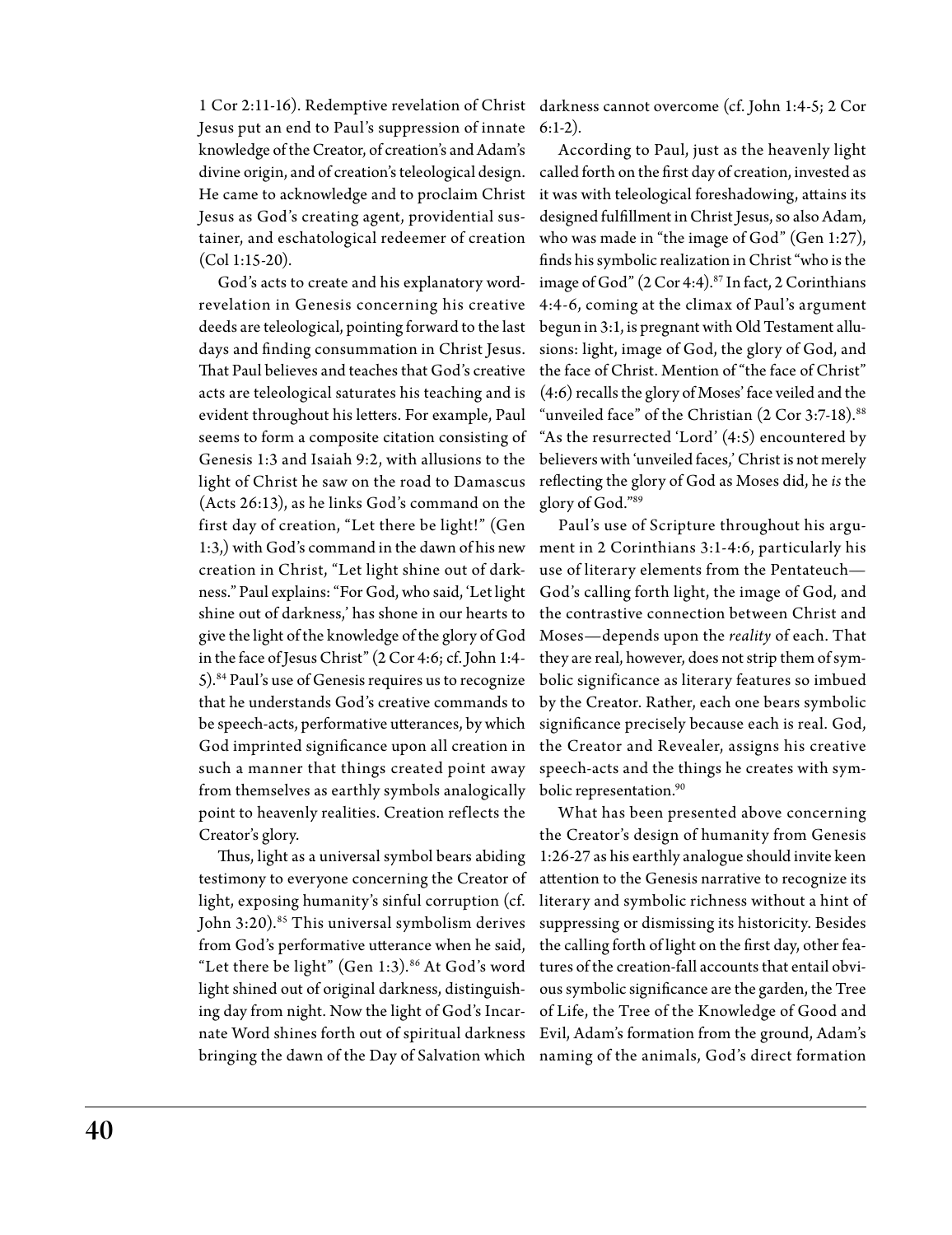couple's nakedness without shame, the talking serpent, eating of the forbidden fruit, the couple's hiding their nakedness, God's reference to the seed of the woman, his cursing of the serpent, and God's cursing of the ground, the earth. Nothing in or about the Genesis narrative suggests that these are either mythical or fictional literary devices. The account forthrightly presents a cohesive narrative that treats the whole and individual parts it portrays as corporeal and as historical.<sup>91</sup>

# *Corollary Teachings within Paul's Gospel*

Paul's belief that Genesis portrays the actual progression of God's creative activity including the formation of Adam on the sixth day is essential to the gospel of Jesus Christ which he proclaims. The one man, Adam, as a historic person is integral both to humanity's impaired dominion and subjection to death and sin bound up in his disobedience and to the proclamation of God's gracious gift of righteousness that restores dominion in life through the obedience of one man, Jesus Christ (cf. Rom 5:17). All that has been stated already bears significance upon various corollary teachings within Paul's gospel including but not limited to (1) the relationship between the curse of death and creation's groaning, (2) the organic continuity between creation and new creation (the heavens and the earth and the new heavens and new earth), and (3) the sequence of creation: Adam first, then Eve. Each of these warrants full individual treatment but space permits only brief comments.

## *Adam's Sin, Death's Entrance, and Creation's Groaning*

According to evolutionists, life needs death, for without death there would be no evolutionary progression over time that would involve upward adaptations. The only way this could happen would be through many generations of dying. Death, then, has been and remains an essential ingredient to evolutionary theory concerning the

of woman from a portion of the man's side, the adaptation of all living species. Consequently, every evolutionist who, for whatever reasons wants to retain a reasonably credible profession of faith in Christ, finds it necessary to account for Scripture's testimony that death entered through Adam's sin.92 In their effort to harmonize death as necessary to the theory of evolution with Scripture's presentation of death as unnatural intruder and enemy by way of God's curse upon his creation on account Adam's disobedience, it is not unusual to find mischief.

> So, BioLogos advocates attempt a clever maneuver to take possession of biblical Christianity's "concursive theory of inspiration" articulated by the best evangelical theologians and scholars to validate their exegetical legerdemain.93 They do an end run by associating belief that Adam's disobedience brought about the curse of death upon all living creatures, whether animals or human, with belief in the divine dictation theory of Scripture's inspiration, a fringe belief even to fundamentalism. Thus, with doctrinaire cleverness they dictate:

In this discussion, we emphasize that many Christians believe the Bible is God inspired and thus contains a meaningful human dimension. The belief that the Bible is God dictated—which reduces the human contribution to insignificance—is popularly known as fundamentalism or biblical literalism. In articulating the implications of the former view, where the biblical authors play a meaningful role, we note the apostle Paul, although inspired by God, wrote his letters within the context of his own time and culture…. If Paul, along with his original audience, knew nothing of the scientific evidence for human death before the Fall, it stands to reason that Paul would believe likewise. If human death did precede the Fall, Paul's use of Adam's curse in first Corinthians 15 is still perfectly understandable given his cultural context.<sup>94</sup>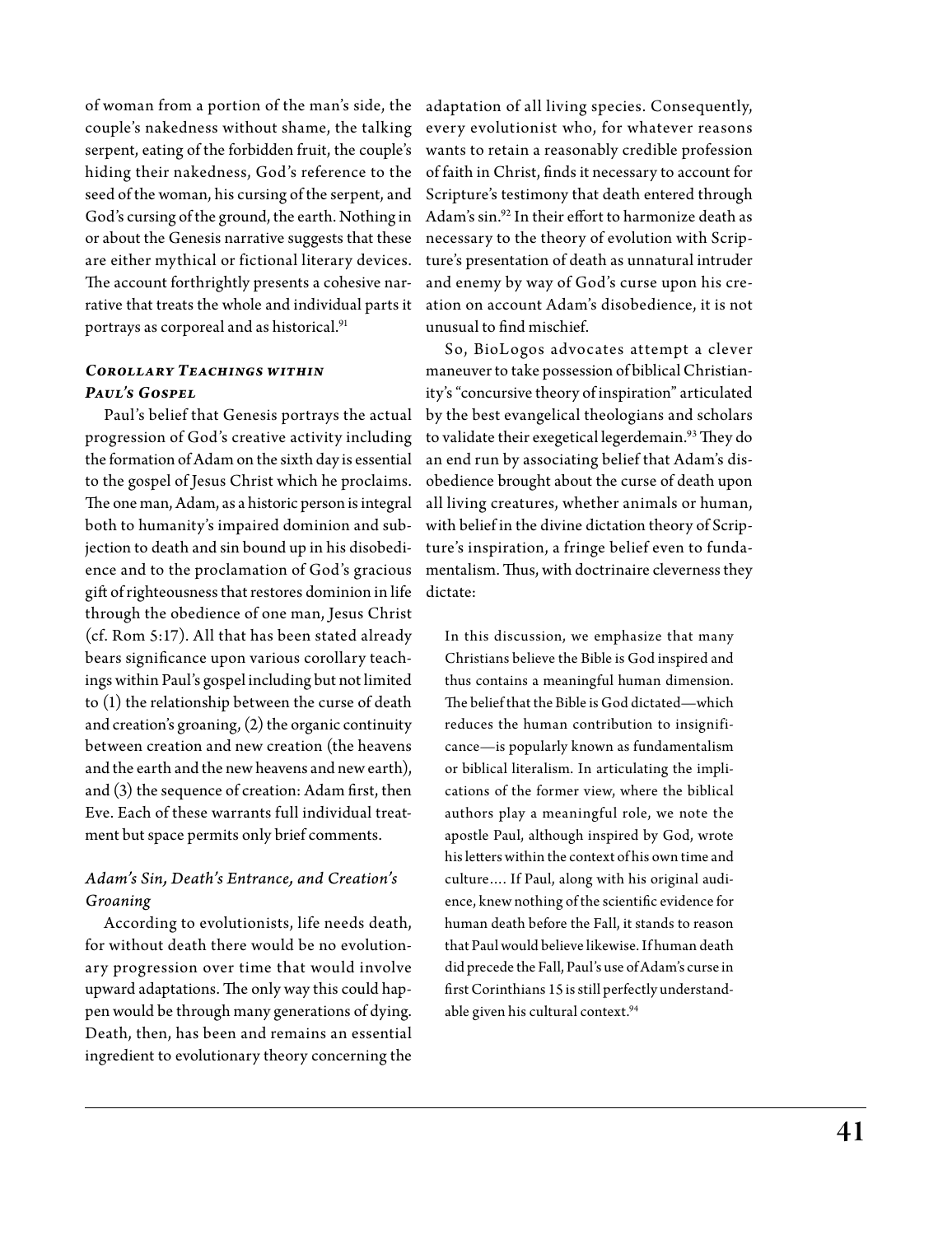George Murphy ipso facto asserts that there is "no scriptural warrant" to believe that "there could have been no 'death before the fall'" because there "is overwhelming scientific evidence against such a view."95 As though his next assertion effectively severs the curse of death upon all creation from Adam's disobedience, with equal factual certainty he adds, "Texts to which appeal is sometimes made—Genesis 3:19, Romans 5:12, and 1 Corinthians 15:21-22—have only humanity in view."96 Yet, he concedes that the real dilemma concerns human death, "For Paul did indeed say that 'all die in Adam' (1 Cor 15:22)."97 So, he asks, "How are we to understand this in connection with the fossil evidence that our pre-human ancestors and early humans were, like other animals, mortal?"98 Murphy concedes, "When Paul speaks of death coming through Adam, it seems clear that he meant physical as well as spiritual death."99 Consequently, "From a scientific perspective, he was wrong about physical death itself having originated with the first humans, just as the writer of Genesis 1 was wrong about the dome of the sky, but the Holy Spirit accommodated revelation to Paul's culturally conditioned idea."100 The BioLogos staff agrees with Murphy, "There are no scriptural reasons to deny the presence of animal death before humans appear. And the most reasonable interpretation of Scripture is that the death referred to in Romans and first Corinthians is spiritual death, not physical death."101 This, of course, means that they agree that Paul was wrong to believe and to preach that physical death originated with Adam, the first man, formed from the ground.

Their admission that Paul was wrong, in a sense, renders what follows somewhat superfluous, because they have already judged the apostle's doctrine concerning the entrance of death and sin through Adam's disobedience to be wrong. Hence, their quarrel is with the authority and veracity of Scripture, God's revelation. Nevertheless, a few comments are warranted on two issues: (1) entrance of death through Adam; and (2) the

relationship between Adam's sin, the entrance of death, and creation's groaning.

Because God's threat—"but of the tree of the knowledge of good and evil you shall not eat, for in the day that you eat of it you shall surely die" seems not to have had any immediate physical effect upon Adam and Eve, it may be tempting to take it to refer to "spiritual death" exclusively. Consequently, many not only distinguish between "spiritual death" and "physical death" but separate them, as though this were possible. Certainly, the Scriptures distinguish the two and may accent one or the other in various contexts, but they never treat them as divisible but always as two aspects of a whole.102 With many uses of "die" and "death" it is impossible to discern with confidence that the words refer to one or the other. Such is the case when Paul states, "Though they know God's decree that those who practice such things are worthy of death, they not only do them but give approval to those who practice them" (Rom 1:32). Mention of death as warranted divine punishment alludes to Genesis 2:17 and 3:19 but also to knowledge everyone has in the constitution of their nature. $103$  God instituted death as punishment, executed by governing officials (cf. Gen 9:5- 6; Rom 13:3-5), as an earthly shadow of the far greater punishment, eternal death, which invariably entails both physical and spiritual death (Gen 2:17; Matt 25:46). It is as unwise to try to separate "physical death" from "spiritual death" as it is to divide "physical life" from "spiritual life" or "eternal life."

In Paul's reasoning concerning Adam's typological role in relation to Christ, it would be a mistake to restrict his multiple references to death (*thanatos*) either to spiritual or physical death, for "the context clarifies that death is both."104 In Paul's argument, "condemnation" substitutes for the "death" Adam's disobedience brought (Rom 5:16, 18), ""were made sinners" also substitutes for this "death" (5:19), and "eternal life" contrasts with "death" (5:21). Even when Paul states, "death reigned from Adam to Moses, even over those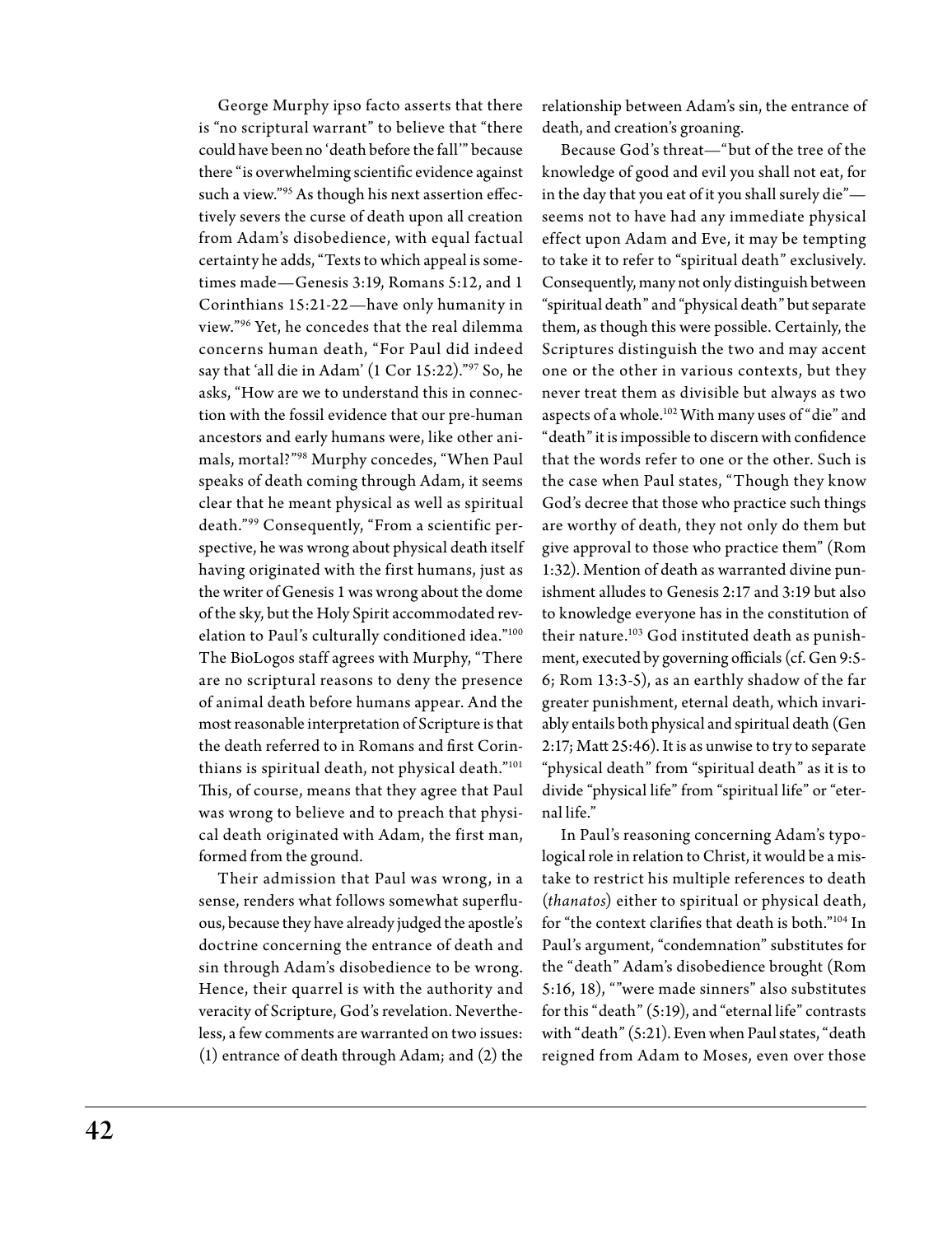whose sinning was not like the transgression of Adam" (5:14), it is unwise to emphasize one aspect of death to the exclusion of the other, as some do, as though Paul were referring only to "the physical death of Adam's descendants."105 This is so because through "Adam's sin death entered the world and engulfed all people; all people enter the world alienated from God and spiritually dead by virtue of Adam's sin."106 Consequently, when Paul states that "death reigned from Adam to Moses," he means that death reigned in the fullest sense, for he refers to death as a whole, with both physical and spiritual aspects.

True as it is that Genesis 2:17; 3:19; Romans 5:12; and 1 Corinthians 15:21-22 all refer specifically only to human death, it would be a grave mistake to reason that Scripture says nothing that links creation's subjection to frustration and death with Adam's disobedience. Christians have biblical warrant for drawing such a connection between Adam's sin and death of animals, animals preying upon one another, earthquakes, tsunamis, hurricanes, tornadoes, and all other kinds of natural calamities that inflict great loss, dire distress, and suffering.<sup>107</sup> When God, who creates, announces to Adam the punishment for his disobedience, he does not isolate upon Adam alone by saying that he will "return to the ground, for out of it you were taken; for you are dust, and to dust you shall return" (Gen 3:19). God also declares, "cursed is the ground because of you"  $(3:17).$ <sup>108</sup> It is hardly insignificant that Genesis narrates that Lamech "fathered a son and called his name Noah, saying, 'Out of the ground that the Lord has cursed this one shall bring us relief from our work and from the painful toil of our hands'" (Gen 5:28-29). This passage, which speaks of a mitigation of the curse, seems to make it clear that God actually cursed the ground, not just a curse upon humans resulting in poorly exercising dominion over the earth, as some claim.109 Likewise, Paul seems to draw a connection between Adam's sin and the curse upon the natural world, both the earth and animal life, when he states:

For the creation waits with eager longing for the revealing of the sons of God. For the creation was subjected to futility, not willingly, but because of him who subjected it, in hope that the creation itself will be set free from its bondage to corruption and obtain the freedom of the glory of the children of God. For we know that the whole creation has been groaning together in the pains of childbirth until now (Rom 8:19-22).

It is wholly inadequate to explain these statements by claiming that from the beginning, when God created the heavens and the earth, he designed creation to work just as it does so that only:

we humans are out of kilter, and unable properly to perform our function of ruling on behalf of God (all our leadership is defiled; and sometimes we express our sinfulness more specifically by exploiting and abusing the creation). In that respect the creation groans with us as it awaits the glorification of believers, who will then rule it properly and purely.<sup>110</sup>

Paul is not neo-Platonic, for indeed, creation, though cursed, has never forfeited God's benedictory approval—"very good" (Gen 1:31, cf. vv. 10, 12, 18, 21, 25). Paul affirms this, "For everything created by God is good" (1 Tim 4:4). Nevertheless, Paul's statements in Romans 8:19-22 exempt nothing in the entirety of creation—the heavens and the earth and all non-human creatures that inhabit them—from subjection to futility (*mataiotēs*), which involves bondage to corruption (*ē douleia tēs phthoras*). The Creator's teleological design for creation is evident in the way Paul indicates that God subjected creation to futility in hope (*eph elpidi*, 8:20), hope of liberation from bondage to corruption.<sup>111</sup>

# *Continuity between Creation and New Creation*

Just as in several other portions of his letters, in Romans 8:19-21, Paul is manifestly drawing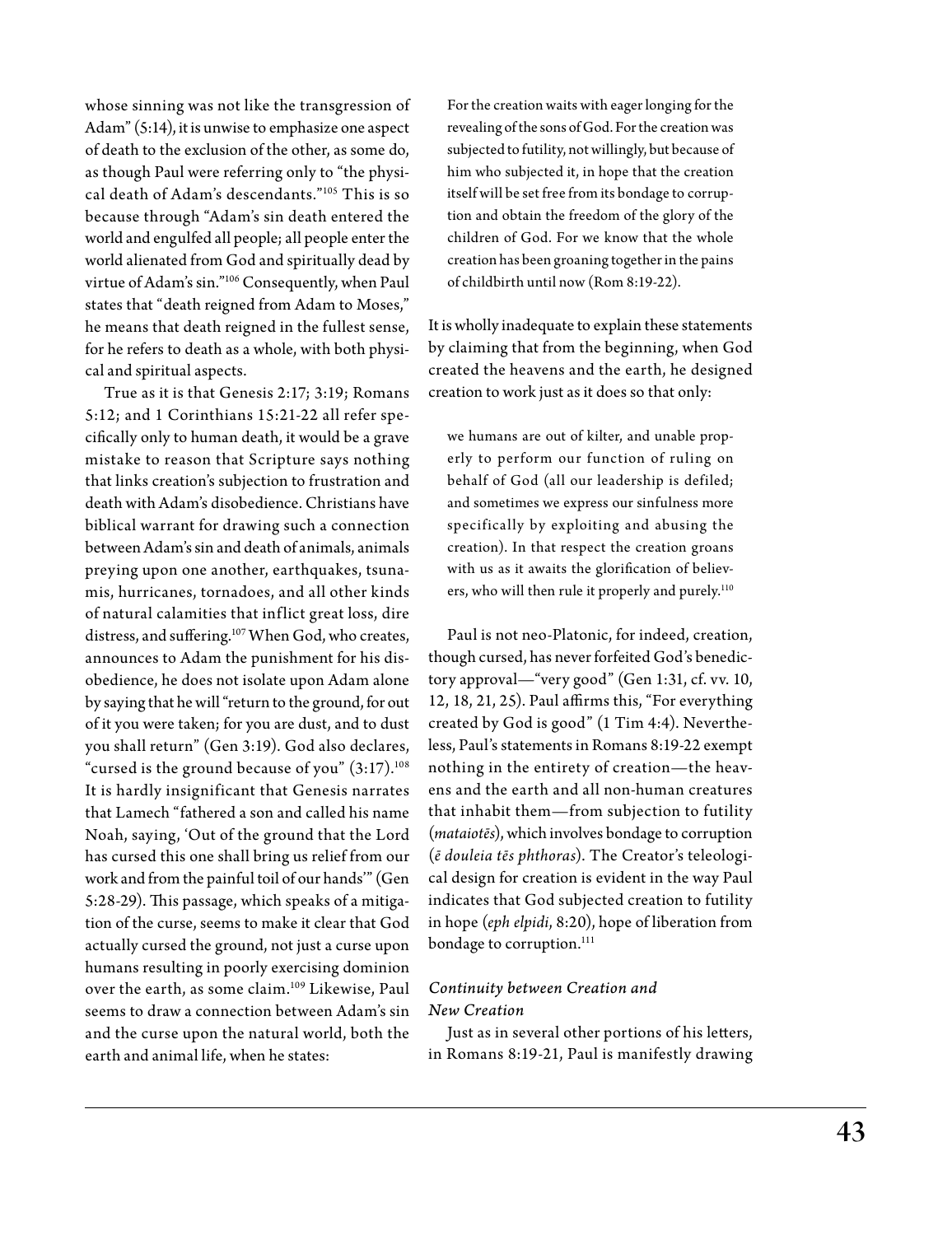out implications from the creation-fall narratives of Genesis and subsequent portions of the Old Testament Scriptures. He believes and accepts the creation accounts of Genesis 1-2. Thus, when God created all things, first he formed the heavens, the earth, and all that fills the earth, then last of all he formed Adam on the sixth day (Gen 1:26-31). However, with his new creation, God reverses the order. He begins with the last Adam (1 Cor 15:45), also called the Second Man who is not from the earth but from heaven (15:47), who is a life-giving spirit (15:45). As God brought forth humanity from the first man Adam, so God is creating a new humanity in Christ (Eph 2:10) who will "reign in life through the one man Jesus Christ" (Rom 5:17).

In Christ, God is already forming a new humanity to inhabit his new creation which is not yet renewed as it awaits the regeneration of all things (Matt 19:28). God's new creation is already underway, for "if anyone is in Christ, he is a new creation. The old has passed away; behold, the new has come" (2 Cor 5:17). The cross of Christ marks the end of the old era and the dawn of the new creation (Gal 6:14-15). So, all who are in Christ find themselves crucified to the world and the world crucified to them so that, while dwelling in the first creation, as Adam's descendants, they are already transformed by God's creative powers of the coming age.

God's crowning act of his new creation is already commenced for believers are new creatures in Christ. Yet, God's new creation is incomplete, made evident by Paul's admonition "to be renewed in the spirit of your minds, and to put on the new self [man], created after the likeness of God in true righteousness and holiness" (Eph 4:24; Col 3:10). New creation will come to completion only when the entire creation which "has been groaning together in the pains of childbirth until now" as it eagerly longs "for the revealing of the sons of God" when it "will be set free from its bondage to corruption" and will share in "the freedom of the glory of the children of God" (Rom 8:18-22). Creation's groans will cease only when Christ, the last Adam, returns to bring full redemption of our bodies when he calls believers to rise from their tombs (8:23).

The play on words in Genesis correlates the ground to Adam, for Paul believes that Adam(*ha'adam*), who was formed from the ground (*min-ha'adamah*; Gen 2:7) is accountable for God's curse upon the ground (*ha'adamah*; 3:19). So, this relationship between Adam's sin and creation's curse is integral to Paul's whole doctrine concerning new creation for it correlates to Christ's obedience and the creation's liberation from the corruption of bondage. So, Paul teaches that obedient Christ, from heaven, as "last Adam" and "second man" (1 Cor 15:45) will redeem "creation" from its being subjected to futility by the Creator which came about by the disobedience of Adam, the "first man" who was from the earth (15:47). Paul affirms real continuity between the creation Genesis 1 portrays and the new creation redeemed by Christ.

## *The Sequence of Creation: Adam First, Then Eve*

These few comments are wholly inadequate.<sup>112</sup> Nevertheless, it is proper to accent a few matters concerning Paul's appeals to the first woman as a historical person alongside Adam, which evolutionists reject.

Genesis 1-3 provides Paul with the necessary foundation in revealed reality for his teaching concerning the complementary role relationships for males and females. Thus, whenever Paul has occasion to recall the formation of the first woman, her divinely appointed role, or her seduction to sin, he presupposes her real, historic existence (e.g., 1 Cor 11:2-16; 14:34-35; 2 Cor 11:1-3; 1 Tim 2:8- 15). Thus, not only does Paul regard the whole narrative of creation but also of human rebellion against God to entail historical events, he takes seriously the historical sequence within the Genesis account when he states, "For man was not made from woman, but woman from man. Neither was man created for woman, but woman for man" (1 Cor 11:8-9). Paul derives significant Christian teaching from historical sequence in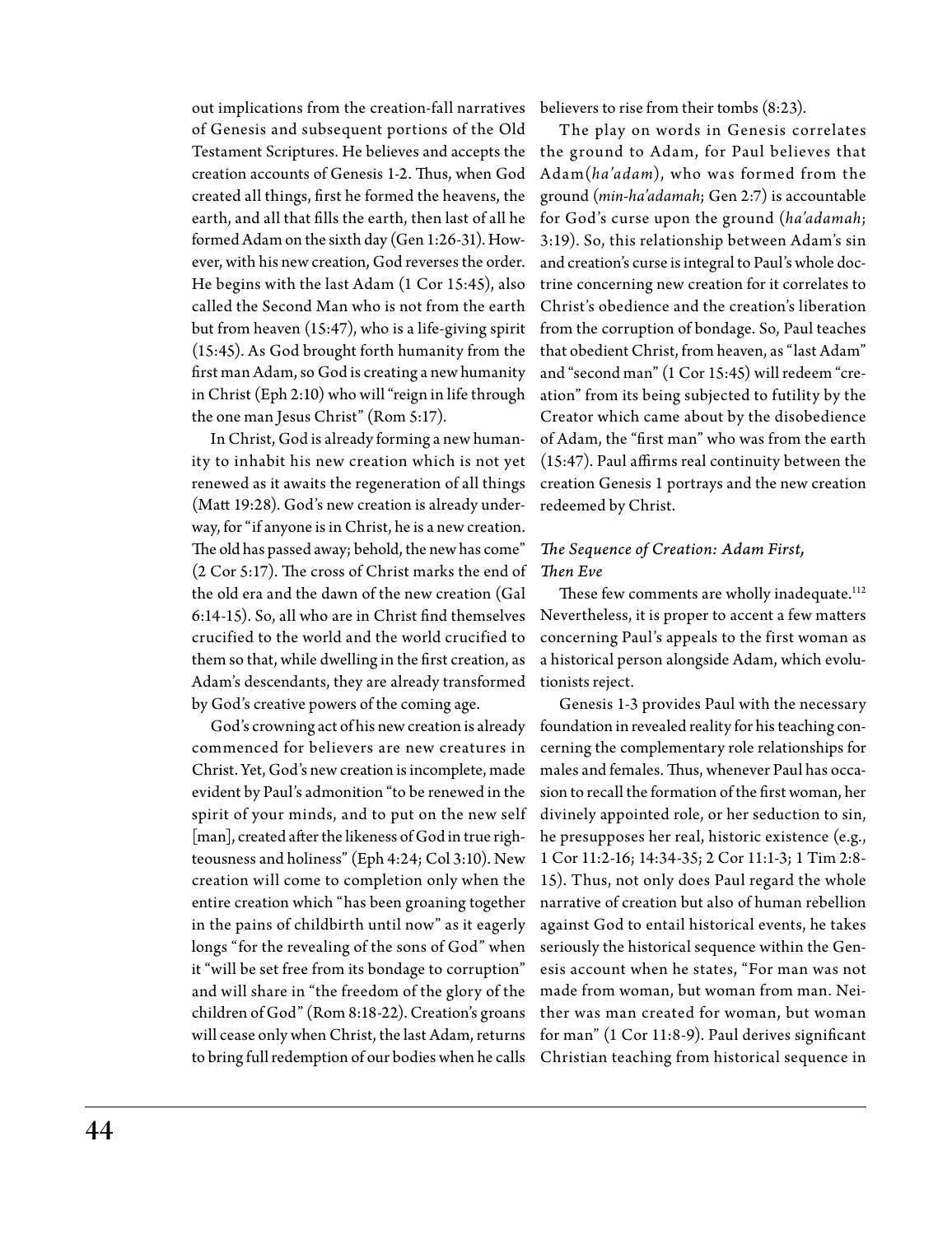the Pentateuch, the time span between Abraham's sojourns and the giving of the law of Moses to Israel (Gal 3:17), and historical sequence within Genesis itself, that Abraham's being justified by faith precedes his being circumcised (Rom 4:10- 11). Just as Paul's attention to these details concerning historical sequence is crucial to establish the truthfulness of the gospel, so, with attention to details within the creation-fall narratives, Paul bases his teaching concerning relationships between males and females in the church on Genesis. From the sequence of creation, Adam first then Eve, Paul derives instructions concerning how males and females should conduct themselves in public worship.<sup>113</sup> Likewise, to instruct men and women concerning who should teach in the church, Paul states, "For Adam was formed first, then Eve; and Adam was not deceived, but the woman was deceived and became a transgressor" (1 Tim 2:13-14). Again, Paul's appeal to such fine detail as historical sequence reinforces the fact that he believed in the historicity of the persons and events of Genesis 1-3. If Paul believed wrongly that Genesis 1-3 portray real people and places, actual events, and historical sequences, then his gospel and his teaching concerning how men and women ought to conduct themselves in relation to one another in the church is dubious and should be rejected. For Paul roots his beliefs and his teachings in history, written in Scripture.

## **Conclusion**

This essay has shown that BioLogos advocates want to accept the God to which the creation and fall accounts of Genesis 1-3 bear witness, but they do not want to accept what those accounts testify concerning God's creative acts, his formation of Adam, and on account of Adam's rebellion God's curse of death, physical and spiritual, for humans and for the creation subjection to frustration and bondage to corruption. They want to accept the last Adam whom Paul preaches, but they do not want the first Adam whom Paul, without question, takes to be the first ancestor to all humanity, including the last Adam, the Christ. BioLogos advocates want to embrace the Scriptures as the authority for their faith and practice, but they also want it known that what the Scriptures affirm concerning origins of the universe and of humanity are, simply stated, wrong. Of course, they are not content to hold these gravely qualified affirmations alone. Hence, they established the BioLogos Foundation to propagate their message.

Christians need to examine carefully the BioLogos Foundation's effort to make it safe for evangelicals to embrace evolution, to affirm faith in Christ, and to avow confidence in Scripture as "inerrant." Is belief in evolution compatible with the Christian faith? Is evidence documented from various sources and interpreted by modern scientists so crystal clear that contrary evidence documented in Scripture and interpreted by Christians throughout the centuries should be rejected as wrong by Christ's followers? Should lowly and unschooled Christians, who read and interpret the Scriptures for daily spiritual sustenance, trust expert geneticists and their seminary-trained expert apologists who claim, with vaunted confidence, that both the writer of Genesis and Paul wrongly believed that Adam was the first human, that God did not directly form him from the ground, and that God also did not form the woman from a portion of Adam's side? Is the so-called "language of God" decoded within the human genome by these expert geneticists so unambiguous that the "language of God" through which the Creator reveals himself and his deeds of creation in the Scriptures yield to the evolutionist's explanation of origins?

Whose word should be received as "the language of God"? Shall Christians receive as truth the Scriptures that came by way of Paul who proclaims the gospel of Jesus Christ, "according to the revelation of the mystery that was kept secret for long ages but has now been disclosed and through the prophetic writings has been made known to all nations, according to the command of the eternal God, to bring about the obedience of faith" (Rom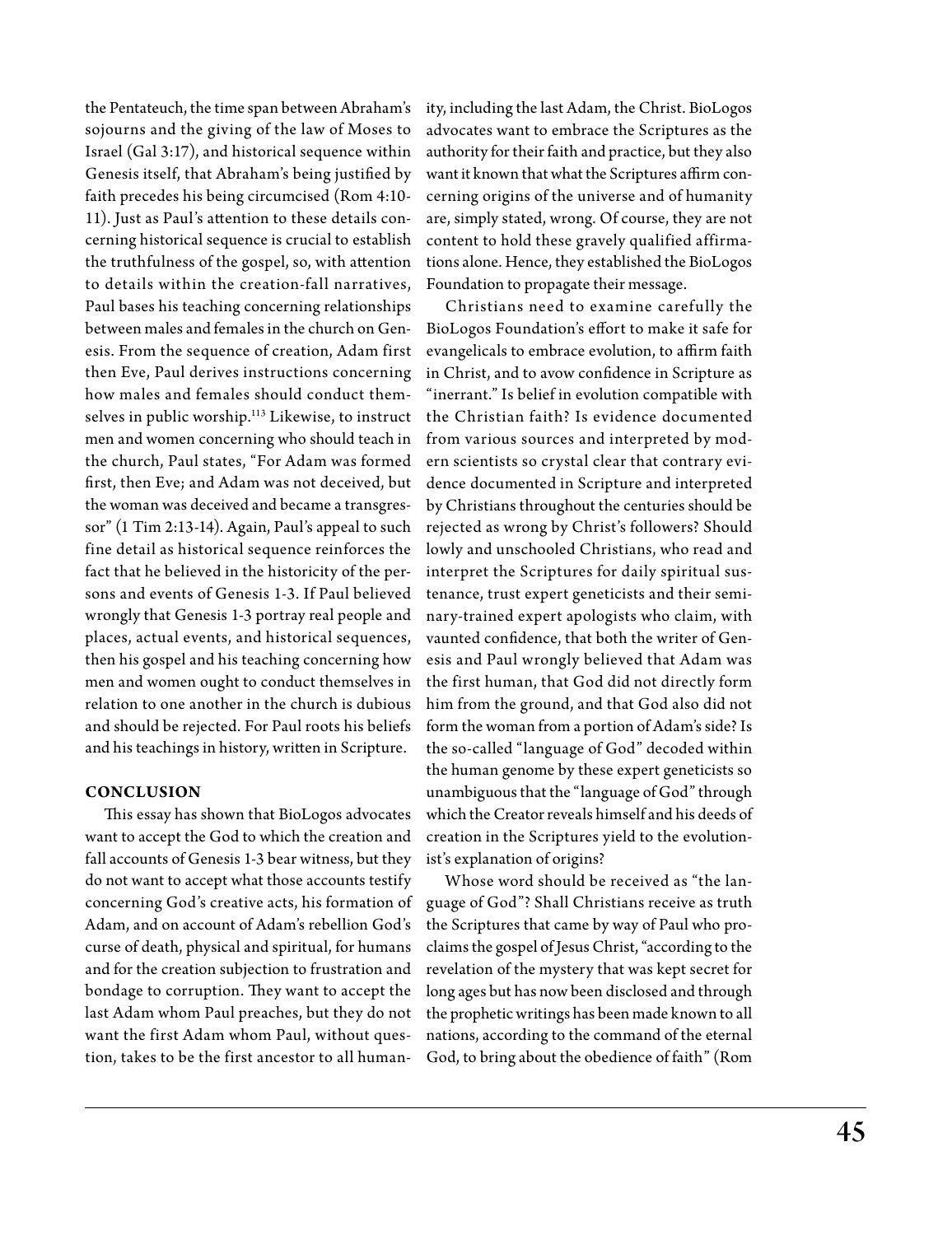16:25-26)? Or, should Christians embrace the Scriptures as true only to the degree that they do not conflict with the revelation that comes through BioLogos evolutionists to whom "the language of God" concerning the origins of the earth and humanity which were kept secret in fossil records and in the human genome for long ages but now have been revealed and through highly educated experts have been made known to all, according to their self-assured confidence, that God did not directly form Adam from the dust of the earth or breathe life into him?

"The language of God" is clear concerning origins and destinies. God's revelation is clear. Christians need no highly educated experts to access Scripture's evidence for the historicity of the Genesis accounts of creation and the fall or for the historicity of Adam and Eve essential to the incarnation of the Christ. No doubt lingers long in the heart of the believer whether Paul is correct concerning the origin of Adam, formed by the hand of God from the ground, or whether Adam acted as humanity's representative when he sinned by disobeying God's command. Christians who believe in God who raised his Son from the dead also believe that this same God called into existence things that did not exist and that the Creator formed Christ's progenitor, Adam, from the dust of the earth. Believers realize that in order to receive grace and the gift of righteousness through union with the one man Jesus Christ, they must acknowledge that through real union with the one man Adam, they entered this world engulfed by sin and death and in dire need of salvation because of the first man's trespass. They know that they cannot believe in the historicity of Christ Jesus without also believing in the historicity of Adam. God's work of new creation in and through the last Adam is inextricably linked with his creation *ex nihilo*, when he called into existence the heavens and the earth and with his formation of Adam from the ground. This is what Paul believed. This is what everyone must believe who embraces the Christ preached by Paul.

#### **ENDNOTES**

1 See online: http://www.biologos.org [cited 11 April 2011].

2 Francis Collins, *The Language of God: A Scientist Presents Evidence for Belief* (New York: Free Press, 2006). 3 Collins cites President Bill Clinton's comments upon the completed mapping of the human genome, "Today, we are learning the language in which God created life. We are gaining ever more awe for the complexity, the beauty, and the wonder of God's most divine and sacred gift" (June 26, 2000). See Collins, *The Language of God*, 2.

#### 4 Ibid., 3.

5 Collins, *The Language of God*, 209-10. He is fully confident that the "scientific construct" called evolution is so factually proved that, unlike numerous other "scientific constructs" that have been proved false, no future scientific discoveries will ever be able to prove evolution false. On the distinction between and limitations of science as "technique" and science as "construct," see James B. Jordan, *Creation in Six Days: A Defense of the Traditional Reading of Genesis One* (Moscow, ID: Canon, 1999), 119ff.

 $^6$ Despite the image of the double helix stained glass window on the book's dust jacket, Collins wonders, "Will we turn our backs on science because it is perceived as a threat to God, abandoning all of the promise of advancing our understanding of nature and applying that to the alleviation of suffering and the betterment of humankind? *Alternatively, will we turn our backs on faith, concluding that science has rendered the spiritual life no longer necessary, and that traditional religious symbols can now be replaced by engravings of the double helix on our altars?*" (Collins, *The Language of God*, 210-11; emphasis added).

#### 7 Ibid., 206-207.

#### 8 Ibid., 233.

9 See also, Darrell L. Bock, *Luke 1:1-9:50*, (Baker Exegetical Commentary on the New Testament; Grand Rapids: Baker, 1994), 349.

<sup>10"</sup>Clearly Luke's universalistic perspective must be seen here. Jesus is the fulfillment not just of Jewish hopes but of the hopes of all people, both Jew and Gentile. For out of Adam the whole human family has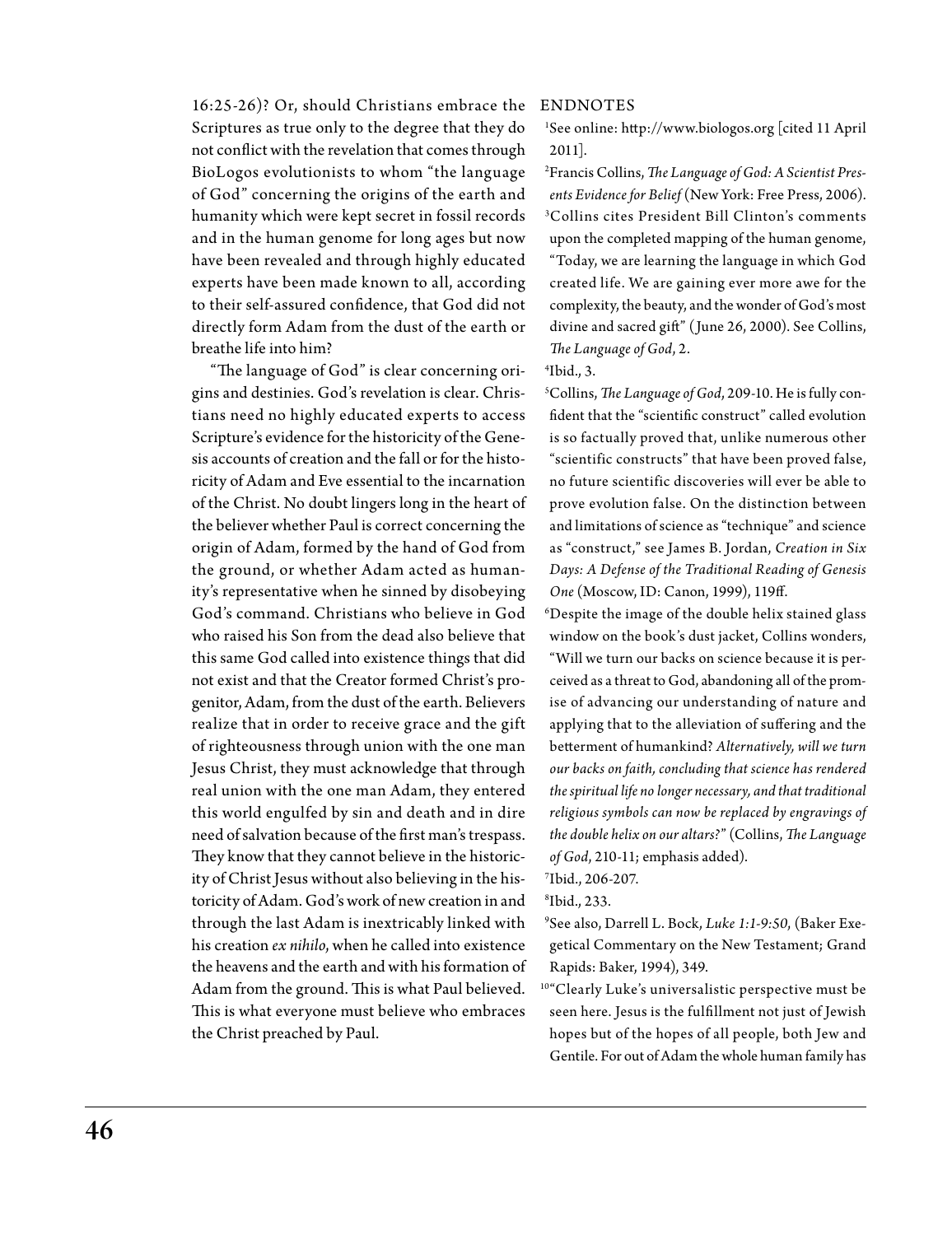come (cf. Acts 17:26), and Jesus is the son of Adam. Luke (like Paul in Rom 5:12-21; 1 Cor 15:22, 45-49) obviously thought of Adam as a historical person" (Robert H. Stein, *Luke* [New American Commentary; Nashville: Broadman, 1992], 142).

- 11"Deconstructs," in the division head, applies the meaning that arises from the theory of literary criticism to question traditional presuppositions and beliefs concerning truth and seeks to deconstruct so-called "virtual texts," in this case, allegedly constructed by Christians who, according to BioLogos advocates and sympathizers, in their quest for meaning and certainty have re-created the biblical Adam of Genesis to conform to an anti-evolutionary creation model. Thus, from their own evolution-based presuppositions and beliefs, BioLogos advocates endeavor to discredit and to dismantle what they believe is a modern creation by Christian fundamentalists within that past fifty years, a belief system called Young Earth Creationism, which is an anti-science and anti-intellectual movement that has usurped domination over evangelicals. See, for example, Collins, *The Language of God*, 171-79.
- <sup>12</sup>See, for example, the earlier complaint by Hugh Ross: "Nearly half the adults in the United States believe that God created the universe within the last 10,000 years. What reason to they give? 'The Bible says so.'" (Hugh Ross, *Creation and Time: Biblical and Scientific Perspective on the Creation-Debate Controversy* [Colorado Springs: NavPress, 1994], 7).
- 13Francis Collins, *The Language of God*, 209-10. That he resorts to caricature tends to obscure the fact that his complaint is that Christians take Scripture seriously and embrace the authority of God's Word over that of scientists. Collins further states, "I do not believe that the God who created all the universe, and who communicates with His people through prayer and spiritual insight, would expect us to deny the obvious truths of the natural world that science has revealed to us, in order to prove our love for Him."

 Collins brackets out the role and authority of Scripture from these statements, as though Christians who reject the scientific construct called evolution as the explanation of origins do so on experiential grounds, "prayer and spiritual insight," rather than on God's special revelation that discloses his direct acts of creation. Notice how Collins expresses the rationale for his belief in theistic evolution. He does not say, "I find theistic evolution … to be by far the most scientifically consistent and *scripturally satisfying* of the alternatives."

 Exclusion of Scripture's authority shows up again, for example, when Collins proposes his term, BioLogos, to "rename theistic evolution" (203). He states, "Unlike Intelligent Design, BioLogos is not intended as a scientific theory. Its truth can be tested only by the spiritual logic of the heart, the mind, and the soul" (204).

<sup>14</sup>For example, Collins reasons, "There are AREs [ancient receptor elements] throughout the human and mouse genomes that were truncated when they landed, removing any possibility of their functioning. In many instances, one can identify a decapitated and utterly defunct ARE in parallel positions in the human and the mouse genome.

 Unless one is willing to take the position that God has placed these decapitated AREs in these precise positions to confuse and mislead us, the conclusion of a common ancestor for humans and mice is virtually inescapable. This kind of recent genome data thus presents an overwhelming challenge to those who hold to the idea that all species were created ex nihilo" (Ibid., 136-37).

 That Collins would offer such an argument seems to betray how little he understands what Christians believe concerning God's formation of the various animal species and of humanity. What child, reared in a Christian home and receiving regular Bible instruction in Sunday School, could not embarrass Francis Collins by explaining that Scripture does not teach that God created Adam or Eve out of nothing (*ex nihilo*) but that God directly formed Adam from the ground, from already existing material, and that he directly formed Eve from a portion taken from Adam's side while he was in a deep sleep? No reputable Christian who believes, on the basis of Scripture, that God directly formed Adam would ever contend that God created Adam and all the animal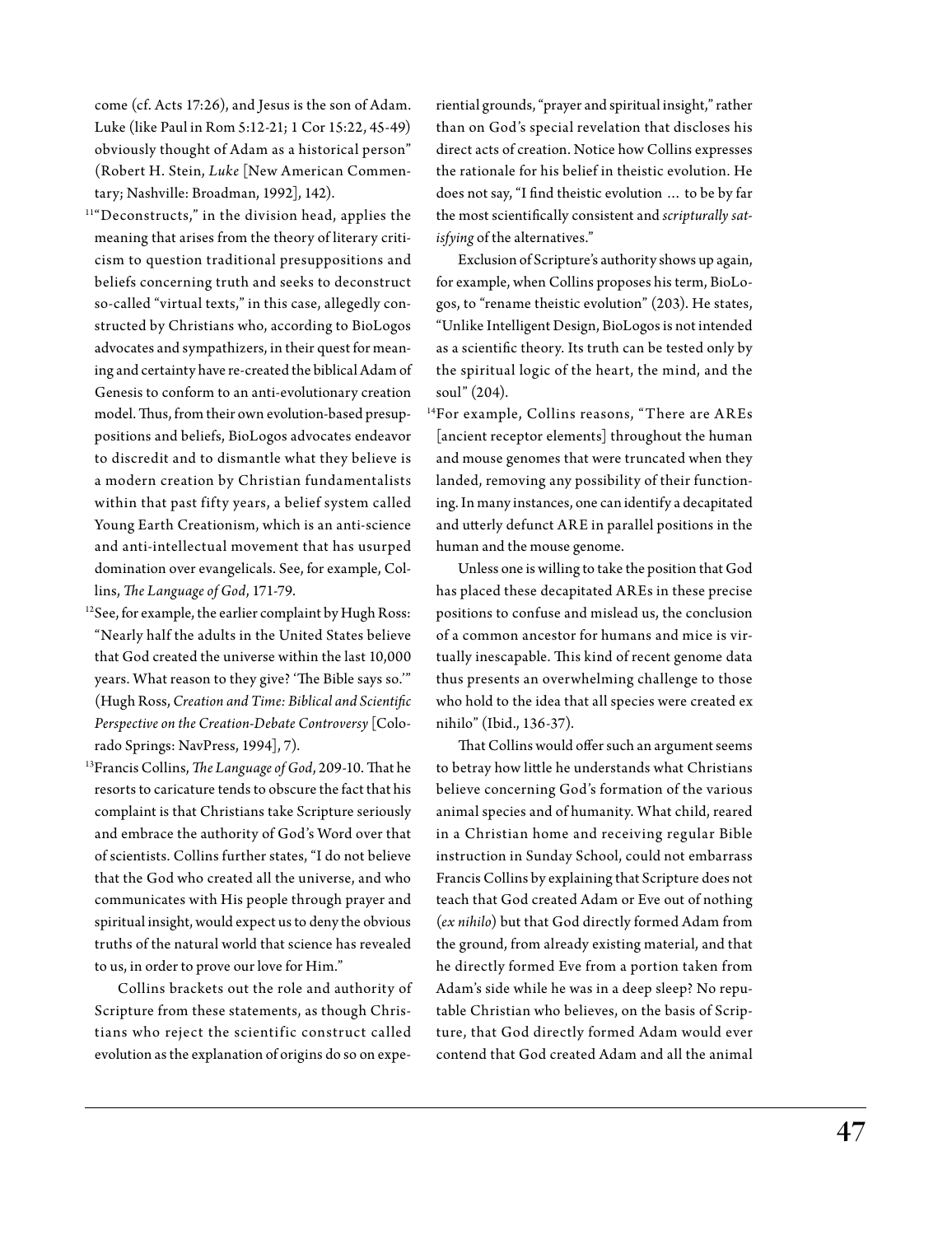species *ex nihilo*. If God formed Adam from the dust of the ground, does one not properly infer that God did the same for the animal species? Indeed, the physical bodies of Adam and of animals have a common designer, God, and a common source, the ground (Gen 1:24; 2:7).

- 15Peter Enns, "Paul's Adam (Part 1)" [cited 12 April 2011]. Online: http://biologos.org/blog/pauls-adampart-i/. Though BioLogos hosts videos and a written exchange between John Walton and Vern Poythress, this essay does not engage Walton's, *The Lost World of Genesis One* (Downers Grove: InterVarsity, 2009). His attempt to synthesize evolution with Christianity is distinctively nuanced, calling for its discrete response. Nevertheless, to the degree that Walton seems motivated to find a way to make it "safe" for evangelical Christians to embrace evolution, exegetical and theological arguments in this essay apply to his efforts also. 16Enns, "Paul's Adam (Part 1)" [cited 12 April 2011].
- Online: http://biologos.org/blog/pauls-adam-part-i/. 17Peter Enns, "Adam is Israel" [cited 13 May 2010]. Online: http://biologos.org/blog/adam-is-israel/.
- <sup>18</sup>That Enns points to correlations between Adam and Israel is not at all objectionable, for after all, the apostle Paul draws upon these connections. For example, concerning the distinctiveness of Adam's and Israel's trespass, see Romans 5:14, 22-23—"Yet death reigned from Adam to Moses, even over those whose sinning was not like the transgression of Adam, who was a type of the one who was to come…. Now the law came in to increase the trespass, but where sin increased, grace abounded all the more, so that, as sin reigned in death, grace also might reign through righteousness leading to eternal life through Jesus Christ our Lord."

 C. John Collins observes, "The way that Genesis presents the call of Abraham (Gen 12:1-3) indicates that God's intention was that through this man and his family, the rest of humankind was to find blessing. Genesis presents Adam in such a way that we can see Abraham, and Israel, as a 'new Adam'" (C. John Collins, "Adam and Eve as Historical People, and Why It Matters," *Perspectives in Science and Christian Faith* 63 [2010]: 153).

 Without expressly stating so, Paul and other New Testament writers understand Israel as reenacting Adam's representative role and failing as he did. See, for example, A. B. Caneday, "'They Exchanged the Glory of God for the Likeness of an Image': Idolatrous Adam and Israel as Representatives in Paul's Letter to the Romans," *The Southern Baptist Journal of Theology* 11 (2007): 34-45 (hereafter *SBJT*).

19Enns, "Adam is Israel," [cited 13 May 2010]. Online: http://biologos.org/blog/adam-is-israel/ (emphasis original). Enns argues too much from the order of event and its being written. Is he prepared to conclude that Abraham was not an individual, historic man because significant events in Israel's history happened before the Abraham story was written?

 Given his commitment, Enns reasons in the same article, "Every commentator notes that sometimes 'adam' represents *humanity* (so I will use the lower case); other times it is the name 'Adam' (upper case) representing one *man*. What does this back and forth mean? It means that Adam is a special subset of adam.

 The character 'Adam' is the focus of the story because he is the part of 'adam' that God is really interested in. There is 'adam' outside of Eden (in Nod), but inside of Eden, which is God's focus, there is only 'Adam'—the one with which he has a unique relationship.

 The question in Genesis is whether "Adam" will be obedient to 'the law' and stay in Eden, thus continuing this special relationship, or join the other 'adam' outside in 'exile.' This is the same question with Israel: after being 'created' by God, will they obey and remain in the land, or disobey and be exiled?"

 Giberson and Collins use this affirmatively (*The Language of Science and Faith*, 211-212). It is misleading for Enns to claim, "There is 'adam' outside of Eden (in Nod)…. " The text of Genesis 4, the only biblical reference to Nod, uses *'adam* only in 4:1 and 4:25, both times with reference to the first man, Adam, never with reference to other humans "outside of Eden (in Nod)" as Enns states. He inverts the Bible's history by arguing that the Adam narrative is really an Israel narrative "placed in primeval time" so that it is actually a story of Israel's origins and not human origins.

20Enns, "Adam is Israel" [cited 13 May 2010]. Online: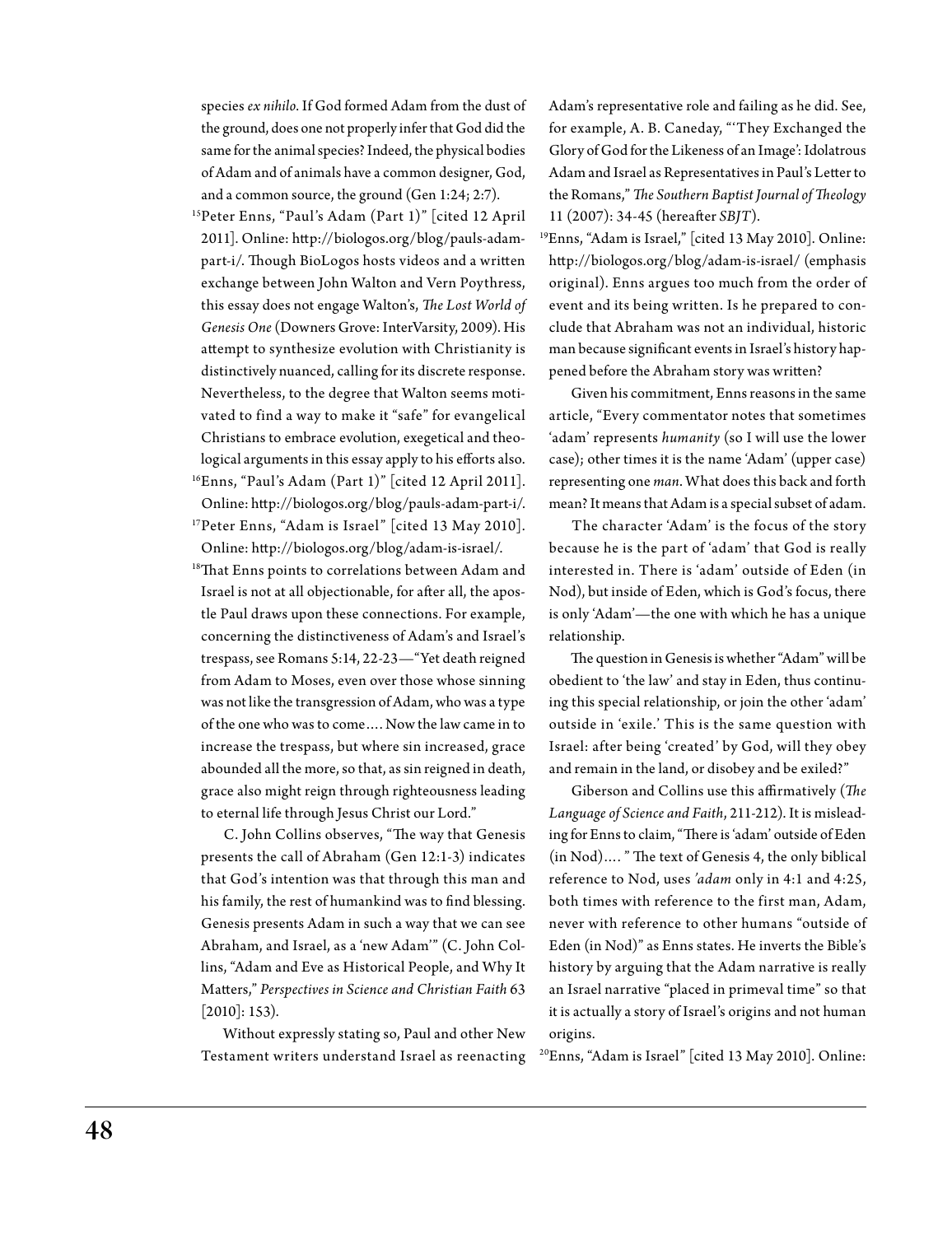http://biologos.org/blog/adam-is-israel/. Enns actually embellishes the biblical text: "If we see Adam as a story of *Israelite* origins, it will help us make sense of at least one nagging question that begins in Genesis 4:13—one that readers of Genesis, past and present, have picked up on. After Cain kills Abel, he is afraid of a posse coming after him, which casually presumes the existence of other people. So God puts a mark on Cain and exiles him to Nod, a populated city to the east. There he takes a wife and they have a child, Enoch, and Cain proceeds to build a city, named after his son, in which others can live." By interpolating elements into the biblical text that are not actually there, Enns creates and solves the problem that he thinks eliminates taking the narrative as the account of human origins. Genesis neither states nor implies that Nod was "a populated city," nor does the text state or imply that Cain found his wife in Nod. It is entirely warranted to turn Enns's own words back upon his solution of his own interpolated problem: "this explanation is completely made up," for Genesis neither says nor hints that there were any residents in the place called Nod before Cain settled there, and Genesis implies and readers properly infer that Cain married his sister.

 Cf. Collins, *The Language of God*, 207. Collins adds, "Some biblical literalists insist that the wives of Cain and Seth must have been their own sisters, but that is both in serious conflict with subsequent prohibitions against incest, and incompatible with a straightforward reading of the text." It is curious to claim that "a straightforward reading of the text" would lead one to conclude that Cain and Seth found their wives among "other humans present at the same time" who had not descended from Adam and Eve as Cain and Seth had. The so-called "biblical literalists" actually read the text in a "straightforward" manner, which leads them to their conclusions.

21Enns, "Adam is Israel" [cited 13 May 2010]. Online: http://biologos.org/blog/adam-is-israel/. Enns does not explain where in the biblical text he discerns indicators that he should transition from his "symbolic reading" of the Adam story in Genesis 1-3 to his "literalistic reading" of the Cain story in Genesis 4. That his interpretation of the text undergoes transition from "symbolic" to "literal" is evident because he refuses to accept the Adam narrative as the account of the first real humans but he accepts the Cain narrative as entailing "the existence of other people," evidently real humans, which he exploits to prove that Adam was not the progenitor of all humans.

 There is a chasm of difference between *interpolation* and *inference*. To interpolate is to introduce elements that are neither present nor implied in the text. To infer is to draw reasonable and warranted conclusions based upon what the text states. Yet, where Genesis is silent Enns happily interpolates elements into the text when it advantages his own argument concerning the non-historicity of Adam, but he begrudges others who draw inferences from Genesis unless the text states the matter explicitly.

 This approach, however, poses problems for his understanding of Paul who, according to Enns, wrongly reads the Genesis account to mean that Adam is humanity's progenitor but still correctly interpolates theological correspondence between Adam and Jesus. "Paul's Jesus/Adam parallel does *not* stem from a 'plain reading' of Genesis. It is selective and theologically driven. Paul is not simply 'reading Genesis' or his Old Testament. He *focuses* on one aspect of the Adam story—disobedience leads to death. Death is the problem that grabs Paul's attention" (see, for example, Pete Enns, "Paul's Adam [Part 3]" [cited 13 May 2010]. Online: http://biologos.org/ blog/pauls-adam-part-3/).

<sup>22</sup>Enns uses these terms positively to characterize the Genesis account in the comments segment at "Adam is Israel" [cited 13 May 2010]. Online: http://biologos.org/blog/adam-is-israel/.

23Ibid.

 $24$ Ibid.

- <sup>25</sup>The tabular rearrangement is for ease of reading, but the wording in this table belongs to Enns, "Adam is Israel" [cited 13 May 2010]. Online: http://biologos. org/blog/adam-is-israel/.
- 26Enns, "Paul's Adam (Part 1)" [cited 13 May 2010]. Online: http://biologos.org/blog/pauls-adampart-i/.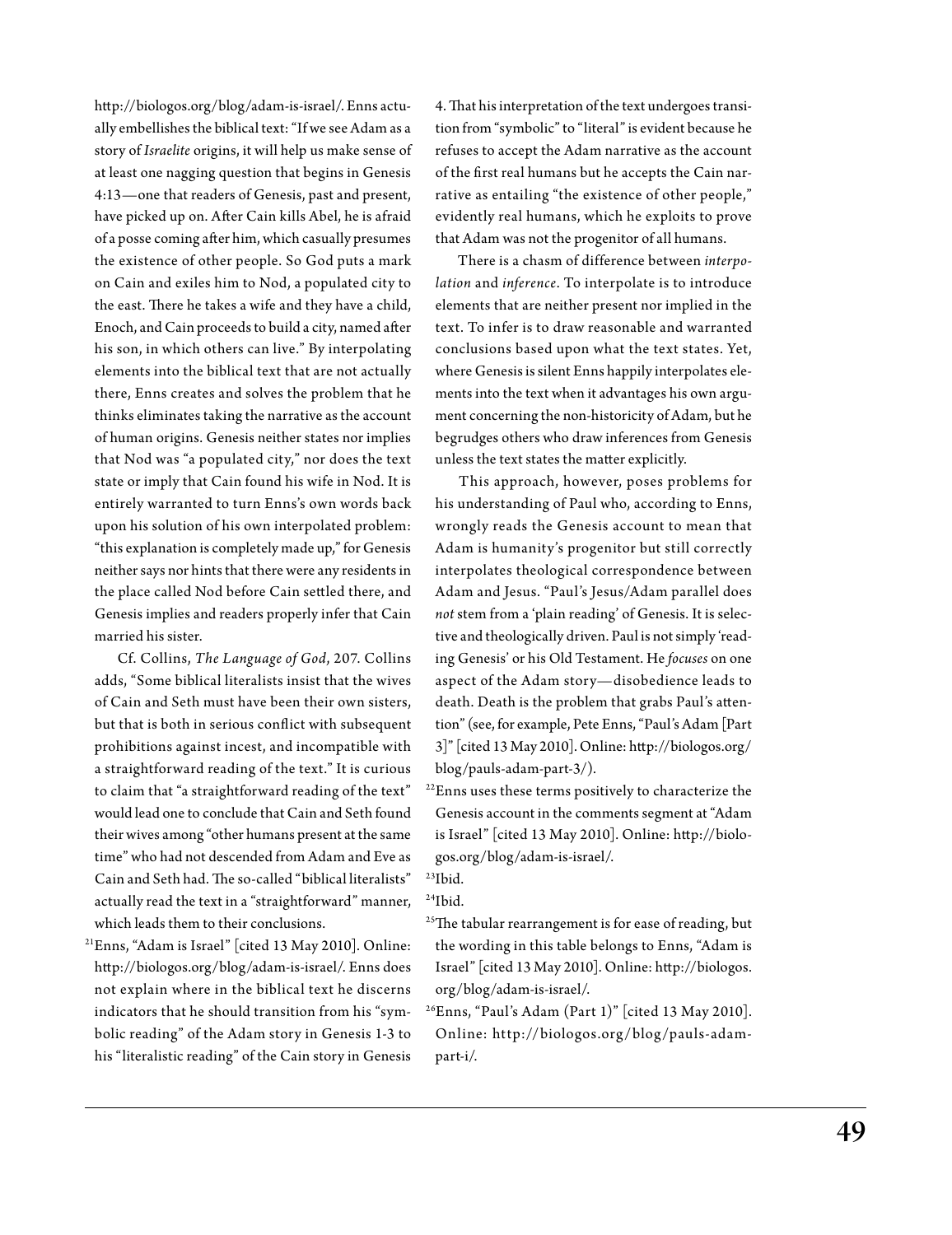- $27$ Peter Enns, "Paul's Adam (Part 2)" [cited 13 May 2010]. Online: http://biologos.org/blog/ pauls-adam-part-2/.
- $28$ Enns, "Paul's Adam (Part 1)" [cited 13 May 2010]. Online: http://biologos.org/blog/pauls-adam-parti/ (emphasis original).
- 29Peter Enns, "Paul's Adam (Part 4)" [cited 13 May 2010]. Online: http://biologos.org/blog/paulsadam-part-4/ (emphasis original). See also idem, "A Christotelic Approach to the New Testament Use of the Old in Its First-Century Interpretive Environment," in *Three Views on the New Testament Use of the Old Testament* (ed. Kenneth Berding; Grand Rapids: Zondervan, 2008), 167-217. See also, idem, *Inspiration and Incarnation: Evangelicals and the Problem of the Old Testament* (Grand Rapids: Baker, 2005). For an extensive critique of Enns's *Inspiration and Incarnation*, see D. A. Carson, *Collected Writings on Scripture* (Wheaton: Crossway, 2010), 255-283.
- 30Enns, "Paul's Adam (Part 4)" [cited 13 May 2010]. Online: http://biologos.org/blog/pauls-adampart-4/ (emphasis original).
- 31Enns, "Creating Adam" [cited 13 May 2010]. Online: http://biologos.org/blog/creating-adam/.
- $32$ Ibid. Enns adds, as will be addressed below, that Paul's acceptance of Adam as a historic person and as the progenitor of all humans is "unrealistic and *wrong*."
- 33Enns, "Paul's Adam (Part 2)" [cited 13 May 2010]. Online: http://biologos.org/blog/pauls-adampart-2/.
- <sup>34</sup>Transcription of the video at Peter Enns, "The Apostle Paul and Adam" [cited 13 May 2010]. Online: http://biologos.org/blog/the-apostle-paul-andadam/. Elsewhere Enns explains, "This is what it means for God to speak to a certain time and place he enters *their* world. He speaks and acts in ways that make sense to *them*. This is surely what it means for God to reveal himself to people—he accommodates, condescends, meets them where they are" (*Inspiration and Incarnation*, 56).

 $35$ Ibid

36Ibid. Enns cites Francis Collins who claims that "studies of human variation, together with the fos-

sil record, all point to an origin of modern humans approximately a hundred thousand years ago, most likely in East Africa. Genetic analyses suggest that approximately ten thousand ancestors gave rise to the entire population of 6 billion humans on the planet" (*The Language of God*, 209).

37Here, to resist temptation to cite C. S. Lewis is futile: "Chronological snobbery is the uncritical acceptance of the intellectual climate common to your own age and the assumption that whatever has gone out of date is on that account discredited. You must find why it went out of date. Was it ever refuted (and if so by whom, where and how conclusively) or did it merely die away as fashions do? If the latter, this tells us nothing about its truth or falsehood. From seeing this, one passes to the realization that our own age is also a 'period,' and certainly has, like all periods, its own characteristic illusions. They are likeliest to lurk in those widespread assumptions which are so ingrained in the age that no one dares to attack or feels it necessary to defend them." (*Surprised by Joy: The Shape of my Early Life*, [San Diego: Harcourt Brace, 1955], 207-208).

38On the requirement of specialists to interpret evolutionary evidence for commoners, see Karl Giberson, "Would You Like Fries With That Theory?" [cited 13 May 2010]. Online: http://biologos.org/ blog/would-you-like-fries-with-that-theory. "Unfortunately, only trained specialists can be familiar with scientific data…. To suggest that this 'data' can be simply handed over to non-specialists so they can make up their own minds is profoundly [*sic*] miss the point of science." Elsewhere, Giberson, who is not a biblical scholar, nonetheless exploits the same kind of argument in the opposite direction as he claims that it takes specialists to be able to expound the creation account of Genesis properly. He joins Francis Collins to claim that the leading proponents of Young Earth Creationism "are not, in fact, biblical scholars and have limited training in the relevant biblical scholarship. Their expositions of Genesis are almost entirely based on English translations of Genesis with little consideration of what the words and concepts meant in the original Hebrew" (Karl Giberson and Francis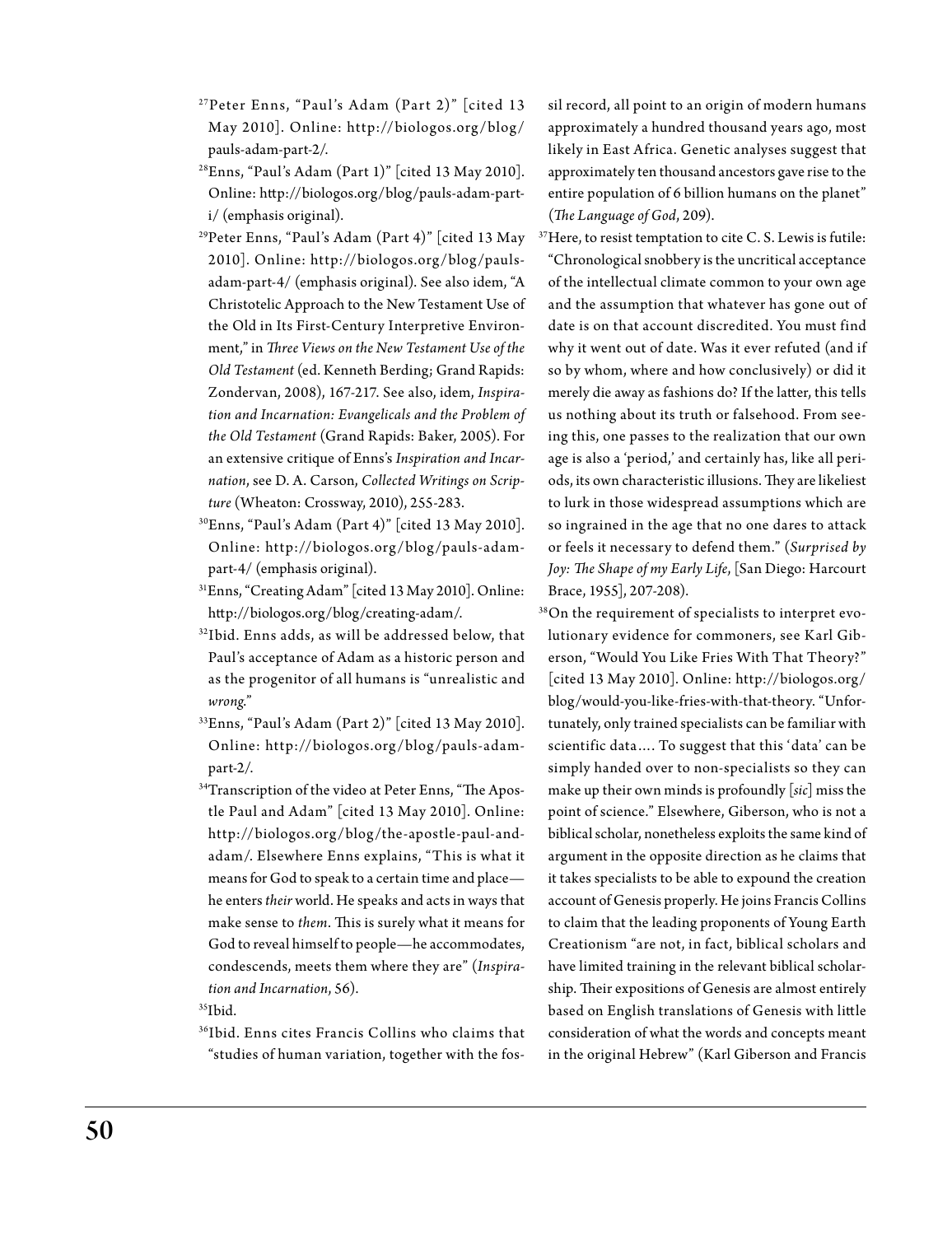Collins*, The Language of Science and Faith* [Downers Grove: InterVarsity, 2011], 69).

- 39Transcription of the video at Enns, "The Apostle Paul and Adam" [cited May 13, 2010]. Online: http:// biologos.org/blog/the-apostle-paul-and-adam/. 40Ibid.
- 41Enns, "Creating Adam," [cited 13 May 2010]. Online: http://biologos.org/blog/creating-adam/
- 42Giberson and Collins, *The Language of Science and Faith*, 69-70; (emphasis added). Giberson and Collins are fond of citing C. S. Lewis (e.g., pp. 91, 213), who is popular among evangelicals, to enhance their scientific claims with greater credibility (see also, Collins, *The Language of God*, 208-209). Yet, they seem to have neglected what Lewis has to say concerning how Christians need to be prepared to address scientists's posture toward Christianity: "If you know any science it is very desirable that you should keep it up. We have to answer the current scientific attitude towards Christianity, not the attitude which scientists adopted one hundred years ago. Science is in continual change and we must try to keep abreast of *it*. For the same reason, we must be very cautious of snatching at any scientific theory which, for the moment, seems to be in our favour. We may *mention* such things; but we must mention them lightly and without claiming that they are more than 'interesting'. Sentences beginning 'Science has now proved' should be avoided. If we try to base our apologetic on some recent development in science, we shall usually find that just as we have put the finishing touches to our argument science has changed its mind and quietly withdrawn the theory we have been using as our foundation stone. *Timeo Danaos et dona ferentes* ["I fear the Greeks even when they bear gifts," Virgil, *Aeneid*, II.49] is a sound principle" (C. S. Lewis, *God in the Dock: Essays on Theology and Ethics* [Grand Rapids: Eerdmans, 1995], 92).
- 43Cf. Noel Weeks, *The Sufficiency of Scripture* (Edinburgh: Banner of Truth, 1988), 85-118.
- 44The suitability of drawing analogy to the serpent's question (Gen 3:1) is prompted by its use in a similar debate by Kenneth L. Gentry and Michael R. Butler, *Yea, Hath God Said? The Framework Hypothesis/Six-*

*Day Creation Debate* (Eugene, OR: Wipf & Stock, 2002).

- 45The expression belongs to Enns, "Synthesizing evolution and Christianity is not a matter of starting with what Paul is 'obviously' saying. Paul's Adam is challenging, and was so long before evolution ever entered the mix" (Enns "Paul's Adam, [Part 3]" [cited 13 May 2010]. Online: http://biologos.org/blog/ pauls-adam-part-3/.
- 46John Calvin, *Institutes of the Christian Religion*, (trans. Ford Lewis Battles; Philadelphia: Westminster, 1960), 1.13.1.
- <sup>47</sup>Cf. Jack B. Rogers and Donald K. McKim, The *Authority and Interpretation of the Bible: An Historical Approach* (San Francisco: Harper and Row, 1979), 9-11, 53-54, 77-79, 169-71, etc.
- 48Ibid., 10. Take note of two things. First, Rogers and McKim add "sinful capacities" which betrays their misunderstanding of Calvin's argument. Second, even though Enns does not credit Rogers and McKim, it seems evident that he derives his dominant imagery of "incarnation," his preferred expression for divine accommodation, from Rogers and McKim when he claims that "*as Christ is both God and human, so is the Bible*" in which God accommodates ancient myth and factual error (*Inspiration and Incarnation*, 17; [emphasis original]). Concerning continuity between Enns and Rogers & McKim, see G. K. Beale, *The Erosion of Inerrancy in Evangelicalism: Responding to New Challenges to Biblical Authority* (Wheaton: Crossway, 2008), 46ff. John Woodbridge's devastating critique of the Rogers/McKim appeal to divine accommodation has yet to be overturned (*Biblical Authority: A Critique of the Rogers/McKim Proposal* [Grand Rapids: Zondervan, 1982]). See pages 21-23 for his concise summary of the Rogers/McKim proposal. Enns and others seem to step over Woodbridge without acknowledgment to embrace the Rogers/ McKim accommodation theory in their effort to lay claim to the church fathers and the Reformers to authorize their beliefs that the Scriptures include factual errors. Another who joins Enns in this already discredited pursuit is Kenton Sparks, *God's Word in Human Words: An Evangelical Appropriation of Criti-*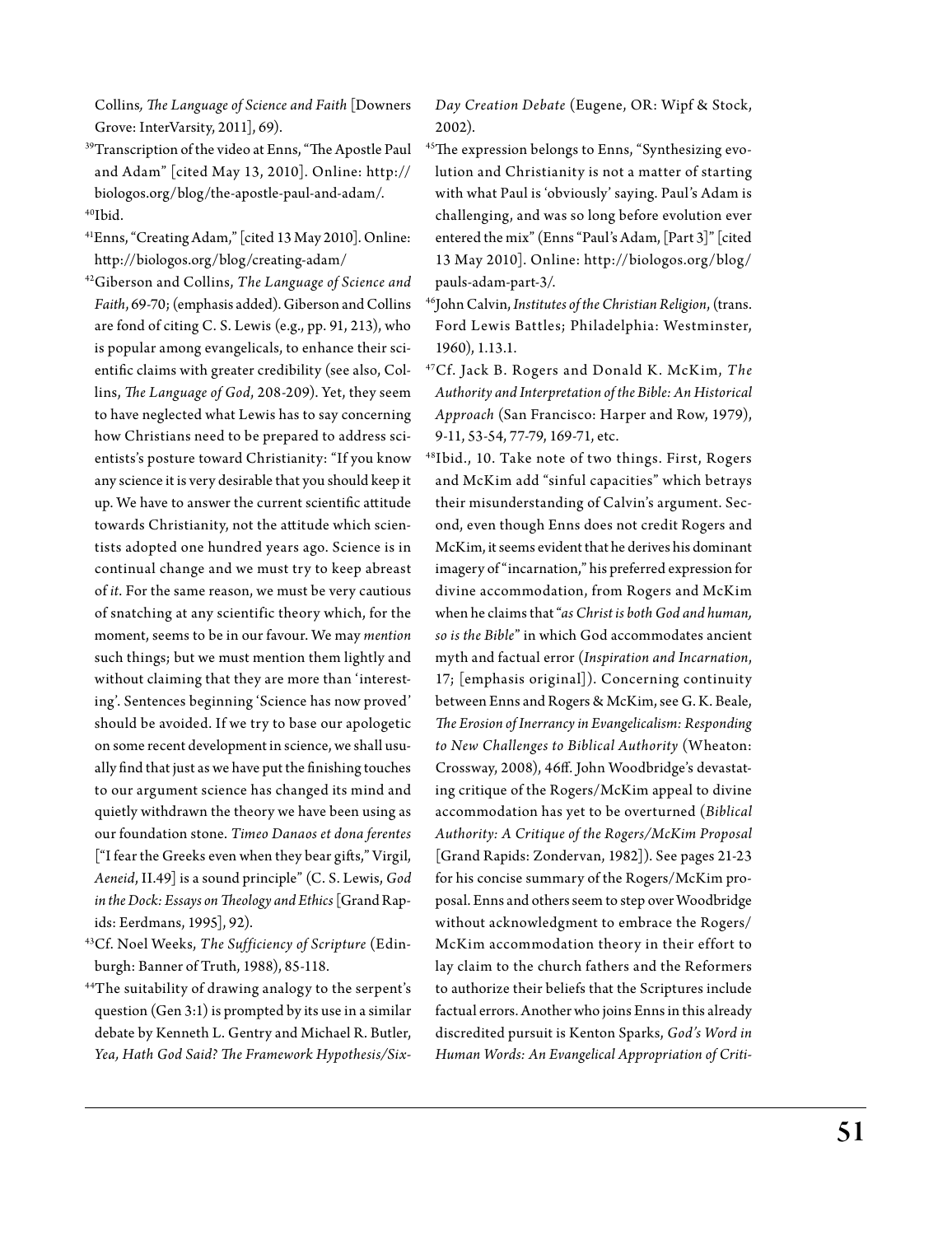*cal Biblical Scholarship* (Grand Rapids: Baker, 2008). 49W hen he argues that Genesis shares the ancient mythic context with Israel's Mesopotamian neighbors, Enns states, "The biblical account, along with its ancient Near Eastern counterparts, assumes the factual nature of what it reports. They did not think, 'We know this is all "myth" but it will have to do until science is invented to give us better answers.' We do not protect the Bible or render it more believable to modern people by trying to demonstrate that it is consistent with modern science" (*Inspiration and Incarnation*, 55).

 "To argue … that such biblical stories as creation and the flood must be understood first and foremost in the ancient contexts, is nothing new. The point I would like to emphasize, however, is that such a firm grounding in ancient myth does not make Genesis less inspired; it is not a concession that we must put up with or an embarrassment to a sound doctrine of Scripture. Quite to the contrary, such rootedness in the culture of the time is precisely what it means for God to speak to his people…. This is what it means for God to speak at a certain time and place—he enters *their* world. He speaks and acts in ways that make sense to *them*. This is surely what it means for God to reveal himself to people—he accommodates, condescends, meets them where they are…. And if God was willing and ready to adopt an ancient way of thinking, we truly hold a very low view of Scripture indeed if we make that into a point of embarrassment" (56).

- 50Kenton Sparks, "After Inerrancy: Evangelicals and the Bible in a Postmodern Age, (Part 5)" [cited 13 March 2011]. Online: http://biologos.org/blog/ after-inerrancy-evangelicals-and-the-bible-in-a-postmodern-age-part-5/.
- 51Kenton Sparks, "Scripture, Evolution and the Problem of Science, (Part 1)" [cited 13 March 2011]. Online: http://biologos.org/blog/scripture-evolution-and-the-problem-of-science-pt-1/. Sparks manifestly fails to understand John Calvin's concept of divine accommodation in the example he cites. Despite the fact that Calvin contends, "For, to my mind, this is a certain principle: that nothing

is treated here except the visible form of the world," anyone willing to read the larger context from which Sparks pulls the selection out of Calvin's commentary on Genesis will readily recognize that Sparks incorrectly claims that Calvin was willing "to admit that the biblical cosmology was wrong." No, Calvin states only that God reveals his creative works in keeping with how things appear to humans upon the earth. Every day meteorologists indicate when the sun will set and rise the next morning. It would be impudent to assert they are wrong. Cf. Sparks, *God's Word in Human Words*, 231, 241, 256. He confidently asserts, "The voices of accommodationists from the first century to the present are on this point unanimous: God does not err in the Bible when he accommodates the errant views of Scripture's human audiences" (255ff). Sparks seems to think that he has recovered this doctrine lost to evangelicals until recently (258). For recent rebuttal of the resuscitation of the Rogers/ McKim proposal by Enns and Sparks, see Mark Rogers, "Charles Hodge and the Doctrine of Accommodation," *Trinity Journal 31* (2010): 225-42.

52Sparks, "After Inerrancy, (Part 5)" [cited 13 March 2011]. Online: http://biologos.org/blog/after-inerrancy-evangelicals-and-the-bible-in-a-postmodernage-part-5/. Sparks observes, "recent developments in the 'open theism' debate have brought accommodation yet again to the fore of evangelical interpretation" (*God's Word in Human Words*, 231). He continues, "In light of these theological developments, which presume the larger problem of Scripture's theological diversity, I would suggest with Donald A. Carson that a restatement of accommodation 'would be salutary today'" (231). Nowhere in his book does Sparks indicate awareness of two significant essays that do what D. A. Carson called for in *The Gagging of God: Christianity Confronts Pluralism* (Grand Rapids: Zondervan, 1996), 130. See the two essays that predate Sparks's book by five years: Caneday, "Veiled Glory: God's Self-Revelation in Human Likeness—A Biblical Theology of God's Anthropomorphic Self-Disclosure," in *Beyond the Bounds: Open Theism and the Understanding of Biblical Christianity* (ed. John Piper, Justin Taylor, and Paul Kjoss Helseth; Wheaton: Crossway,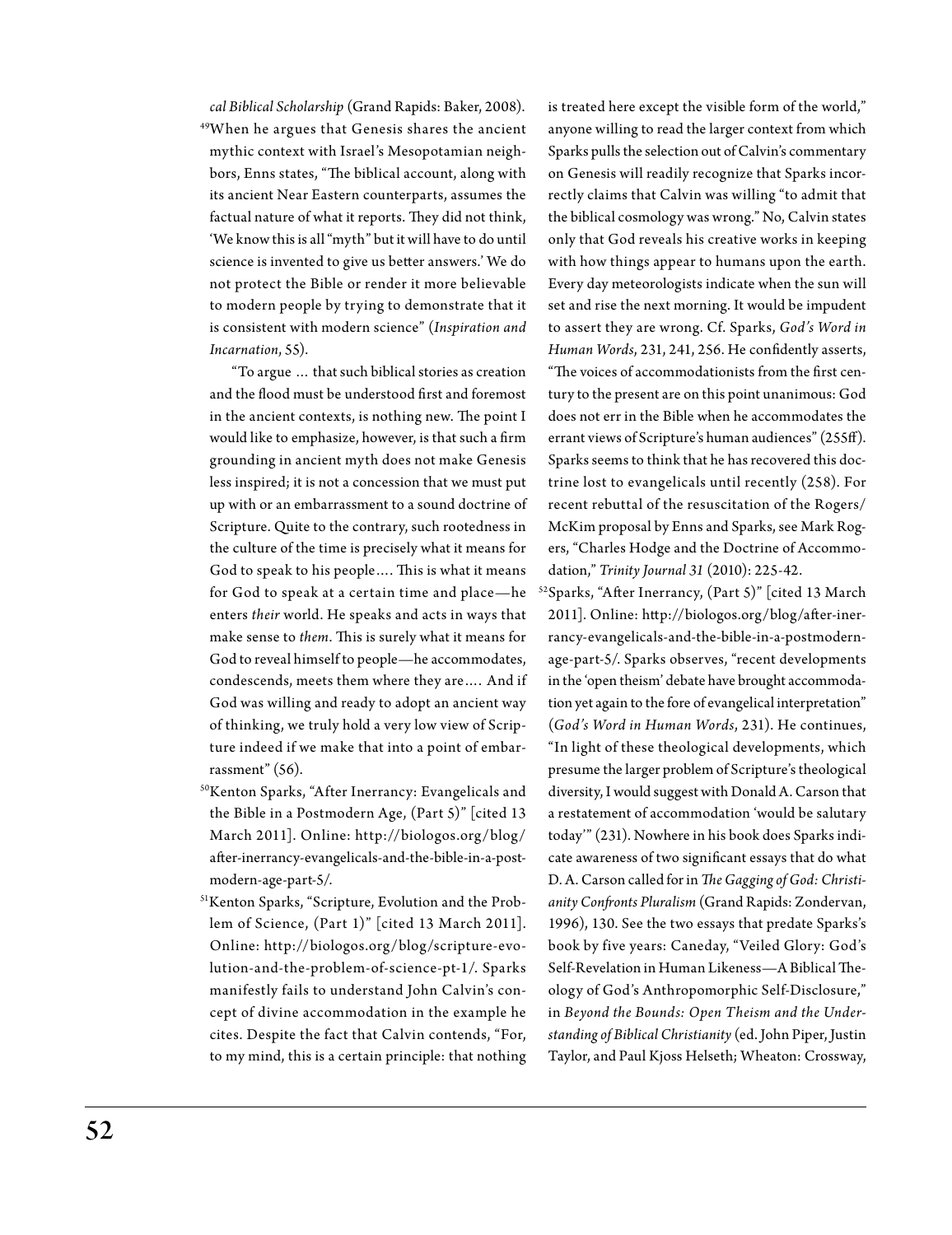2003), 149-199; and Michael Horton, "Hellenistic or Hebrew? Open Theism and Reformed Theological Method," in *Beyond the Bounds: Open Theism and the Understanding of Biblical Christianity*, (ed. John Piper, Justin Taylor, and Paul Kjoss Helseth; Wheaton: Crossway, 2003), 201-234. See also Horton, *Covenant and Eschatology: The Divine Drama* (Louisville: Westminster John Knox, 2002) which also predates Sparks's book and which extensively addresses the issue of accommodation as essential to all of God's revelation.

- 53This is the same distortion of Calvin's understanding of God's accommodation that Sparks indulges in *God's Word in Human Words*, 235. Because Sparks draws incorrect conclusions from his appeals to Calvin, he claims "Calvin believed that the cosmology of Genesis was accommodated to the errant views of its ancient and uneducated audience, but Calvin certainly did not believe that all Scripture was accommodated to humanity in this way. Instead, he believed that accommodation applied only in certain discrete cases, where it was difficult to avoid the conclusion that Scripture seemed to speak falsely. Moreover, in such instances Calvin did not believe that accommodation was the work of God alone" (245).
- 5 4Enns, "How Should BioLogos Respond to Dr. Albert Mohler's Critique: Pete's Response" [cited 5 March 2011]. Online: http://biologos.org/blog/ how-should-biologos-respond-to-dr-albert-mohlerscritique-petes-response/. Albert Mohler's brief critical reference to the BioLogos Foundation prompted Enns to instruct Mohler concerning divine accommodation of error and to reject his appeal to a "direct reading of the text" which Enns disparages as "a literal reading of Genesis 1."
- 55On exposure of this fallacy, see John D. Woodbridge, "Some Misconceptions of the Impact of the 'Enlightenment' on the Doctrine of Scripture," in *Hermeneutics, Authority, and Canon* (ed. D. A. Carson and John D. Woodbridge; Grand Rapids: Zondervan, 1986), 241-70.
- 56Woodbridge, *Biblical Authority*, 193, n. 53. See also p. 189, n.1. See also the careful historical research done by Mark Rogers, "Charles Hodge and the Doctrine of

Accommodation," 234-38. He convincingly demonstrates that Charles Hodge was keenly aware of two competing doctrines of accommodation, one flowing from early church fathers through Calvin and its rival which is what "Rogers, McKim, and Sparks present as *the* historic understanding of accommodation, Hodge and others have criticized as an innovation introduced in the modern era by Socinus, Semler, and others" (238).

 The notion that divine accommodation necessitated use of time-bound and erroneous assertions has "no relation to the position of the Reformers" but came about through thinkers like Johann Salomo Semler and his contemporaries during the eighteenth century. See Richard A. Muller, *Dictionary of Latin and Greek Theological Terms* (Grand Rapids: Baker, 1985), 19. See also idem, *Post-Reformation Reformed Dogmatics: The Rise and Development of Reformed Orthodoxy, ca. 1520 to ca. 1775* (Grand Rapids: Baker, 2003), 2:187, 301, 305.

57"At the turn of the century the problem of myth in Christianity was posed in a new form by the History of Religions School. Already at the time of [David] Strauss the growing awareness of other religions had brought home the significance of the fact that in laying claim to various miracle stories Christianity was not at all unique. Even before Straus the conclusion had been drawn that if these other stories are to be judged unhistorical myths, the same verdict cannot be withheld from the biblical accounts of creation, virgin birth, etc. But in the latter part of the nineteenth and early twentieth century various influential scholars came to the conclusion that not only did Christianity have its own myths, but in fact Christianity had been significantly influenced at its formative stage by particular myths of other religions; indeed, the plainly mythical thinking of other systems had decisively shaped Christian faith and worship at key points" (James D. G. Dunn, Demythologizing—The Problem of Myth in the New Testament," in *New Testament Interpretation: Essay on Principles and Methods* [Exeter, England: Paternoster; Grand Rapids: Eerdmans, 1977], 292).

58For example, Patrick Fairbairn distinguished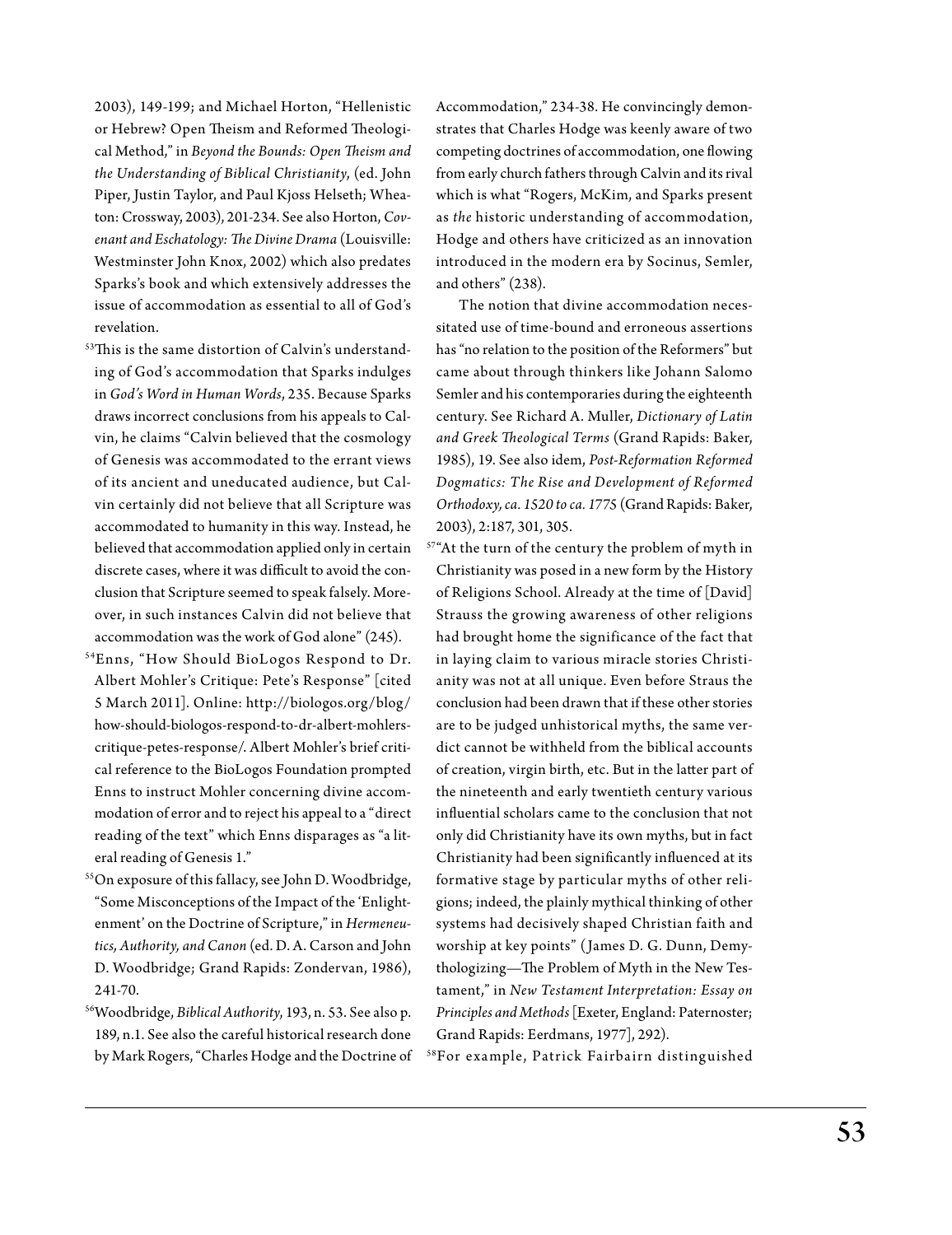between true and false accommodation. The church fathers held to true accommodation "as an adaptation in the *form* of Divine communications … while the *matter* not the less remained true and divine" (*Hermeneutical Manual: Introduction to the Exegetical Study of Scripture of the New Testament* [Philadelphia: Smith, English, 1859], 107).

- 59Cf. Jordan, *Creation in Six Days*, 194.
- 60D. A. Carson aptly recounts a newspaper column in which the "writer was inveighing against all those stupid Christians who believe the Bible is the word of God, when it speaks so ignorantly of the sun 'rising' in the east: any schoolboy knows that the sun does not rise, but that the earth rotates on its axis. My father asked me what I thought of the argument. I looked at him rather nonplused. He grinned, and calmly turned to the front page of the paper, and drew my attention to the line, 'Sunrise: 6:36 am'" (Carson, *Collected Writings on Scripture*, 272).
- 61See, e.g., Horton, *Covenant and Eschatology*, 7-9, 75-76, 183-191. See also idem, "Hellenistic or Hebrew? Open Theism and Reformed Theological Method," in *Beyond the Bounds*, 201-234. In the same volume, see Caneday, "Veiled Glory" 149-199.
- 62Martin Klauber demonstrates that the same is true for Francis Turretin: the "concept of biblical accommodation served as a basis for his entire theological system and explained the very nature of God's communication to man" and that his concept was in "essential continuity with Calvin" ("Francis Turretin on Biblical Accommodation: Loyal Calvinist or Reformed Scholastic?" *Westminster Theological Journal* 55 [1993]: 86). Also see Richard A. Muller, "Scholasticism Protestant and Catholic: Francis Turretin and the Object and Principle of Theology," *Church History* 55 (1986): 193-205.

 See also Paul Kjoss Helseth, *"Right Reason" and the Princeton Mind: An Unorthodox Proposal* (Phillipsburg, NJ: P&R, 2010), 186-187, who shows that "the Princetonians were convinced that although 'true human theology' is possible, it is never more than what Richard Muller calls 'an ectype or reflection resting on but not commensurate with the divine self-knowledge [or archetype],' for they acknowledged a vast 'epistemic

gulf' separating creatures from the Creator" (186). 63Could it be that the reason many evangelicals agree with Enns and Sparks is that "Many conservatives like Carl Henry apparently share with liberal theology the assumption that language must be either univocal or equivocal, setting the bar of 'truth' so high that at some point a crisis must inevitably arrive in interpretation?" Henry sets the bar: "The key question is: are human concepts and words capable of conveying the literal truth about God?' If so, these words and concepts must directly mirror the divine being, or they represent *untruth*." Horton, *Covenant and Eschatology*, 189. He cites Carl F. H. Henry, *God, Revelation, and Authority* (6 vols.; Waco, TX.: Word, 1979), 4:119. Earlier, in the context, Henry notes, "The main logical difficulty with the doctrine of analogy lies in its failure to recognize that only univocal assertions protect us from equivocation: the very possibility of analogy founders unless something is truly known about both analogates" (*God, Revelation, and Authority*, 4:118).

 On the negative influence of Enlightenment and post-Enlightenment philosophers on the necessity of anthropomorphism or analogy to human knowledge of God, see Caneday, "Veiled Glory," 155ff. 64Herman Bavinck, *The Doctrine of God* (trans. and ed. William Hendriksen; Grand Rapids: Eerdmans, 1951; Edinburgh: Banner of Truth, 1977), 85-86.

 Cornelius Van Til says that all revelation is not only analogical but anthropomorphic: "It is an adaptation by God to the limitations of the human creature. Man's systematic interpretation of the revelation of God is never more than an approximation of the system of truth revealed in Scripture, and this system of truth as revealed in Scripture is itself anthropomorphic. But being anthropomorphic does not make it untrue. The Confessions of the Church pretend to be nothing more than frankly approximated statements of the inherently anthropomorphic revelation of God" (*A Christian Theory of Knowledge* [Phillipsburg, NJ: P&R, 1969], 41).

 Cf. A. Berkeley Mickelsen, *Interpreting the Bible,*  307-308. "To say that certain language is figurative does not mean that the event is unreal. In fact, when the language of the earthly realm … is used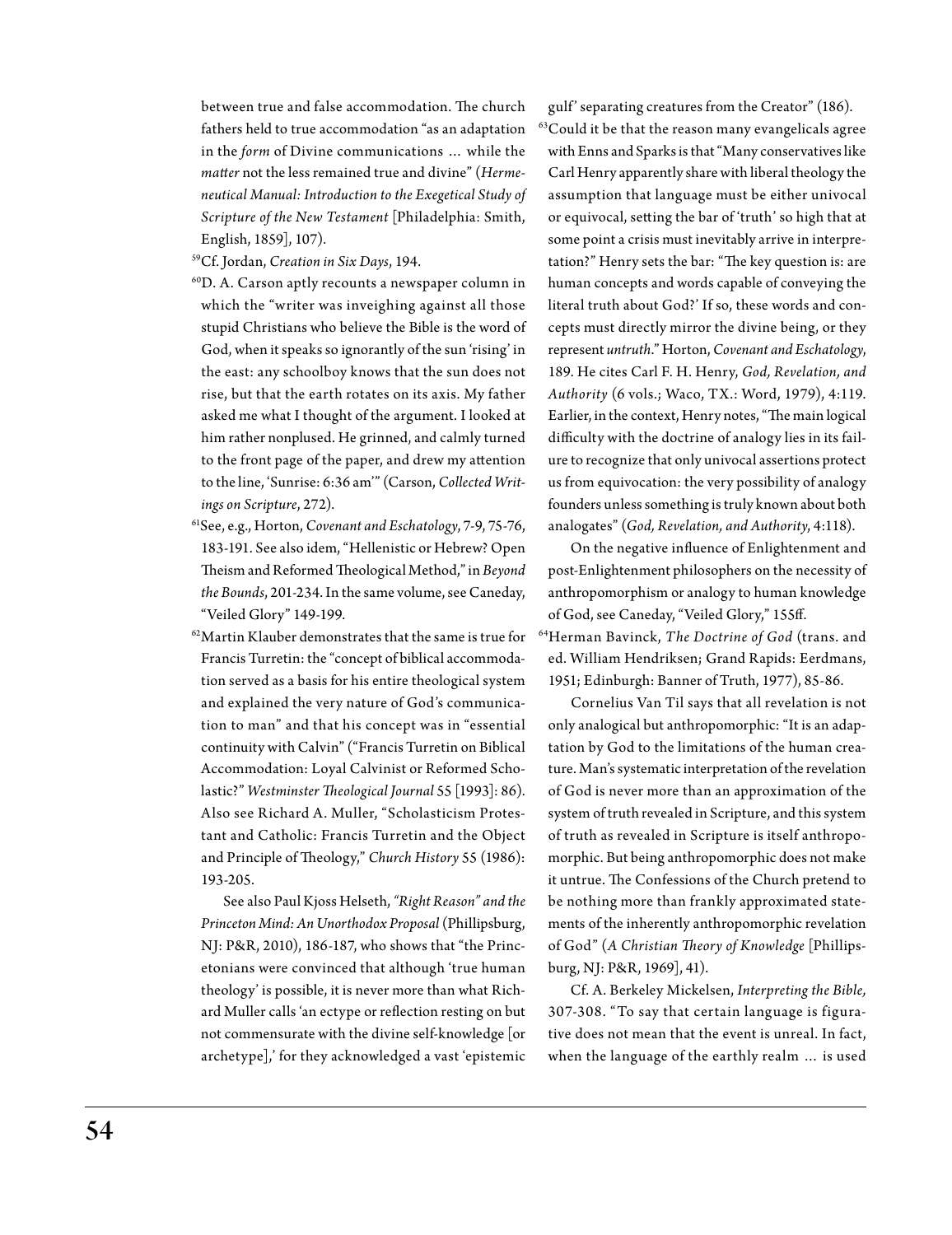to describe the beginnings of all that exists and the climax of all that exists, the figurative language best conveys that which is most real, abiding, and certain. Earthly language from a known sphere of existence is used to describe what took place or will take place in a sphere of existence that no mere human creature has ever entered. God must attest to that which took place in creation and that which will take place in the climax…. God disclosed his truths in language taken from the life experiences of the Hebrews and the early Christians to describe for them that which far transcended all that they ever knew…. When we consider the materials in the light of all that the Scriptures have revealed about God, we are impressed even more with the use of figurative language. Without it, little or nothing could have been disclosed. With it God was able to indicate how much more there is yet to be known. Man now knows in part."

- 65See John Stott, *Understanding the Bible* (London: Scripture Union, 1972), 238, who coins the expression, *homo divines*, to describe the first evolved humans God invests with his image.
- 66Caneday, "Veiled Glory," 161; (emphasis original). See that essay for fuller explanation concerning the significance of how God reveals himself and his words to humans to work out its implications concerning appeal to divine accommodation by BioLogos advocates. Besides adopting the modern historical-critical doctrine of accommodation under the mistaken notion that it is the classical doctrine, BioLogos advocates engage the same fallacy Open Theists commit: "The fallacy is to forget that we are analogues of God and to regard ourselves as the fundamental reference point for ascriptions concerning God. The error is to project back upon God our creaturely restrictions of qualities received from him who made us in his image and likeness" ("Veiled Glory," 153).

 Giberson and Collins borrow significantly from John Polkinghorne, a British Open Theist, and show his influence when they invert the analogical order God established by creating Adam in his own image and after his likeness (*The Language of Science and Faith*, 116-23). Instead of correctly observing that humans relate to and engage the world analogous to

the way the Creator does, Giberson and Collins state that God's relationship with and activity in the world is analogous to how humans relate to the world: "We make plans every day: we choose clothes to wear, food for breakfast, a route to work and the first task of the day. These human intentions emerge in our minds, somehow, via processes that we don't understand, and then we rearrange the world around us to make these intentions a reality; we make things happen that would not otherwise occur, but we do this without 'breaking the laws of nature.' … We suggest therefore that God's interactions with the world might be analogous to our own, just more substantial. Christians have always affirmed that God has intentions and that the providential course of history is influenced by God realizing these intentions. We thus suggest that God's interaction with the world, in analogy with ours, need not require that the laws of nature be constantly 'broken'" (119-20).

 Giberson and Collins apply these affirmations by stating, "We can speculate, for example, that God creates a world where certain free things happen, but happen along channels that have a high degree of predictability. By analogy, the water in the Niagara River definitely goes over the Falls, but we cannot chart its path accurately. Perhaps God creates a world where his foreknowledge allows him to see unfolding channels of history without needing to control or even know certain small details. Or perhaps God knows all the details without actually determining them. We all have foreknowledge of what will happen to a brick if we drop it on our toe, but this foreknowledge hardly causes the brick to fall or the pain to appear" (120- 21). After they reduce acceptable "models for how God interacts with the physical world" to those compatible with the evolutionary model they embrace, Giberson and Collins want to close off further discussion or disagreement: "Our goal should be to avoid narrowing down the range of possibilities by putting God in boxes of our own devising" (122-23).

67"Scripture … has no hesitation in speaking anthropomorphically of God. It ascribes all manner of activity to him. Of this activity we cannot think otherwise than spatially and temporally. So we are face to face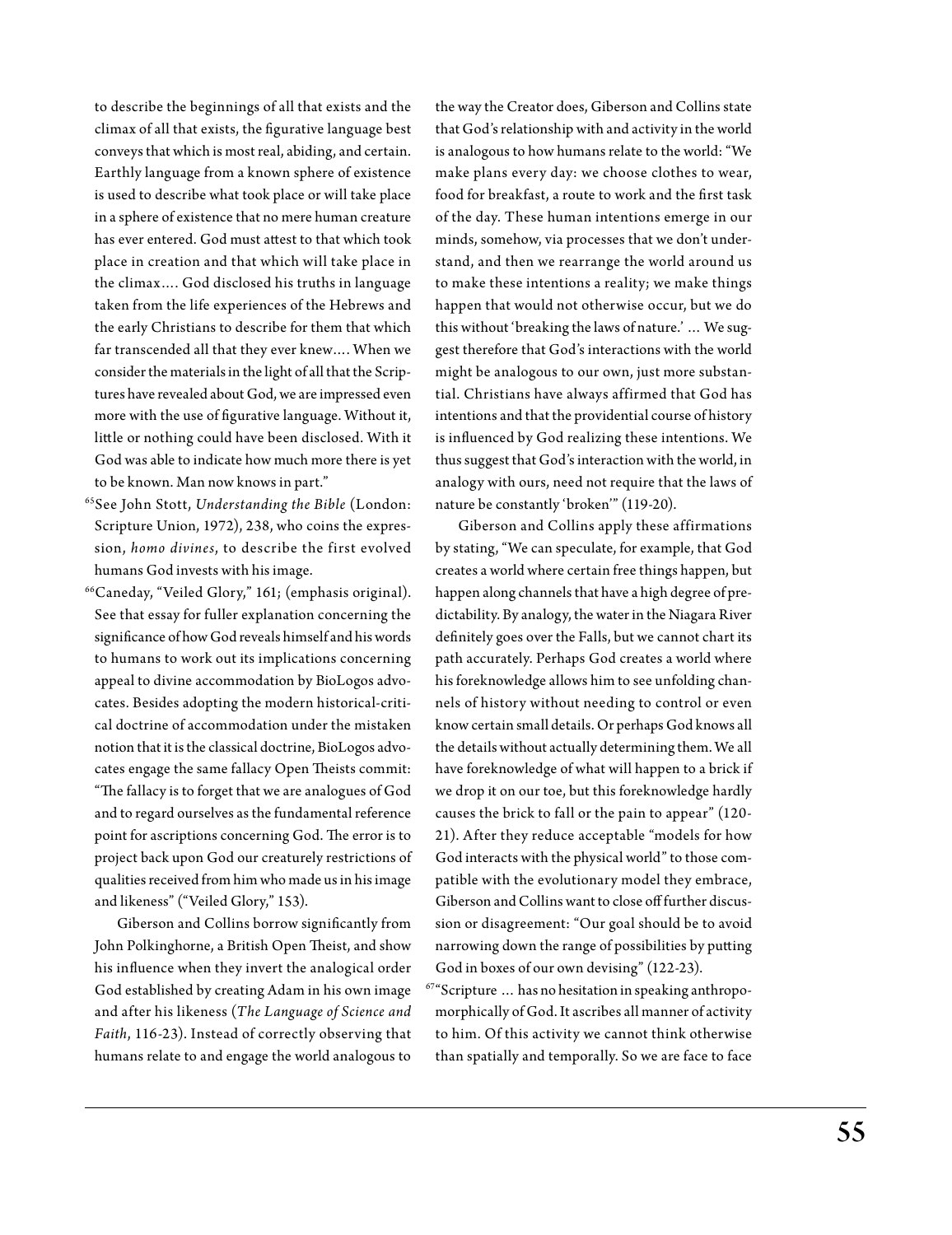with the choice either of thinking of God as altogether like unto ourselves, or of thinking ourselves the finite analogues of the fullness of his being. As we cannot do the first without wiping out the difference between Creator and creature, we are compelled to do the latter" (Cornelius Van Til, *An Introduction to Systematic Theology*, [Nutley, NJ: Presbyterian & Reformed, 1976], 212).

- 68Cornelius Van Til, "Nature of Scripture," in *The Infallible Word* (ed. N. B. Stonehouse and Paul Woolley; Philadelphia: Presbyterian & Reformed, 1947), 273.
- 69Caneday, "Veiled Glory," 163. "Here is the essence of anthropomorphism. God reveals himself to us in human terms, yet we must not compare God to us as if we were the ultimate reference point. God organically and indelibly impressed his image upon man so that our relationships to one another reflect his relationships with us. We do not come to know God as creator *ex nihilo* because we know ourselves to be creative and imagine him to be greater. Instead, man creates because we are like God. God is the original; we are the organic image, the living copy."
- 70Despite Carl Henry's insistence that revelation is univocal (see also note 63 above), he is correct to say, "When Calvin goes further, and declares the biblical forms of speaking to 'not so much express what God is like, as accommodate the knowledge of him to our slight capacity' (*Institutes*, I, xiii, 1) or that God's method was 'to represent himself to us, not as he is in himself but as he seems to us' (*Institutes*, I, xvii, 13), we should carefully note that Calvin is here dealing with anthropomorphic representations, and that in no case does Calvin imply that scripture teaching is fallacious" (*God, Revelation, and Authority,* 4:376).

71Van Til, *Introduction to Systematic Theology,* 90.

72Cf. Calvin, *Institutes of the Christian Religion,* 1.1.1-2. 73Cf. Rudolph Bultmann who states, "*The mythical eschatology* is untenable for the simple reason that the parousia of Christ never took place as the New Testament expected. History did not come to an end, and as every schoolboy knows, it will continue to run its course. Even if we believe that the world as we know it will come to an end in time, we expect the end to take the form of a natural catastrophe, not of a mythical

even such as the New Testament expects" ("New Testament and Mythology: The Mythological Element in the Message of the New Testament and the Problem of Its Reinterpretation," in *Kerygma and Myth: A Theological Debate* [ed. Hans Werner Barstch; trans. Reginald H. Fuller; London: SPCK, 1953], 5). What lies behind Bultmann's denial of the New Testament eschatology is his denial of a real physical incarnation and a real physical resurrection. For Bultmann, the resurrection is a myth. "The real purpose of myth is not to present an objective picture of the world as it is, but to express man's understanding of himself in the world in which he lives. Myth should be interpreted not cosmologically, but anthropologically, or better still, existentially" (10-11).

- 74Enns indulges in this confusion of "literal reading" versus "symbolic reading" in several of his BioLogos essays. See, e.g., "Paul's Adam (Part 1)" [cited 13 May 2010]. Online: http://biologos.org/blog/ pauls-adam-part-i/.
- 75On the one hand, those who advocate "literal interpretation" of the creation account for apologetic purposes tend to emphasize its correspondence to the reality of the things, places, persons, and events throughout the narrative and simultaneously they tend to mute without completely effacing the symbolic significances the biblical text assigns to all these features of the actual world created. Many who advocate for "literal interpretation" do so with fear akin to that which resided with the Antiochenes against the Alexandrian school of interpretation, namely, the notion that if an Old Testament narrative entails allegory then it is not historical (Cf. A. B. Caneday, "Covenant Lineage Allegorically Prefigured: 'Which Things Are Written Allegorically' [Galatians 4:21-31]," *SBJT* 14 [2010]: 53.). Thus, advocacy of "literal interpretation" of the creation narrative does some injury to Christian faith with its tendency, particularly in its popular forms, to suppose that if the creation account is laden with symbolic design by the Creator, then it does not present the corporeal world. They wrongly tend to dichotomize symbolic representation from reality. To do so actually concedes ground to those they oppose apologetically. On the other hand, those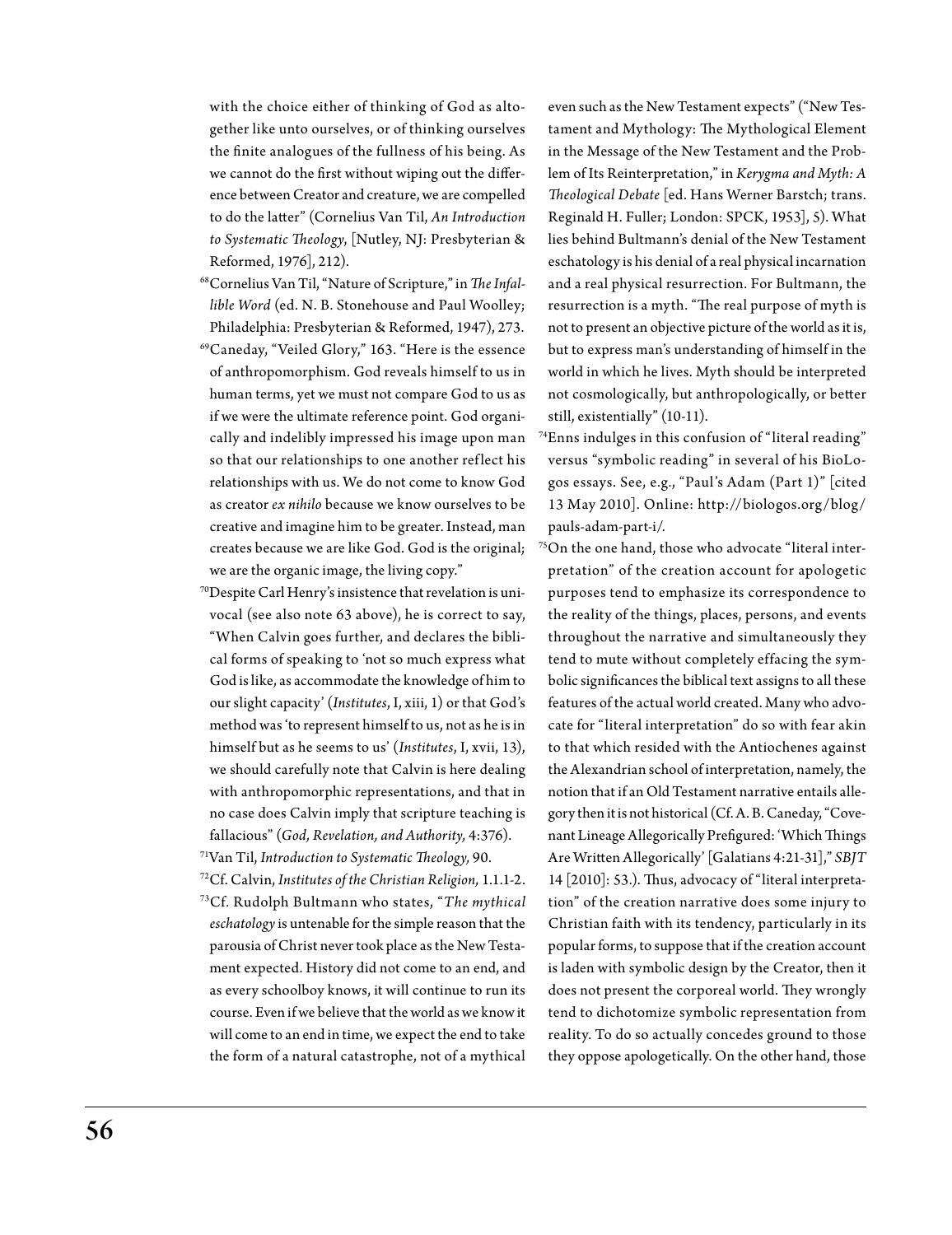who advocate "symbolic interpretation" of the creation account tend to minimize, even dismiss, the creation account's correspondence to the actual corporeal world as though the biblical text were portraying beginnings symbolically. Despite protests to the contrary, the "symbolic interpretation" approach, poses threats to Christian faith with its tendency to suppose that if the creation-fall accounts are laden with symbolic design by Scripture, then they portray the world symbolically with literary devices so that it would be a mistake to understand the things, places, persons, and events presented as corresponding to the actual world. After all, the claim is, everyone knows that snakes don't talk.

- 76As argued above, it is correct to say that God's revelation is analogical, but to speak of "analogical interpretation," as with "literal or symbolic interpretation," is to confuse the reader's role with the author's role. For example, Sparks confuses these when he asserts, "For these kinds of difficulties, Calvin tells us that whenever it appears that the Bible speaks 'falsely,' this reflects an accommodation to the false views of humanity. In this sense *accommodation was for Calvin* what allegory was for the church fathers: *a ready-made hermeneutical tool* for solving the problem of diversity in the Scriptures. If Calvin's principle of *accommodation is a legitimate and important aspect of Scripture's divine speech*, we should anticipate that it was not some kind of radical theological innovation but a long-standing assumption about the nature of Scripture" (*God's Word in Human Words*, 236; emphasis added). The level and magnitude of Sparks's misunderstanding of Calvin's teaching concerning accommodation requires far more attention and space than this essay can provide.
- 77See, for example, Jotham's Parable of the Trees (Judg 9:7-20).
- 78On the early church fathers's "allegorical interpretation" of this parable, see Robert H. Stein, *The Method and Message of Jesus' Teachings* (rev. ed.; Louisville: Westminster John Knox, 1994), 44-45.
- 79See also A. B. Caneday, "The Parable of the Generous Vineyard Owner (Matthew 20:1-16)," *SBJT* 13 (2009): 34-45.
- 80See, for example, Craig L. Blomberg, *Interpreting the Parables* (Downers Grove: InterVarsity, 1990), 171-288.
- 81A. B. Caneday, "Can you Discuss the Significance of Typology to Biblical Theology?" in "The SBJT Forum: Biblical Theology for the Church," *SBJT* 10 (2006): 96-97.
- <sup>82</sup>For further discussion concerning the import of 1 Corinthians 10:11, see Caneday, "Covenant Lineage Allegorically Prefigured," 61, 66, 72.
- 83Concerning Abraham and allegory, see ibid., 50-77.
- 84Cf. J. Paul Sampley, "The Second Letter to the Corinthians" in *The New Interpreter's Bible* (12 vols.; Nashville: Abingdon, 2000), 11:75.
- 85Light also testifies by positive disclosure: "But whoever does what is true comes to the light, so that it may be clearly seen that his works have been carried out in God" (John 3:21).
- 86The relationship between light as symbol and that which it signifies is organic and natural, not capricious nor arbitrary, precisely because the Creator invested his created things with significance and he formed us in his own image so that we have instinctive sense that a pattern exists between the sign and the thing signified.
- 87See Seyoon Kim, *The Origin of Paul's Gospel* (Tübingen: Mohr (Siebeck); Grand Rapids: Eerdmans, 1981), 137-268 for development of Paul's Christology, summarized, "*Paul saw the exalted Christ as the eikōn tou theou and as the Son of God on the Damascus road. This perception led him to conceive of Christ in terms of the personified, hypostatized Wisdom of God … on the one hand, and in terms of Adam, on the other. Thus, both Paul's Wisdom-Christology and Adam-Christology are grounded in the Damascus Christophany*" (267; emphasis original).
- 88"Paul's reference in 2 Cor 4:6 to the 'glory of God on the face of Christ' indicates that, as the 'image of God,' Christ is the very embodiment and revelation of God himself, even as Phil 2:6 can speak of Christ as existing 'in the form of God' (*en morphē theou*) and Col 1:15 can speak of Christ as the 'image of the invisible God, the first born of all creation' (*eikōn tou theou tou aopatou prōtotokos pasēs ktisōs*)" (Scott J.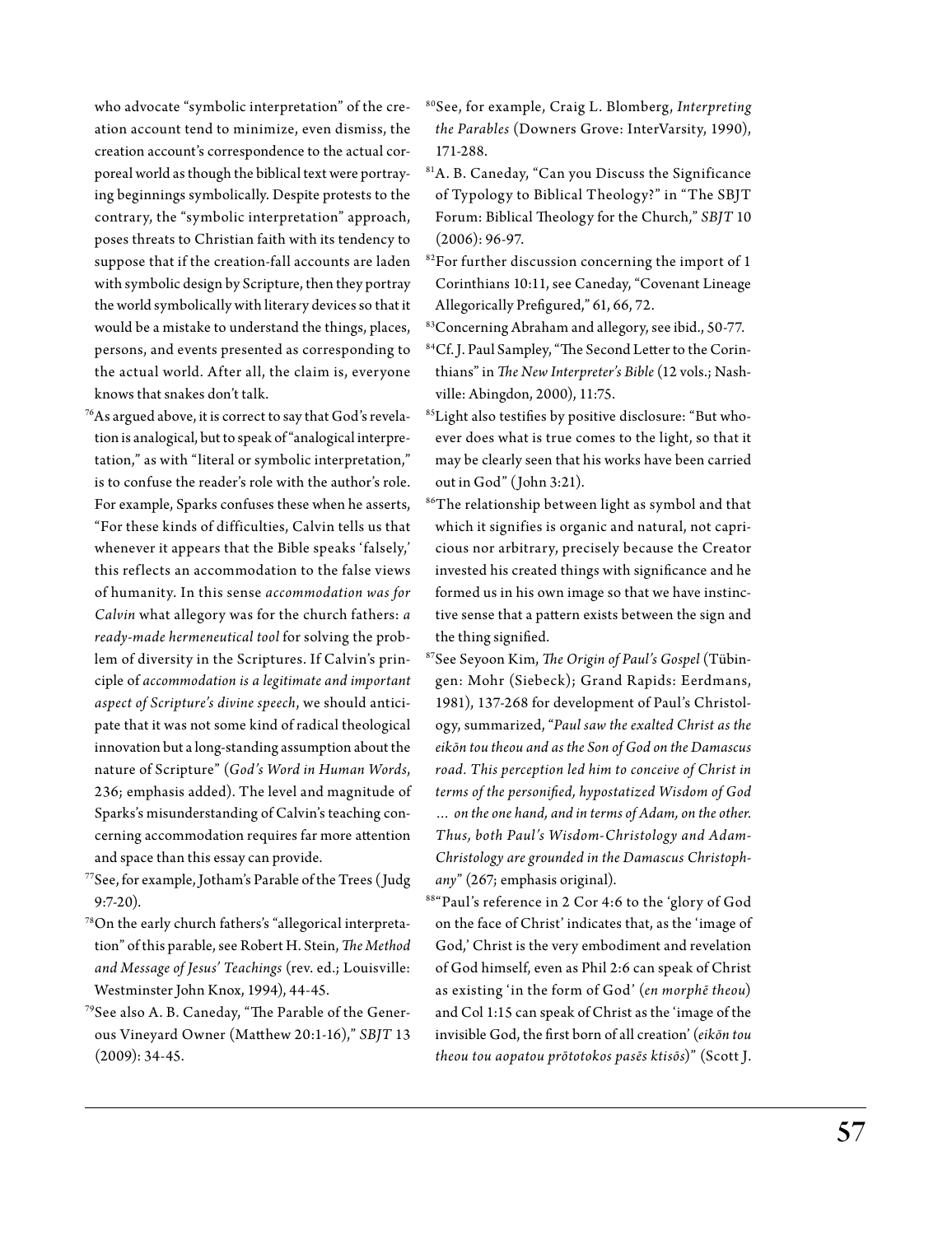Hafemann, *Paul, Moses, and the History of Israel: The Letter/Spirit Contrast and the Argument from Scripture in 2 Corinthians 3* [Peabody, MA: Hendrickson, 1995], 416).

- 89Ibid. Hafemann explains, "The comparison throughout 2 Cor 3:7-18 is not between Moses and Christ as mediators of the glory of God, but between Moses and Paul, with Christ equated with YHWH himself as the glory of God."
- 90Cf. Caneday, "Covenant Lineage Allegorically Prefigured, 50-77. "*Paul reads Scripture's story of Abraham as historical narrative invested with symbolic representations embedded within the characters and the two contrasting births of two sons—one by natural order, the other by divine promise. Hence, the Genesis text itself, not Paul's interpretation of the text, is allegorical while simultaneously upholding the historical authenticity of those characters and events*" (51; emphasis original).
- <sup>91</sup>For greater elaboration concerning symbolic significances in the creation-fall account, see Caneday, "Veiled Glory," 161-67.
- $92$ For example, see George Murphy, "Evolution, Sin, and Death" [cited 12 April 2011]. Online: http:// biologos.org/blog/evolution-sin-and-death/; idem, "Human Evolution in Theological Context" [cited 23 March 2011]. Online: http://biologos.org/ uploads/projects/murphy \_scholarly \_essay.pdf; BioLogos Staff with Peter Enns and Jeff Schloss, "Was there Death Before the Fall?" [cited 23 March 2011]. Online: http://biologos.org/questions/deathbefore-the-fall/.
- <sup>93</sup>For an excellent articulation of the concursive theory of inspiration, see Stephen J. Wellum, "The Inerrancy of Scripture, in *Beyond the Bounds: Open Theism and the Understanding of Biblical Christianity* (ed. John Piper, Justin Taylor, and Paul Kjoss Helseth; Wheaton: Crossway, 2003), 237-74.
- 94BioLogos Staff with Peter Enns & Jeff Schloss, "Was there Death Before the Fall?" [cited 20 March 2011]. Online: http://biologos.org/questions/ death-before-the-fall/.
- 95Murphy, "Human Evolution in Theological Context" [cited 23 March 2011]. Online: http://biologos.org/ blog/evolution-sin-and-death/; 5.

96Ibid. 97Ibid. 98Ibid.  $99$ Ibid., 6.

<sup>100</sup>Ibid.

101BioLogos Staff with Enns & Schloss, "Was there Death Before the Fall?" [cited 20 March 2011]. Online: http://biologos.org/questions/deathbefore-the-fall/. The BioLogos staff agrees with George Murphy's view cited above. However, for people who cannot find a way to disconnect physical death from the fall, they offer another scenario in their effort to synthesize evolution with Christianity:

 "To connect human physical death to the Fall, we must be clear about what it means to be human. It is argued that bearing *God's* image is not a matter of our physical appearance but a matter of our capacity to love both God and others, to have dominion over the Earth and to have moral consciousness. In this way we might distinguish between *Homo sapiens* and the image-bearing creatures that we might call *Homo divinus*. While *Homo sapiens* might have a similar body structure or physical capabilities of *Homo divinus*, the latter exists in God's image.

 With this critically important distinction, BioLogos is thus compatible with the belief that part of Adam's curse was the onset of physical death for the human race, because the human race in the full *Imago Dei* really began with Adam. Although many human-like creatures lived and died before the Fall, these *Homo sapiens* did not yet bear the image of God. After the bestowal of God's image, there was no death of *Homo divinus* until after the Fall. As soon as image-bearing humanity fully emerged through God's creative process of evolution, no member of that species experienced death until after the Fall."

102For example, Paul uses the verbs, "I die" (*apothnēskō*) and "I cause to die" (*thanatoō*), as well as the noun, "death" (*thanatos*), for the sacrificial death of Jesus Christ (e.g., Rom 5:6-8, 10; 6:3-5, 8-10; 8:34) but also for death of ordinary humans (e.g., 7:2-3; 8:36, 38; 14:7-9). With reference to Jesus' sacrificial death, apart from effacing his sacrifice, it is impossible to